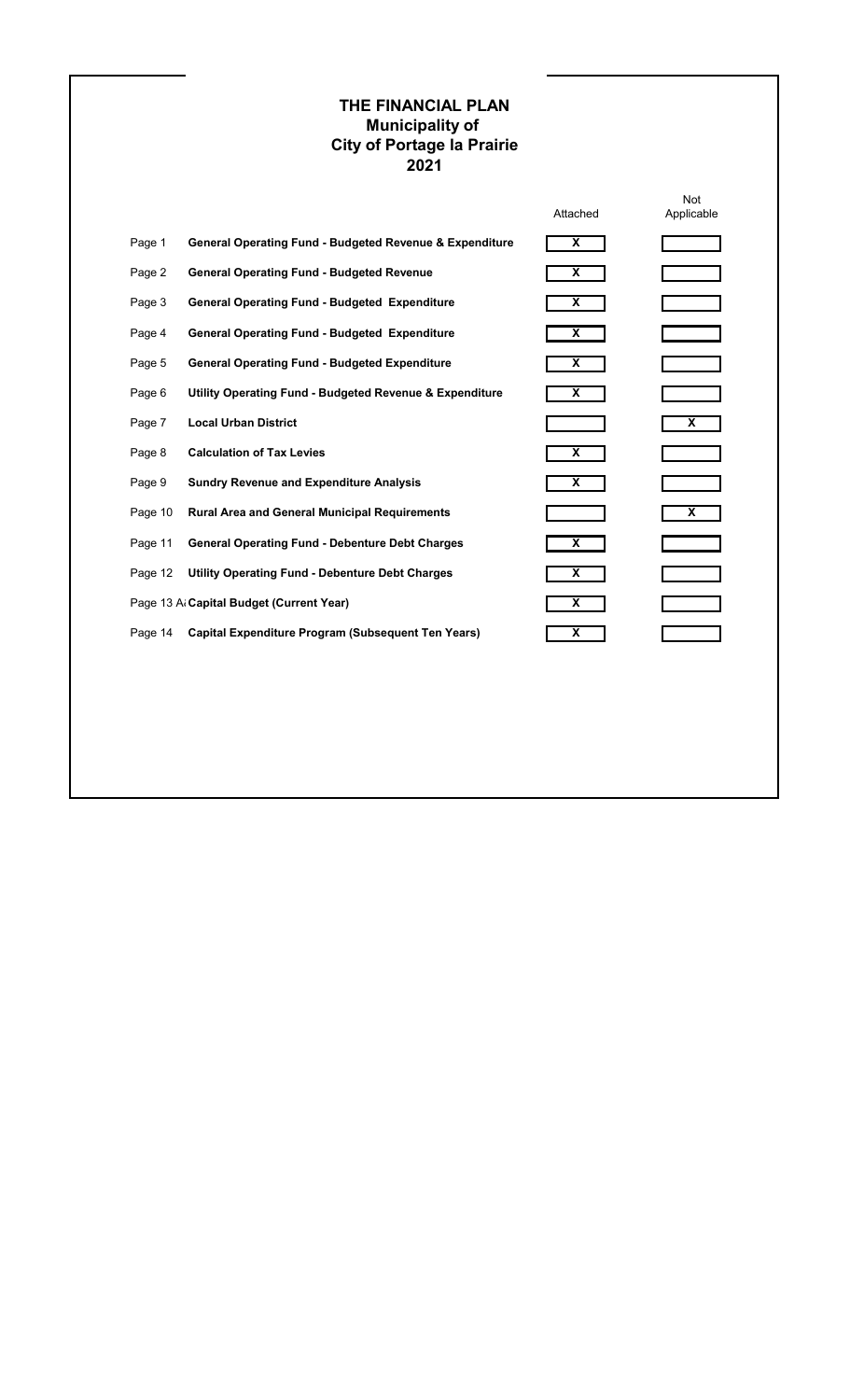#### City of Portage la Prairie **Page 1** and 2011 11 and 2012 12:30 Page 1 GENERAL OPERATING FUND BUDGETED REVENUE AND EXPENDITURE

|                                                                                                                                                                                                                                                                                                                                                                                                                                                                                     | <b>BUDGET</b><br>2020                                                                                                                                  | PRE-AUDIT<br>2020                                                                                                                                      | <b>BUDGET</b><br>2021                                                                                                                                                            | <b>BUDGET</b><br>2022                                                                                                                                |
|-------------------------------------------------------------------------------------------------------------------------------------------------------------------------------------------------------------------------------------------------------------------------------------------------------------------------------------------------------------------------------------------------------------------------------------------------------------------------------------|--------------------------------------------------------------------------------------------------------------------------------------------------------|--------------------------------------------------------------------------------------------------------------------------------------------------------|----------------------------------------------------------------------------------------------------------------------------------------------------------------------------------|------------------------------------------------------------------------------------------------------------------------------------------------------|
| Tax Levy<br>Grants in Lieu of Taxes                                                                                                                                                                                                                                                                                                                                                                                                                                                 | (\$19,491,108.52)<br>$-1,774,721.25$                                                                                                                   | (\$19,491,108.80)<br>$-1,774,721.00$                                                                                                                   | (\$19,900,140.81)<br>$-1,693,104.61$                                                                                                                                             | (\$19,900,140.81)<br>$-1,693,104.61$                                                                                                                 |
| Sub-Total                                                                                                                                                                                                                                                                                                                                                                                                                                                                           | (\$21,265,829.77)                                                                                                                                      | (\$21,265,829.80)                                                                                                                                      | (\$21,593,245.43)                                                                                                                                                                | (\$21,593,245.43)                                                                                                                                    |
| <b>Requisitions (Deduct)</b>                                                                                                                                                                                                                                                                                                                                                                                                                                                        | 9,324,183.00                                                                                                                                           | 9,324,257.75                                                                                                                                           | 9,379,789.00                                                                                                                                                                     | 9,379,789.00                                                                                                                                         |
| Net Municipal Taxes & Grants in Lieu of Taxes                                                                                                                                                                                                                                                                                                                                                                                                                                       | (\$11,941,646.77)                                                                                                                                      | (\$11,941,572.05)                                                                                                                                      | (\$12,213,456.43)                                                                                                                                                                | (\$12,213,456.43)                                                                                                                                    |
| <b>Other Revenue</b><br>Transfers from Accumulated Surplus and Reserves                                                                                                                                                                                                                                                                                                                                                                                                             | $-10,057,351.58$<br>$-1,310,762.00$                                                                                                                    | $-8,872,375.47$<br>$-1,060,762.00$                                                                                                                     | -6,819,733.00<br>$-996,500.00$                                                                                                                                                   | $-6,819,733.00$<br>0.00                                                                                                                              |
| <b>Total Revenue</b>                                                                                                                                                                                                                                                                                                                                                                                                                                                                | (\$23,309,760.35)                                                                                                                                      | (\$21,874,709.52)                                                                                                                                      | (\$20,029,689.43)                                                                                                                                                                | (\$19,033,189.43)                                                                                                                                    |
| <b>General Government Services</b><br><b>Protective Services</b><br><b>Transportation Services</b><br><b>Environmental Health Services</b><br>Public Health & Welfare Services<br><b>Environmental Development Services</b><br><b>Economic Development Services</b><br><b>Recreation &amp; Cultural Services</b><br><b>Fiscal Services</b><br>Transfers<br>Surplus Appropriations - Deferred Surplus<br>- Policing Reserve<br>- General Infrastructure Reserve<br>- General Reserve | \$2,575,605.00<br>6,154,541.00<br>2,357,311.00<br>895,734.00<br>342,636.00<br>412,398.00<br>179,400.00<br>2,385,929.00<br>6,860,756.00<br>1,085,527.00 | \$2,354,124.30<br>5,908,018.97<br>2,192,688.33<br>843,618.64<br>236,742.51<br>481,190.97<br>154,368.22<br>2,398,375.54<br>3,934,305.51<br>1,085,527.00 | \$2,585,308.91<br>6,203,952.00<br>2,423,859.00<br>918,876.00<br>331,704.00<br>423,022.00<br>148,357.00<br>2,428,063.00<br>3,327,937.00<br>200,000.00<br>796,500.00<br>181,300.00 | \$2,585,308.91<br>6,203,952.00<br>2,423,859.00<br>918,876.00<br>331,704.00<br>423,022.00<br>148,357.00<br>2,428,063.00<br>3,327,937.00<br>181,300.00 |
| <b>Total Basic Expenditure</b>                                                                                                                                                                                                                                                                                                                                                                                                                                                      | \$23,249,837.00                                                                                                                                        | \$19,588,959.99                                                                                                                                        | \$19,968,878.91                                                                                                                                                                  | \$18,972,378.91                                                                                                                                      |
| Allowance for Tax Assets                                                                                                                                                                                                                                                                                                                                                                                                                                                            | 59,923.35                                                                                                                                              | 59,848.60                                                                                                                                              | 60,810.52                                                                                                                                                                        | 60,810.52                                                                                                                                            |
| <b>Total Expenditure</b>                                                                                                                                                                                                                                                                                                                                                                                                                                                            | \$23,309,760.35                                                                                                                                        | \$19,648,808.59                                                                                                                                        | \$20,029,689.43                                                                                                                                                                  | \$19,033,189.43                                                                                                                                      |
| Net Operating (Surplus) Deficit                                                                                                                                                                                                                                                                                                                                                                                                                                                     | \$0.00                                                                                                                                                 | (\$2,225,900.93)                                                                                                                                       | \$0.00                                                                                                                                                                           | \$0.00                                                                                                                                               |
|                                                                                                                                                                                                                                                                                                                                                                                                                                                                                     |                                                                                                                                                        |                                                                                                                                                        |                                                                                                                                                                                  |                                                                                                                                                      |

Adopted by Resolution of Council on \_\_\_\_\_\_\_\_\_\_\_\_\_\_\_\_\_\_\_\_\_\_\_\_\_\_\_\_\_

Mayor's Approval Signature \_\_\_\_\_\_\_\_\_\_\_\_\_\_\_\_\_\_\_\_\_\_\_\_\_\_\_\_\_\_\_\_\_\_\_\_\_\_

Date Filed \_\_\_\_\_\_\_\_\_\_\_\_\_\_\_\_\_\_\_\_\_\_\_\_\_\_\_\_\_\_\_\_\_\_\_\_\_

Finance Chair Approval Signature \_\_\_\_\_\_\_\_\_\_\_\_\_\_\_\_\_\_\_\_\_\_\_\_\_\_\_\_\_\_\_\_\_

Date Cleared \_\_\_\_\_\_\_\_\_\_\_\_\_\_\_\_\_\_\_\_\_\_\_\_\_\_\_\_\_\_\_\_\_\_

Certified by Director of Finance \_\_\_\_\_\_\_\_\_\_\_\_\_\_\_\_\_\_\_\_\_\_\_\_\_\_\_\_\_\_\_\_\_\_\_\_

Authorized Signature \_\_\_\_\_\_\_\_\_\_\_\_\_\_\_\_\_\_\_\_\_\_\_\_\_\_\_\_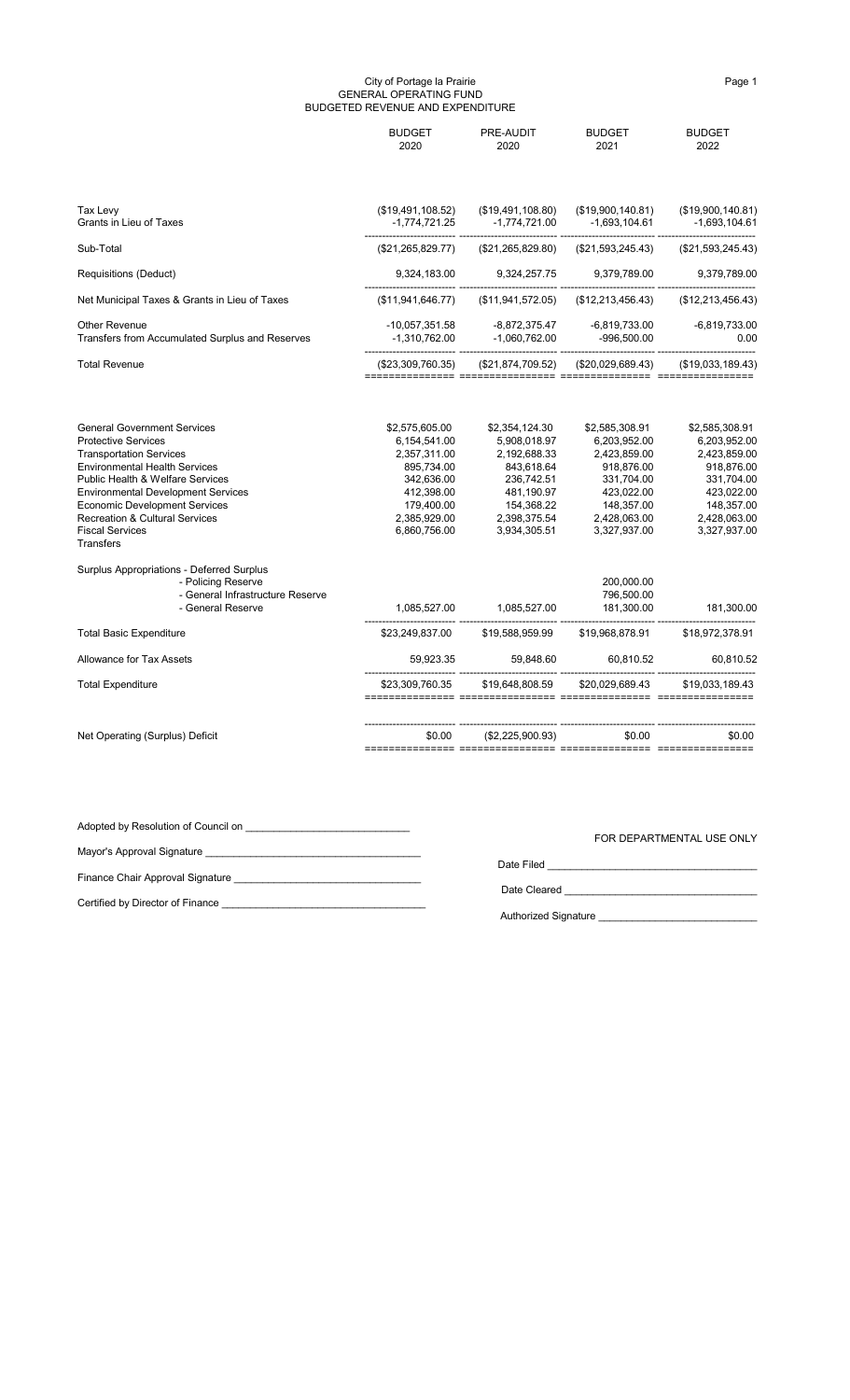#### City of Portage la Prairie Page 2 (Page 2 ) and the Page 2 (Page 2 ) and the Page 2 GENERAL OPERATING FUND BUDGETED REVENUE

|                                             | <b>BUDGET</b><br>2020 | PRE-AUDIT<br>2020 | <b>BUDGET</b><br>2021 | <b>BUDGET</b><br>2022 |
|---------------------------------------------|-----------------------|-------------------|-----------------------|-----------------------|
| <b>Other Revenue</b>                        |                       |                   |                       |                       |
| <b>Taxes Added</b>                          | $-153,373.00$         | -567,349.69       | $-200,000.00$         | $-200,000.00$         |
| <b>Accommodation Tax Revenue</b>            | $-140,000.00$         | $-103,303.53$     | $-100,000.00$         | $-100,000.00$         |
| Long Plain First Nation - Grant in Lieu     | $-52,800.00$          | $-63,790.35$      | $-52,800.00$          | $-52,800.00$          |
| <b>Business Tax for Cable TV</b>            | $-32,206.00$          | $-29,187.00$      | $-32,206.00$          | $-32,206.00$          |
| Licenses - Animal                           | $-1,500.00$           | $-2,955.00$       | $-1,500.00$           | $-1,500.00$           |
| Licenses - Bicycle                          |                       |                   |                       |                       |
| Licenses - Business                         | $-40,000.00$          | $-47,205.00$      | $-41,000.00$          | $-41,000.00$          |
| Licenses - Other                            | $-5,000.00$           | $-7,075.52$       | $-6,300.00$           | $-6,300.00$           |
| Permits - Building                          | 0.00                  | 0.00              | 0.00                  | 0.00                  |
| Permits - Plumbing                          | 0.00                  | 0.00              | 0.00                  | 0.00                  |
| Fines                                       | $-294,700.00$         | -278,755.02       | $-284,575.00$         | -284,575.00           |
| Sales of Service                            |                       |                   |                       |                       |
| - General Government                        | $-37,707.00$          | $-76,057.37$      | $-37,707.00$          | $-37,707.00$          |
| - Protective                                | $-652,000.00$         | -680,079.46       | $-668,000.00$         | $-668,000.00$         |
| - Transportation                            | $-11,820.00$          | $-1,435.00$       | $-5,600.00$           | $-5,600.00$           |
| - Environmental Health                      | $-693,320.00$         | -799,290.97       | $-709,500.00$         | -709,500.00           |
| - Public Health and Welfare                 |                       |                   |                       |                       |
| - Environmental Development                 |                       |                   |                       |                       |
| - Economic Development                      |                       |                   |                       |                       |
| - Recreation and Cultural                   | $-3,275.00$           | $-2,411.80$       | $-2,275.00$           | $-2,275.00$           |
| - Other                                     | 0.00                  | 0.00              | 0.00                  | 0.00                  |
| Sales of Goods                              | $-3,217,940.00$       | $-841,323.46$     | $-61,000.00$          | $-61,000.00$          |
| GST Recovery 3% 02/04-05/04                 |                       |                   |                       |                       |
| Rentals                                     | $-123,610.58$         | $-153,029.17$     | $-123,385.00$         | $-123,385.00$         |
| <b>Trailer Park</b>                         | $-42,840.00$          | $-43,835.50$      | $-42,500.00$          | $-42,500.00$          |
| <b>Concessions and Franchises</b>           |                       |                   |                       |                       |
| <b>Returns from Investments</b>             | $-240,000.00$         | $-268, 175.60$    | $-140,000.00$         | $-140,000.00$         |
| Tax and Redemption Penalties                | $-132,200.00$         | $-74,126.21$      | $-132,200.00$         | $-132,200.00$         |
| Development and Dedication Fees             |                       |                   |                       |                       |
| Provincial Municipal Tax Sharing            | $-1,080,245.00$       | $-1,881,354.22$   | $-1,080,245.00$       | $-1,080,245.00$       |
| <b>VLT Revenue Sharing</b>                  | 0.00                  | 0.00              | 0.00                  | 0.00                  |
| <b>Conditional Grants:</b>                  |                       |                   |                       |                       |
| Federal Govt, Can/MB Infr. (and 3rd party)  | $-854,286.00$         | $-716,966.00$     | $-857,786.00$         | $-857,786.00$         |
| <b>Conditional Grants - Provincial Govt</b> | $-2,224,529.00$       | $-2,211,084.68$   | $-2,217,154.00$       | $-2,217,154.00$       |
| <b>Conditional Grants - Local Govt</b>      | $-24,000.00$          | $-23,584.92$      | $-24,000.00$          | $-24,000.00$          |
| Loan Recoveries                             |                       |                   |                       |                       |
| <b>Total Other Revenue</b>                  | $-10,057,351.58$      | -8,872,375.47     | -6,819,733.00         | $-6,819,733.00$       |
| <b>Transfers from</b>                       |                       |                   |                       |                       |
| - General Reserve                           | 0.00                  | 0.00              | 0.00                  | 0.00                  |
| - Accumulated Surplus                       | $-1,310,762.00$       | $-1,060,762.00$   | -996,500.00           | 0.00                  |
| - Special Admin Reserve                     | 0.00                  | 0.00              | 0.00                  | 0.00                  |
| - Accomodation Tax & Marketing Reserve      | 0.00                  | 0.00              | 0.00                  | 0.00                  |
| - Recreation Reserve                        | 0.00                  | 0.00              | 0.00                  | 0.00                  |
| - Fuel Tax Grants Reserve                   | 0.00                  | 0.00              | 0.00                  | 0.00                  |
|                                             |                       |                   |                       |                       |
| <b>Total Transfers</b>                      | $-1,310,762.00$       | $-1,060,762.00$   | $-996,500.00$         | 0.00<br>=======       |

------------------------- ------------------------- ------------------------- -------------------------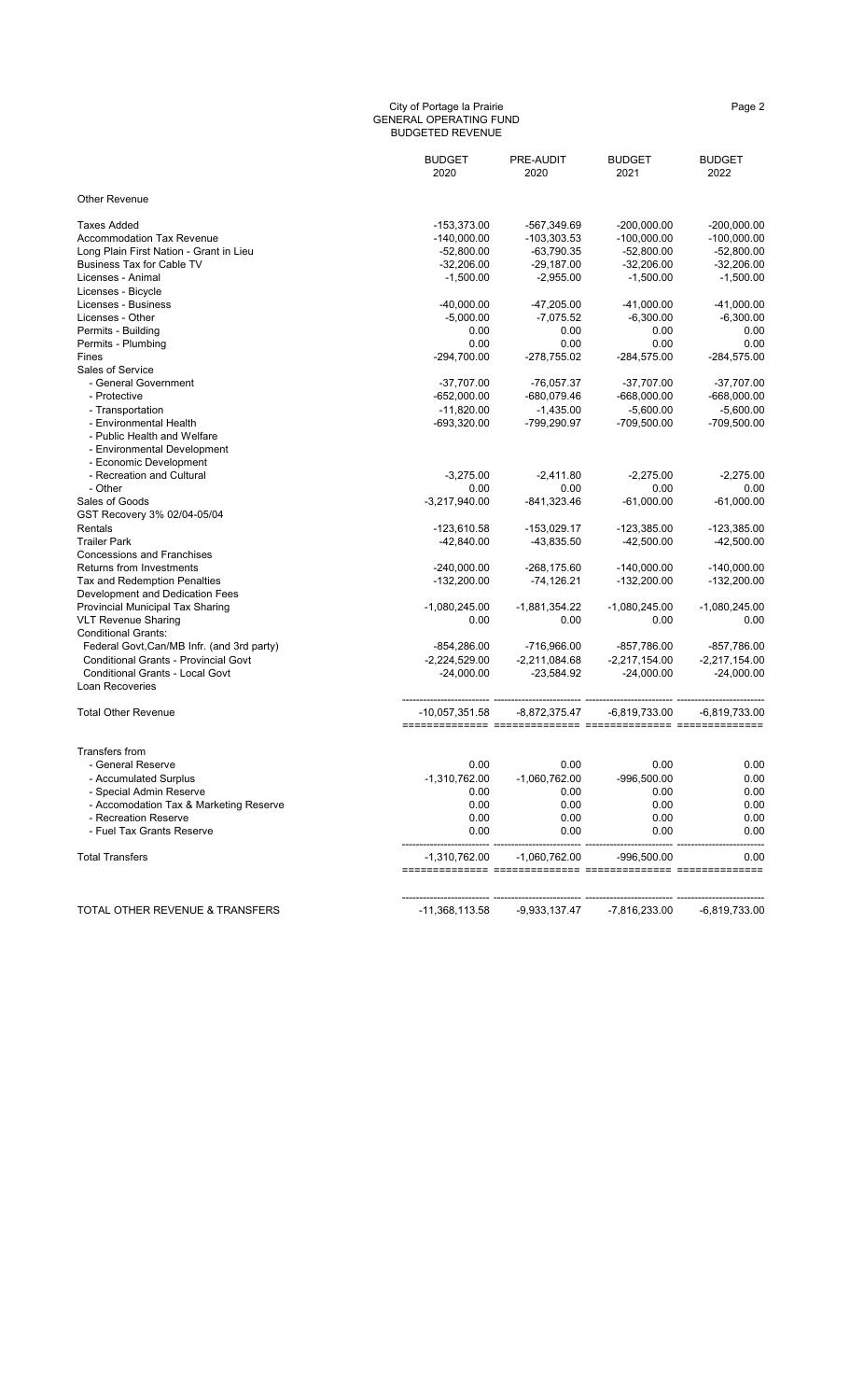#### City of Portage la Prairie Pages 3,4,5 GENERAL OPERATING FUND EXPENDITURES

|                                                                                                                                                                                                                                                                                                                                                                                                                                                                          | <b>BUDGET</b><br>2020                                                                                                                                | PRE-AUDIT<br>2020                                                                                                                               | <b>BUDGET</b><br>2021                                                                                                                                | <b>BUDGET</b><br>2022                                                                                                                                |
|--------------------------------------------------------------------------------------------------------------------------------------------------------------------------------------------------------------------------------------------------------------------------------------------------------------------------------------------------------------------------------------------------------------------------------------------------------------------------|------------------------------------------------------------------------------------------------------------------------------------------------------|-------------------------------------------------------------------------------------------------------------------------------------------------|------------------------------------------------------------------------------------------------------------------------------------------------------|------------------------------------------------------------------------------------------------------------------------------------------------------|
| <b>GENERAL GOVERNMENT SERVICES</b>                                                                                                                                                                                                                                                                                                                                                                                                                                       |                                                                                                                                                      |                                                                                                                                                 |                                                                                                                                                      |                                                                                                                                                      |
| Legislative                                                                                                                                                                                                                                                                                                                                                                                                                                                              | \$156,672.00                                                                                                                                         | \$157,821.98                                                                                                                                    | \$159,805.48                                                                                                                                         | \$159,805.48                                                                                                                                         |
| <b>General Administrative</b><br>CAO & Staff<br>Office<br>Legal<br>Audit<br><b>Prior Period Adjustments</b><br>Assessment<br>Taxation                                                                                                                                                                                                                                                                                                                                    | \$1,369,327.00<br>510,804.00<br>\$35,000.00<br>\$28,000.00<br>\$0.00<br>\$160,000.00<br>\$5,500.00                                                   | \$1,365,835.90<br>403,459.26<br>\$31,823.89<br>\$12,251.50<br>\$0.00<br>\$159,184.00<br>\$5,923.39                                              | \$1,402,451.43<br>482,220.00<br>\$35,000.00<br>\$23,000.00<br>\$0.00<br>\$160,000.00<br>\$5,500.00                                                   | \$1,402,451.43<br>480,720.00<br>\$35,000.00<br>\$23,000.00<br>\$0.00<br>\$160,000.00<br>\$5,500.00                                                   |
| <b>Other General Government</b><br>Elections<br>Conventions<br>Claims & Liability Insurance<br>Intergovernmental Relations<br>Grants<br><b>Other General Government</b>                                                                                                                                                                                                                                                                                                  | \$0.00<br>90,500.00<br>\$66,902.00<br>0.00<br>\$130,900.00<br>22,000.00                                                                              | \$0.00<br>18,050.35<br>\$57,817.60<br>0.00<br>\$126,092.52<br>15,863.91                                                                         | \$295.00<br>90,500.00<br>\$72,477.00<br>0.00<br>\$130,900.00<br>23,160.00                                                                            | \$0.00<br>90,500.00<br>\$72,477.00<br>0.00<br>\$130,900.00<br>23,160.00                                                                              |
| TOTAL GENERAL GOVERNMENT SERVICES                                                                                                                                                                                                                                                                                                                                                                                                                                        | 2,575,605.00                                                                                                                                         | 2,354,124.30                                                                                                                                    | 2,585,308.91                                                                                                                                         | 2,583,513.91                                                                                                                                         |
| PROTECTIVE SERVICES                                                                                                                                                                                                                                                                                                                                                                                                                                                      |                                                                                                                                                      |                                                                                                                                                 |                                                                                                                                                      |                                                                                                                                                      |
| Police<br>Fire<br><b>Emergency Measures - 911</b><br><b>Flood Control</b><br><b>Disasters</b><br><b>Building Inspection</b><br><b>Plumbing Inspection</b>                                                                                                                                                                                                                                                                                                                | 3,876,189.00<br>2,134,422.00<br>66,800.00<br>0.00<br>0.00<br>0.00                                                                                    | 3,581,285.25<br>2,136,541.64<br>59,882.28<br>0.00<br>61,078.96<br>0.00                                                                          | 3,891,352.00<br>2,171,775.00<br>68,500.00<br>0.00<br>0.00<br>0.00                                                                                    | 3,891,352.00<br>2,171,775.00<br>68,500.00<br>0.00<br>0.00<br>0.00                                                                                    |
| <b>Animal and Pest Control</b>                                                                                                                                                                                                                                                                                                                                                                                                                                           | 77,130.00                                                                                                                                            | 69,230.84                                                                                                                                       | 72,325.00                                                                                                                                            | 72,325.00                                                                                                                                            |
| TOTAL PROTECTIVE SERVICES                                                                                                                                                                                                                                                                                                                                                                                                                                                | 6,154,541.00                                                                                                                                         | 5,908,018.97                                                                                                                                    | 6,203,952.00                                                                                                                                         | 6,203,952.00                                                                                                                                         |
| <b>TRANSPORTATION SERVICES</b>                                                                                                                                                                                                                                                                                                                                                                                                                                           |                                                                                                                                                      |                                                                                                                                                 |                                                                                                                                                      |                                                                                                                                                      |
| Administration<br>Engineering<br>Roads & Streets                                                                                                                                                                                                                                                                                                                                                                                                                         | 119,564.00<br>94,146.00                                                                                                                              | 113,958.80<br>149,098.04                                                                                                                        | 116,782.00<br>133,655.00                                                                                                                             | 116,782.00<br>133,655.00                                                                                                                             |
| Equipment - U Op Wages & Benefits<br>Equipment - Fuel<br>Equipment - Repairs & Maint.<br>Equipment - Insurance & Reg.<br>Workshop and Yards<br>Equipment - Contribution from Utility<br>Down Time<br><b>Safety Supplies &amp; Consultant</b><br>Road Maintenance - Labour<br>Road Maintenance - Materials<br>Road Maintenance - Rentals<br><b>Special Events</b><br>Road Maintenance - Dust Abatement<br>Road Reconstruction - Labour<br>Road Reconstruction - Materials | 47,958.00<br>55,000.00<br>78,095.00<br>13,000.00<br>53,716.00<br>0.00<br>102,999.00<br>3,660.00<br>130,669.00<br>168,108.00<br>31,535.00<br>7,734.00 | 53,009.50<br>43,290.19<br>85,573.01<br>9,689.09<br>53,817.34<br>0.00<br>144,554.68<br>5,182.36<br>111,187.49<br>129,402.03<br>24,035.00<br>0.00 | 52,400.00<br>55,000.00<br>88,095.00<br>14,690.00<br>54,661.00<br>0.00<br>101,918.00<br>3,660.00<br>130,461.00<br>167,460.00<br>31,535.00<br>7,833.00 | 52,400.00<br>55,000.00<br>88,095.00<br>14,690.00<br>54,661.00<br>0.00<br>101,918.00<br>3,660.00<br>130,461.00<br>167,460.00<br>31,535.00<br>7,833.00 |
| Road Reconstruction - Contracts<br><b>Sidewalks and Boulevards</b><br>Ditches and Road Drainage<br><b>Storm Sewers</b><br><b>Street Cleaning</b><br>Snow Removal - Labour<br>Snow Removal - Materials & Repair                                                                                                                                                                                                                                                           | 586,000.00<br>84,589.00<br>110,692.00<br>21,782.00<br>127,952.00<br>68,400.00                                                                        | 583,069.71<br>64,792.11<br>117,755.87<br>18,571.01<br>66,011.73<br>61,642.27                                                                    | 611,000.00<br>90,896.00<br>111,740.00<br>22,216.00<br>130,170.00<br>68,600.00                                                                        | 611,000.00<br>90,896.00<br>111,740.00<br>22,216.00<br>130,170.00<br>68,600.00                                                                        |
| Snow Removal - Rentals<br><b>Bridges</b><br><b>Street Lighting</b><br><b>Traffic Services</b><br>Parking                                                                                                                                                                                                                                                                                                                                                                 | 33,695.00<br>275,717.00<br>53,147.00<br>93,050.00<br>(3,897.00)                                                                                      | 17,889.50<br>260,389.90<br>51,312.77<br>73,144.98<br>(44, 689.05)                                                                               | 33,695.00<br>274,427.00<br>54,449.00<br>65,254.00<br>3,262.00                                                                                        | 33,695.00<br>274,427.00<br>54,449.00<br>65,254.00<br>3,262.00                                                                                        |
| <b>Other Road Transport</b><br>TOTAL TRANSPORTATION SERVICES                                                                                                                                                                                                                                                                                                                                                                                                             | 2,357,311.00                                                                                                                                         | 2,192,688.33                                                                                                                                    | 2,423,859.00                                                                                                                                         | 2,423,859.00                                                                                                                                         |
|                                                                                                                                                                                                                                                                                                                                                                                                                                                                          |                                                                                                                                                      |                                                                                                                                                 |                                                                                                                                                      |                                                                                                                                                      |
| ENVIRONMENTAL HEALTH SERVICES                                                                                                                                                                                                                                                                                                                                                                                                                                            |                                                                                                                                                      |                                                                                                                                                 |                                                                                                                                                      |                                                                                                                                                      |
| Garbage and Waste Collection<br><b>Garbage Collection</b><br><b>Nuisance Grounds</b><br><b>Other Environmental Health</b>                                                                                                                                                                                                                                                                                                                                                | 791,551.00<br>104,183.00<br>0.00                                                                                                                     | 769,595.83<br>74,022.81<br>0.00                                                                                                                 | 808,914.00<br>109,962.00<br>0.00                                                                                                                     | 808,914.00<br>109,962.00<br>0.00                                                                                                                     |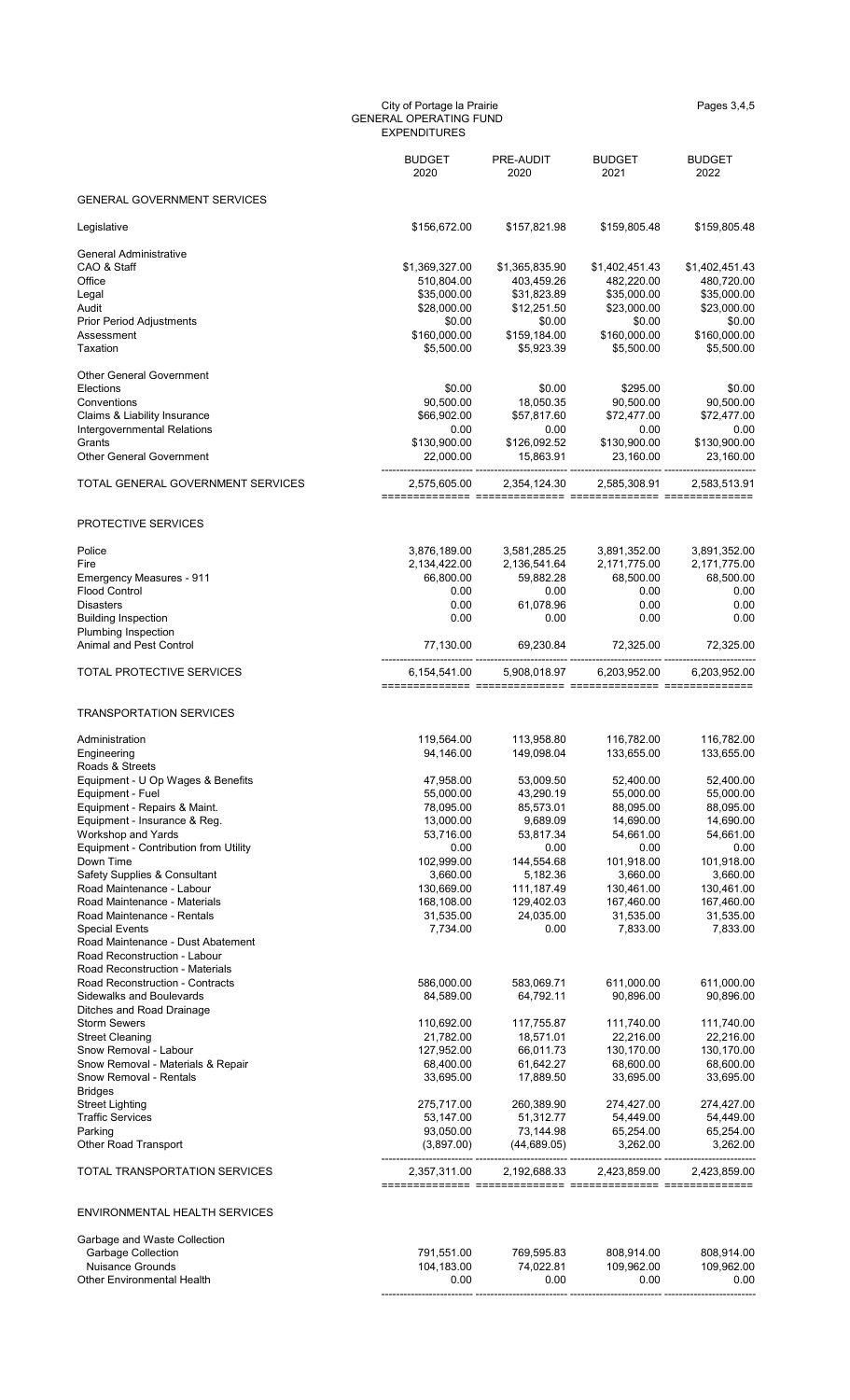| TOTAL ENVIRONMENTAL HEALTH SERVICES                                 | <b>BUDGET</b><br>2020<br>895,734.00 | PRE-AUDIT<br>2020<br>843,618.64 | <b>BUDGET</b><br>2021<br>918,876.00 | <b>BUDGET</b><br>2022<br>918,876.00 |
|---------------------------------------------------------------------|-------------------------------------|---------------------------------|-------------------------------------|-------------------------------------|
| PUBLIC HEALTH AND WELFARE SERVICES                                  |                                     |                                 |                                     |                                     |
| Cemeteries                                                          | 122,989.00                          | 98,760.28                       | 111,898.00                          | 111,898.00                          |
| Other                                                               | 148,647.00                          | 67,261.40                       | 148,806.00                          | 147,400.00                          |
| <b>Medical Officer</b><br><b>Hospital Deficit</b>                   |                                     |                                 |                                     |                                     |
| Social Welfare                                                      |                                     |                                 |                                     |                                     |
| Administration                                                      | 71,000.00                           | 70,720.83                       | 71,000.00                           | 71,000.00                           |
| Social Welfare Assistance<br><b>Social Welfare Services</b>         | 0.00                                | 0.00                            | 0.00                                | 0.00                                |
| TOTAL PUBLIC HEALTH AND WELFARE SERVICES                            | 342,636.00                          | 236,742.51                      | 331,704.00                          | 330,298.00                          |
|                                                                     |                                     |                                 |                                     |                                     |
| ENVIRONMENTAL DEVELOPMENT SERVICES                                  |                                     |                                 |                                     |                                     |
| Planning and Zoning                                                 | 0.00                                | 0.00                            | 0.00                                | 0.00                                |
| <b>General Land Assembly</b><br><b>Urban Renewal/Beautification</b> | 0.00                                | 0.00                            | 0.00                                | 0.00                                |
| <b>Urban Area Weed Control</b>                                      | 0.00<br>222,889.00                  | 0.00<br>195,434.66              | 0.00<br>228,556.00                  | 0.00<br>228,556.00                  |
| Forestry/D.E.D. Program                                             | 189,509.00                          | 285,756.31                      | 194,466.00                          | 194,466.00                          |
| TOTAL ENVIRONMENTAL DEVELOPMENT SERVICES                            | 412,398.00                          | 481,190.97                      | 423,022.00                          | 423,022.00                          |
| ECONOMIC DEVELOPMENT SERVICES                                       |                                     |                                 |                                     |                                     |
| <b>Water Resources and Conservation</b>                             |                                     |                                 |                                     |                                     |
| <b>Regional Development</b>                                         | 150,150.00                          | 150,150.00                      | 119,107.00                          | 119,107.00                          |
| Industrial Development<br>Tourism                                   | 17,300.00<br>1,950.00               | 8,711.34<br>952.38              | 17,300.00<br>1,950.00               | 17,300.00<br>1,950.00               |
| Other                                                               | 10,000.00                           | (5,445.50)                      | 10,000.00                           | 10,000.00                           |
| TOTAL ECONOMIC DEVELOPMENT SERVICES                                 | 179,400.00                          | 154,368.22                      | 148,357.00                          | 148,357.00                          |
| RECREATION AND CULTURAL SERVICES                                    |                                     |                                 |                                     |                                     |
| Recreation Commission and Administration                            | 0.00                                | 0.00                            | 0.00                                | 0.00                                |
| <b>Community Centres and Halls</b>                                  |                                     |                                 |                                     |                                     |
| Swimming Pools and Beaches<br><b>Golf Courses</b>                   | 0.00                                | 0.00                            | 0.00                                | 0.00                                |
| <b>Skating Rinks and Arenas</b>                                     | 4,570.00                            | 5,448.50                        | 4,570.00                            | 4,570.00                            |
| Parks and Playgrounds<br><b>Other Recreation Facilities</b>         | 415,627.00<br>8,875.00              | 441,140.97<br>9,287.38          | 446,757.00<br>13,981.00             | 446,757.00<br>13,981.00             |
| <b>Recreation Programs</b>                                          | 0.00                                | 0.00                            | 0.00                                | 0.00                                |
| Grants                                                              | 1,534,913.00                        | 1,530,540.54                    | 1,544,170.00                        | 1,544,170.00                        |
| Parks/Rec. Equip. Maint.                                            | 62,566.00                           | 60,798.50                       | 62,641.00                           | 62,641.00                           |
| <b>Museums</b><br>Libraries                                         | 339,624.00                          | 323,197.28                      | 337,555.00                          | 337,555.00                          |
| <b>Other Cultural Facilities</b>                                    | 19,754.00                           | 27,962.37                       | 18,389.00                           | 18,389.00                           |
| Island of Lights                                                    | 0.00                                | 0.00                            | 0.00                                | 0.00                                |
| TOTAL RECREATION AND CULTURAL SERVICES                              | 2,385,929.00                        | 2,398,375.54                    | 2,428,063.00                        | 2,428,063.00                        |

============== ============== ============== ==============

#### FISCAL SERVICES

| <b>Transfers to Specific Reserves</b>      | 4,791,330.00 | 2,109,755.47 | 1,342,311.00 | 1,342,311.00 |
|--------------------------------------------|--------------|--------------|--------------|--------------|
| <b>Transfer to Capital</b>                 | 127,700.00   | 6.137.97     | 122,500.00   | 122,500.00   |
| <b>Transfer to Utility</b>                 | 0.00         | 0.00         | 0.00         | 0.00         |
| Debenture Debt Charges                     | 0.00         | 0.00         | 0.00         | 0.00         |
| Other Long-term Debt Charges               | 1,553,126.00 | 1.553.125.94 | 1,553,126.00 | 1,553,126.00 |
| Tax Discounts and Short-term Loan Interest | 7.000.00     | 4.952.22     | 7.000.00     | 7,000.00     |
| <b>Other Debt Charges</b>                  |              |              |              |              |
| <b>Other Fiscal Services</b>               | 381,600.00   | 260,333.91   | 303.000.00   | 303,000.00   |
| <b>TOTAL FISCAL SERVICES</b>               | 6,860,756.00 | 3,934,305.51 | 3,327,937.00 | 3,327,937.00 |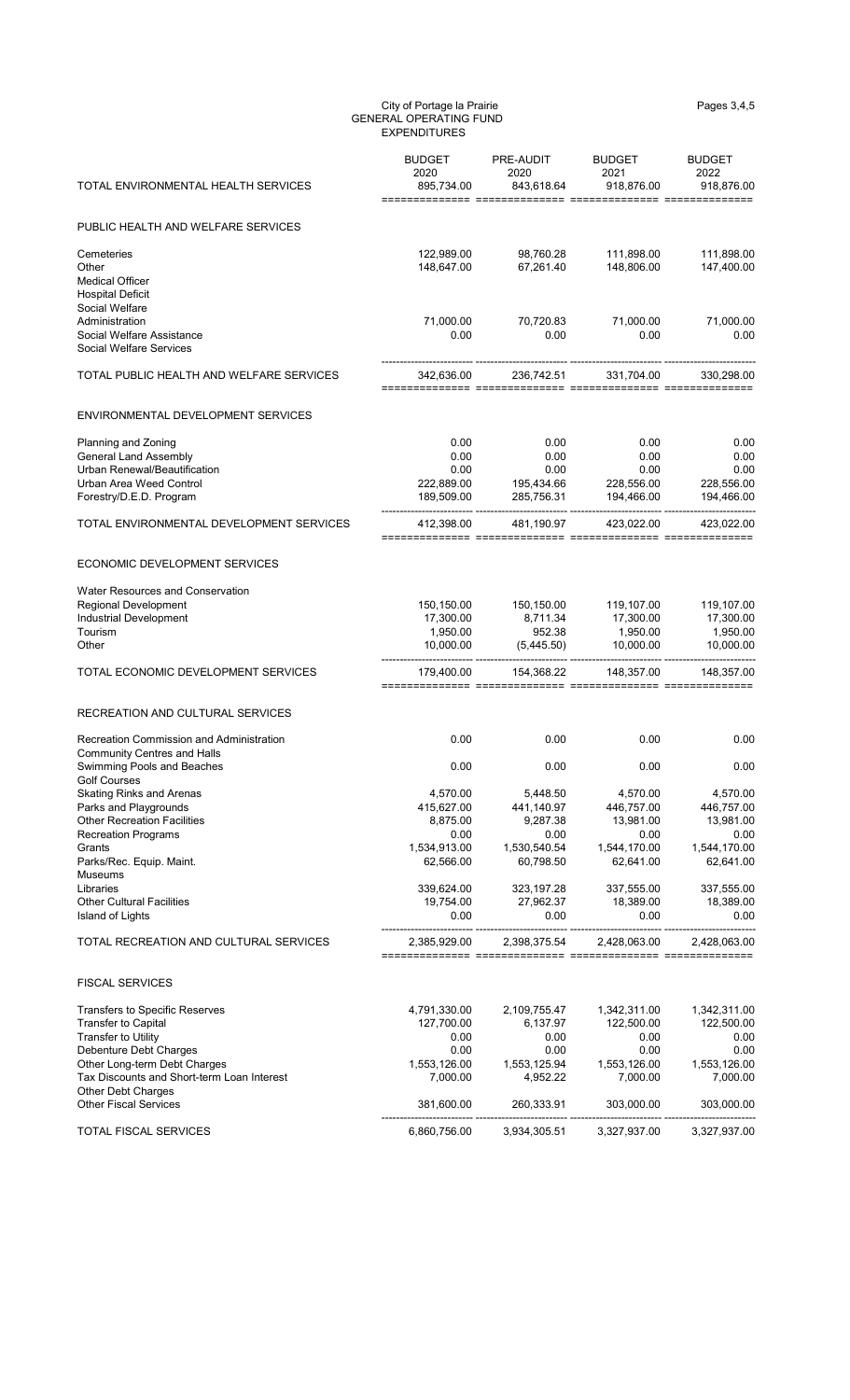#### City of Portage la Prairie Page 6 (Page 6 (Page 6 (Page 6 (Page 6  $\sim$  Page 6  $\sim$ UTILITY OPERATING FUND BUDGETED REVENUE & EXPENDITURE

|                                            | <b>BUDGET</b><br>2020 | PRE-AUDIT<br>2020 | <b>BUDGET</b><br>2021 | <b>BUDGET</b><br>2022 |
|--------------------------------------------|-----------------------|-------------------|-----------------------|-----------------------|
| <b>WATER CONSUMER SALES</b>                |                       |                   |                       |                       |
| - Residential                              | $-2,549,250.00$       | $-2,848,710.27$   | $-2,900,000.00$       | $-2,900,000.00$       |
| - Commercial                               | $-1,634,000.00$       | $-2,022,643.97$   | $-1,727,000.00$       | $-1,727,000.00$       |
| - Industrial                               | $-4,000,000.00$       | $-3,918,712.94$   | $-3,650,000.00$       | $-3,650,000.00$       |
| - Poplar Bluff Industrial Park             | $-1,119,510.00$       | $-2,068,675.32$   | $-2,800,000.00$       | $-2,800,000.00$       |
| - Federal & Prov                           |                       |                   |                       |                       |
| - Munic. & Schools                         |                       |                   |                       |                       |
| - Regional Water Agreement                 | $-661,000.00$         | -851,976.07       | $-725,000.00$         | $-725,000.00$         |
| SEWER SERVICE CHARGES                      |                       |                   |                       |                       |
| - Residential<br><b>SEWER SURCHARGES</b>   | $-27,000.00$          | $-12,942.14$      | $-18,000.00$          | $-18,000.00$          |
| Discounts, Refunds and Cancellations       |                       |                   |                       |                       |
|                                            |                       |                   |                       |                       |
| Net Consumer Revenue - Subtotal            | $-9,990,760.00$       | -11,723,660.71    | $-11,820,000.00$      | $-11,820,000.00$      |
| Penalties                                  | $-10,700.00$          | $-5,819.70$       | $-10,000.00$          | $-10,000.00$          |
| <b>Hydrant Rentals</b>                     | $-57,725.00$          | $-57,825.00$      | $-57,725.00$          | $-57,725.00$          |
| <b>Installation Service</b>                | 0.00                  | 0.00              | 0.00                  |                       |
| <b>Connection Revenue - Net</b>            | $-20,000.00$          | $-15,685.48$      | $-15,000.00$          | $-15,000.00$          |
| <b>Provincial Grants</b>                   | -460,000.00           | -790,505.85       | $-850,000.00$         | $-850,000.00$         |
| <b>Other Revenue</b>                       | $-248,460.00$         | $-149,140.69$     | $-85,200.00$          | $-85,200.00$          |
| <b>Contribution from Revenue Fund</b>      | 0.00                  |                   | 0.00                  |                       |
| <b>Transfer from General Reserve</b>       | 0.00                  | 0.00              | 0.00                  | 0.00                  |
| Transfer from Accum. Surplus               | -4,092,067.00         | $-2,494,369.00$   | -700,000.00           | 0.00                  |
| <b>TOTAL REVENUE</b>                       | -14,879,712.00        | -15,237,006.43    | -13,537,925.00        | -12,837,925.00        |
| <b>WATER SUPPLY</b>                        |                       |                   |                       |                       |
| Administration                             | 1,444,564.00          | 1,336,301.46      | 1,325,904.36          | 1,325,904.36          |
| <b>Customer Billings and Collections</b>   | 0.00                  |                   | 0.00                  |                       |
| Purification and Treatment                 | 3,128,409.00          | 2,715,186.34      | 3,395,725.00          | 3,395,725.00          |
| <b>Water Purchases</b>                     | 0.00                  | 0.00              | 0.00                  | 0.00                  |
| Service of Supply                          | 0.00                  | 0.00              | 0.00                  | 0.00                  |
| <b>Transmission and Distribution</b>       | 1,766,293.00          | 1,616,031.00      | 1,635,613.00          | 1,635,613.00          |
| <b>Other Water Supply Costs</b>            | 0.00                  | 0.00              | 0.00                  | 0.00                  |
| <b>Connections - Net Loss</b>              | 0.00                  | 0.00              | 0.00                  | 0.00                  |
| Total                                      | 6,339,266.00          | 5,667,518.80      | 6,357,242.36          | 6,357,242.36          |
| SEWAGE COLLECTION AND DISPOSAL             |                       |                   |                       |                       |
| Administration                             |                       |                   |                       |                       |
| Sewage Collection System                   | 1,336,937.00          | 1,414,224.05      | 1,299,792.00          | 1,299,792.00          |
| Sewage Lift Station                        | 432,953.00            | 432,014.60        | 315,409.00            | 315,409.00            |
| Sewage Treatment and Disposal              | 655,752.00            | 406,894.67        | 653,129.00            | 653,129.00            |
| <b>Industrial Pretreatment</b>             | 217,930.00            | 228,614.62        | $-23,973.00$          | $-23,973.00$          |
| Other Sewage Collection and Disposal Costs | 0.00                  | 0.00              | 0.00                  | 0.00                  |
| <b>Connections - Net Loss</b>              | 0.00                  |                   | 0.00                  |                       |
| Total                                      | 2,643,572.00          | 2,481,747.94      | 2,244,357.00          | 2,244,357.00          |
| <b>CONTRIBUTION TO CAPITAL</b>             | 992,000.00            | 1,310,529.02      | 850,000.00            | 850,000.00            |
| <b>TRANSFERS TO RESERVES</b>               |                       |                   |                       |                       |
| <b>Nutrient Removal Reserve</b>            | 564,632.00            | 547,033.88        | 0.00                  | 0.00                  |
| <b>Computer Reserve</b>                    | 18,000.00             | 18,000.00         | 18,000.00             | 18,000.00             |
| Infrastructure Reserve                     | 0.00                  | 0.00              | 0.00                  | 0.00                  |

| <b>IP Reserve</b>                                 | 230,175.00    | 230,175.00    | 230,175.00    | 230,175.00    |
|---------------------------------------------------|---------------|---------------|---------------|---------------|
| DEBENTURE DEBT CHARGES                            | 0.00          | 0.00          | 0.00          | 0.00          |
| OTHER LONG-TERM DEBT CHARGES                      |               |               |               |               |
| SURPLUS APPROPRIATIONS                            |               |               |               |               |
| Deferred Surplus re Deficit                       | 0.00          | 0.00          | 0.00          | 0.00          |
| Deferred Surplus re By-Law Obligation             | 0.00          | 0.00          | 0.00          | 0.00          |
| Appropriation to General Reserve - Utility        | 1,592,067.00  | 1,592,067.00  | 3,138,150.64  | 3,138,150.64  |
| Appropriation to Infrastructure Reserve - Utility | 2,500,000.00  | 902,302.00    | 700,000.00    | 0.00          |
| Total                                             | 4,092,067.00  | 2,494,369.00  | 3,838,150.64  | 3,138,150.64  |
| <b>TOTAL EXPENDITURE</b>                          | 14,879,712.00 | 12,749,373.64 | 13,537,925.00 | 12,837,925.00 |
| NET OPERATING (SURPLUS) DEFICIT                   | 0.00          | -2,487,632.70 | 0.00          | 0.00          |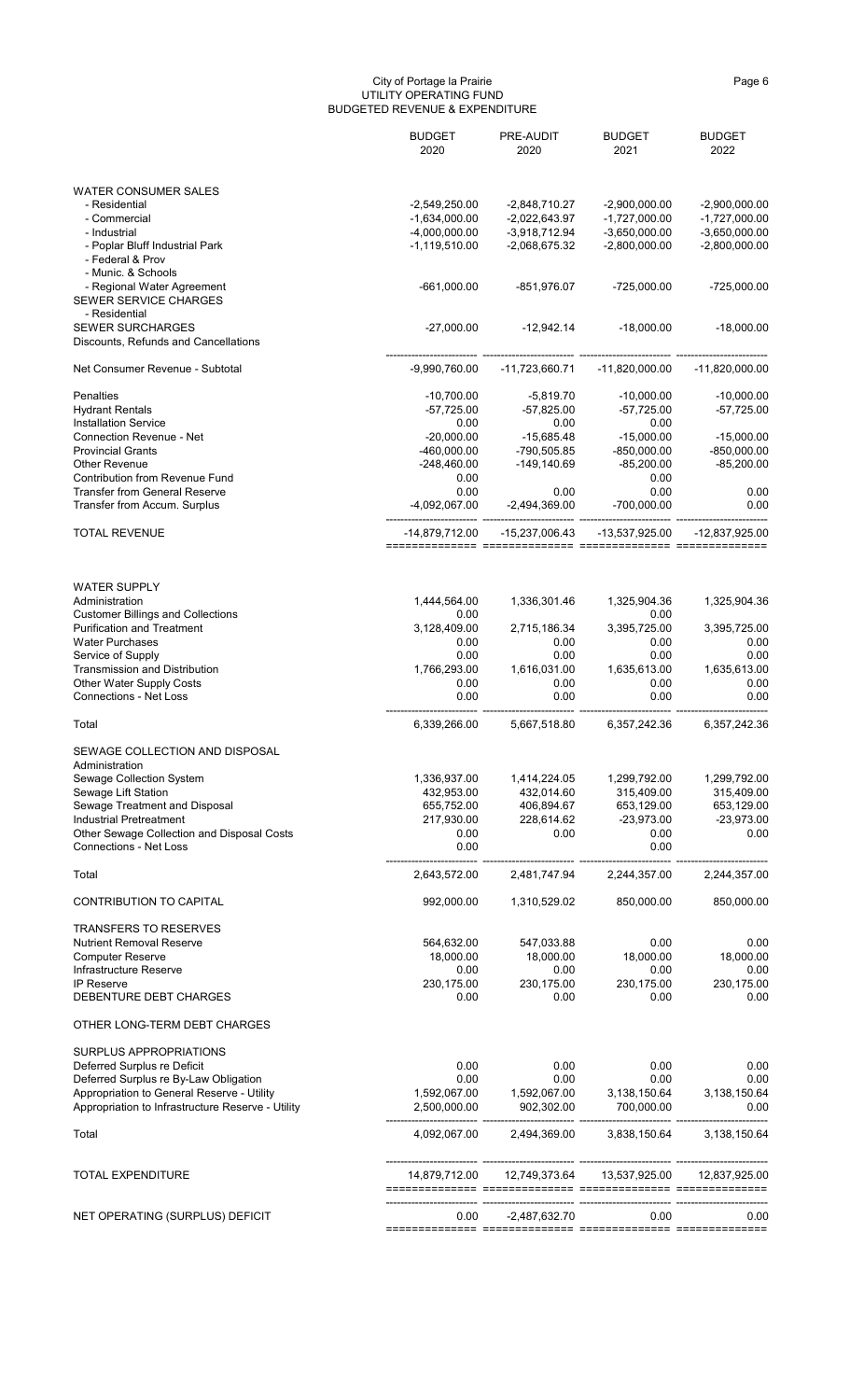## **City of Portage la Prairie PAGE 8 Tax levy Calculation for the Year 2021**

|                                                  |             |           |            |                        |                 | <b>EXPENSES</b>  |                 |                  |                                        |                                |              | <b>REVENUES</b> |        |                        |
|--------------------------------------------------|-------------|-----------|------------|------------------------|-----------------|------------------|-----------------|------------------|----------------------------------------|--------------------------------|--------------|-----------------|--------|------------------------|
|                                                  | Taxable     | Exempt    | Grants     | Total                  | <b>Basic</b>    | <b>Tax Allow</b> | Total           | <b>Mill Rate</b> |                                        | Taxation                       | Gnts-in-Lieu | Oth Rev         | Ftge   | Total                  |
| Education:                                       |             |           |            |                        |                 |                  |                 |                  |                                        |                                |              |                 |        |                        |
| <b>ESL</b>                                       | 142,354,220 |           |            | 31,264,940 173,619,160 | \$1,529,366.00  | \$45.18          | \$1,529,411.18  | 8.809 ESL        |                                        | \$1,253,998.32                 | \$275,412.86 |                 |        | \$1,529,411.18         |
| <b>School Division</b>                           | 569,499,210 | 1,310,630 |            | 44,042,740 614,852,580 | \$7,850,423.00  | \$14.74          | \$7,850,437.74  |                  | 12.768 School Division                 | \$7,271,365.91                 | \$562,337.70 | \$16,734.12     |        | \$7,850,437.74         |
| Sub-Total                                        |             |           |            |                        | \$9,379,789.00  | \$59.92          | \$9,379,848.92  | 21.577 Total     |                                        | \$8,525,364.24                 | \$837,750.56 | \$16,734.12     | \$0.00 | \$9,379,848.92         |
| Municipal:                                       |             |           |            |                        |                 |                  |                 |                  |                                        |                                |              |                 |        |                        |
| Deb debt-PCU Centre                              | 585,694,690 |           |            | 44,042,740 629,737,430 | \$1,525,956.02  | \$527.51         | \$1,526,483.53  |                  | 2.424 Deb debt-PCU Centre              | \$1,419,723.93                 | \$106,759.60 |                 |        | \$1,526,483.53         |
| Deb debt-NE Transportation Route                 | 585,694,690 |           |            | 44,042,740 629,737,430 | \$27,169.92     | \$538.53         | \$27,708.45     |                  | 0.044 Deb debt-NE Transportation Route | \$25,770.57                    | \$1,937.88   |                 |        | \$27,708.45            |
|                                                  |             |           |            |                        |                 |                  |                 |                  |                                        |                                |              |                 |        |                        |
| <b>Assess Levy</b>                               | 585,694,690 |           |            | 44,042,740 629,737,430 | \$160,000.00    | \$583.04         | \$160,583.04    |                  | 0.255 Assess Levy                      | \$149,352.15                   | \$11,230.90  |                 |        | \$160,583.04           |
| Reserve Transfers that are part of the tax levy: |             |           |            |                        |                 |                  |                 |                  |                                        |                                |              |                 |        |                        |
| <b>Reserve-Glesby Centre</b>                     | 585,694,690 |           |            | 44,042,740 629,737,430 | \$20,000.00     | \$151.60         | \$20,151.60     |                  | 0.032 Reserve-Glesby Centre            | \$18,742.23                    | \$1,409.37   |                 |        | \$20,151.60            |
| Reserve - Handicap Access                        | 585,694,690 |           |            | 44,042,740 629,737,430 | \$50,000.00     | \$378.99         | \$50,378.99     |                  | 0.080 Reserve - Handicap Access        | \$46,855.58                    | \$3,523.42   |                 |        | \$50,378.99            |
| Reserve-Fire                                     | 585,694,690 |           | 44,042,740 | 629,737,430            | \$150,000.00    | \$507.25         | \$150,507.25    |                  | 0.239 Reserve-Fire                     | \$139,981.03                   | \$10,526.21  |                 |        | \$150,507.25           |
| Reserve-Sidewalk                                 | 585,694,690 |           |            | 44,042,740 629,737,430 | \$170,000.00    | \$29.11          | \$170,029.11    |                  | 0.270 Reserve-Sidewalk                 | \$158,137.57                   | \$11,891.54  |                 |        | \$170,029.11           |
| Reserve-Gen.                                     | 585,694,690 |           |            | 44,042,740 629,737,430 | \$181,300.00    | \$64.38          | \$181,364.38    |                  | 0.288 Reserve-Gen.                     | \$168,680.07                   | \$12,684.31  |                 |        | \$181,364.38           |
| Reserve-Equip.Replace                            | 585,694,690 |           | 44,042,740 | 629,737,430            | \$100,000.00    | \$128.25         | \$100,128.25    |                  | 0.159 Reserve-Equip.Replace            | \$93,125.46                    | \$7,002.80   |                 |        | \$100,128.25           |
| Mun-at-Large                                     | 585,694,690 |           |            | 44,042,740 629,737,430 | \$9,784,954.09  | \$57,841.94      | \$9,842,796.03  |                  | 15.630 Mun-at-Large                    | \$9,154,408.00                 | \$688,388.03 |                 |        | \$9,842,796.03         |
|                                                  |             |           |            |                        |                 |                  |                 |                  |                                        |                                |              |                 |        |                        |
| Other Revenue and transfers                      |             |           |            |                        | \$7,799,498.88  |                  | \$7,799,498.88  |                  | Other Revenue and transfers            |                                |              | \$7,799,498.88  |        | \$7,799,498.88         |
| <b>Municipal Total</b>                           |             |           |            |                        | \$19,968,878.91 | \$60,750.60      | \$20,029,629.50 | 19.421           |                                        | \$11,374,776.57                | \$855,354.05 | \$7,799,498.88  | \$0.00 | \$20,029,629.50        |
| Totals                                           |             |           |            |                        | \$29,348,667.91 |                  |                 |                  | <b>Totals</b>                          | \$19,900,140.81 \$1,693,104.61 |              | \$7,816,233.00  |        | \$0.00 \$29,409,478.43 |
|                                                  |             |           |            |                        |                 |                  |                 |                  |                                        | Page 1                         | Pages 1,9    | Pages 1, 2      | Page 1 |                        |
|                                                  |             |           |            |                        |                 |                  |                 |                  |                                        |                                |              |                 |        | PAGE 8                 |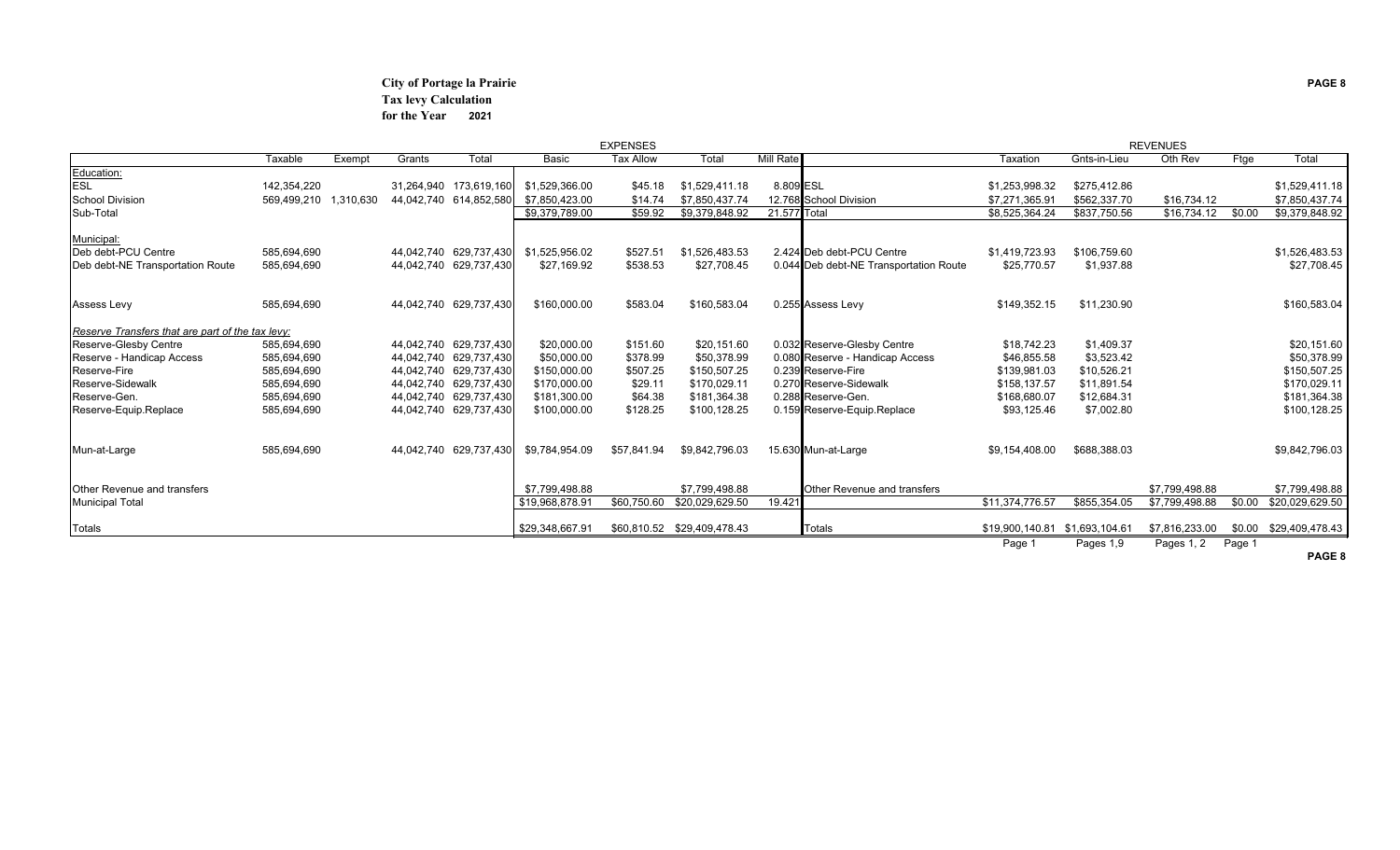## **City of Portage la Prairie** PAGE 9 **Sundry Revenue and Expenditure Analysis**

## Part 1 - Grants in Lieu of Taxes

| Government         |              | Assessment |            |           |         |          |           |
|--------------------|--------------|------------|------------|-----------|---------|----------|-----------|
| or Agency          |              | Farm/Res   | Other      | Mill Rate | Amount  | Frontage | Total     |
| #1080 HMQ-MAN      | $\mathsf{R}$ | 4,389,930  |            | 32.189    | 141,307 |          | 141,307   |
| #1080 HMQ-MAN      | F            |            |            | 32.189    | 0       |          | 0         |
| #1080 HMQ-MAN      | O            |            | 9,816,190  | 40.998    | 402,444 |          | 402,444   |
| #1020 HMQ-MAN      | O            |            | 4,230      | 40.998    | 173     |          | 173       |
| #1150 HIGHWAYS     | $\mathsf{R}$ | 50,450     |            | 32.189    | 1,624   |          | 1,624     |
| #1150 HIGHWAYS     | O            |            | 41,930     | 40.998    | 1,719   |          | 1,719     |
| #3 CORP (FDC)      | O            |            | 7,461,350  | 40.998    | 305,900 |          | 305,900   |
| #1270 MPIC         | $\mathsf{R}$ |            |            | 32.189    | 0       |          | 0         |
| #1270 MPIC         | O            |            | 953,880    | 40.998    | 39,107  |          | 39,107    |
| #1300 MHRC         | $\mathsf{R}$ | 7,828,390  |            | 32.189    | 251,988 |          | 251,988   |
| #1770 HYDRO        | O            |            | 910,280    | 40.998    | 37,320  |          | 37,320    |
| #705 CENTRA - PP   | O            |            | 4,359,080  | 40.998    | 178,714 |          | 178,714   |
| #2700 HMQ-CAN      | F            | 509,030    |            | 32.189    | 16,385  |          | 16,385    |
| #2700 HMQ-CAN      | O            |            | 567,790    | 40.998    | 23,278  |          | 23,278    |
| #2706 VIA RAIL     | O            |            | 124,870    | 40.998    | 5,119   |          | 5,119     |
| #1042 ATTOR GEN    | O            |            | 1,679,800  | 40.998    | 68,868  |          | 68,868    |
| #1094-COMM S-CORR  | O            |            | 5,345,540  | 40.998    | 219,156 |          | 219,156   |
|                    |              | 12,777,800 | 31,264,940 |           |         |          | 1,693,105 |
|                    |              |            | 44,042,740 |           |         |          |           |
| Total to pages 1,8 |              |            |            |           |         |          | 1,693,105 |

| Part 2 - Conditional Grants                                     |                      |      |                                                         |             |
|-----------------------------------------------------------------|----------------------|------|---------------------------------------------------------|-------------|
| Totals to Page 2                                                | Government or Agency |      | Purpose                                                 | Amount      |
|                                                                 |                      |      |                                                         |             |
| Government of Canada:                                           |                      |      |                                                         |             |
| Federal Gov't                                                   |                      |      | <b>Fuel Tax</b>                                         | 735,286     |
| <b>FCM</b>                                                      |                      |      | <b>Transit Study</b>                                    | 50,000      |
|                                                                 |                      |      | <b>Compost Feasibility Study</b>                        | 65,000      |
|                                                                 |                      |      | Included in Conditional Grants - Infr/3rd Party- Page 2 | 850,286     |
| Local Government:                                               |                      |      | Safety Officer                                          | 24,000      |
|                                                                 |                      |      | Included in Conditional Grants - Local Gov't - Page 2   | 24,000      |
|                                                                 |                      |      |                                                         |             |
| Province of Manitoba:                                           |                      |      | <b>General Operating</b>                                | 1,080,245   |
|                                                                 |                      |      | Included in Provincial Municipal Tax Sharing - Page 2   | 1,080,245   |
| Province of Manitoba-Mobile Transport - MDTP                    |                      |      | Handi-van                                               | 30,000      |
| Province of Manitoba-Man. Product Stewardship                   |                      |      | Recycling                                               | 216,593     |
| Province of Manitoba - Heritage Grant                           |                      |      | Mausoleum Refurbishment                                 | 8,700       |
| Province of Manitoba-                                           |                      |      | Dutch Elm Disease                                       | 46,170      |
| Province of Manitoba-Natural Resources                          |                      |      | Larvaciding                                             | 37,191      |
| Province of Manitoba-Justice                                    |                      |      | Policing                                                | 1,521,750   |
| Province of Maniotba-Public Safety                              |                      |      | Fire                                                    | 261,100     |
| Province of Manitoba-Man. Product Stewardship                   |                      |      | <b>WRARS</b>                                            | 103,025     |
| Hydro                                                           |                      |      | Lighting                                                | 4,000       |
|                                                                 |                      |      | listed in Conditional Grants - Prov Gov't - Page 2      | 2,228,529   |
|                                                                 |                      |      | <b>Conditional Grants, Page 2</b>                       | 4,183,060   |
| Part 3 - Transfers to Deferred Surplus - General Operating Fund |                      |      |                                                         |             |
| Purpose                                                         | Year                 | Term | Authority                                               | Amount      |
|                                                                 |                      |      | Total to Page 1                                         | $\mathbf 0$ |
| Part 4 - Transfers to Deferred Surplus - Utility Operating Fund |                      |      |                                                         |             |
| Purpose                                                         | Year                 | Term | Authority                                               | Amount      |
|                                                                 |                      |      | Total to Page 6                                         |             |
|                                                                 |                      |      |                                                         |             |

PAGE 9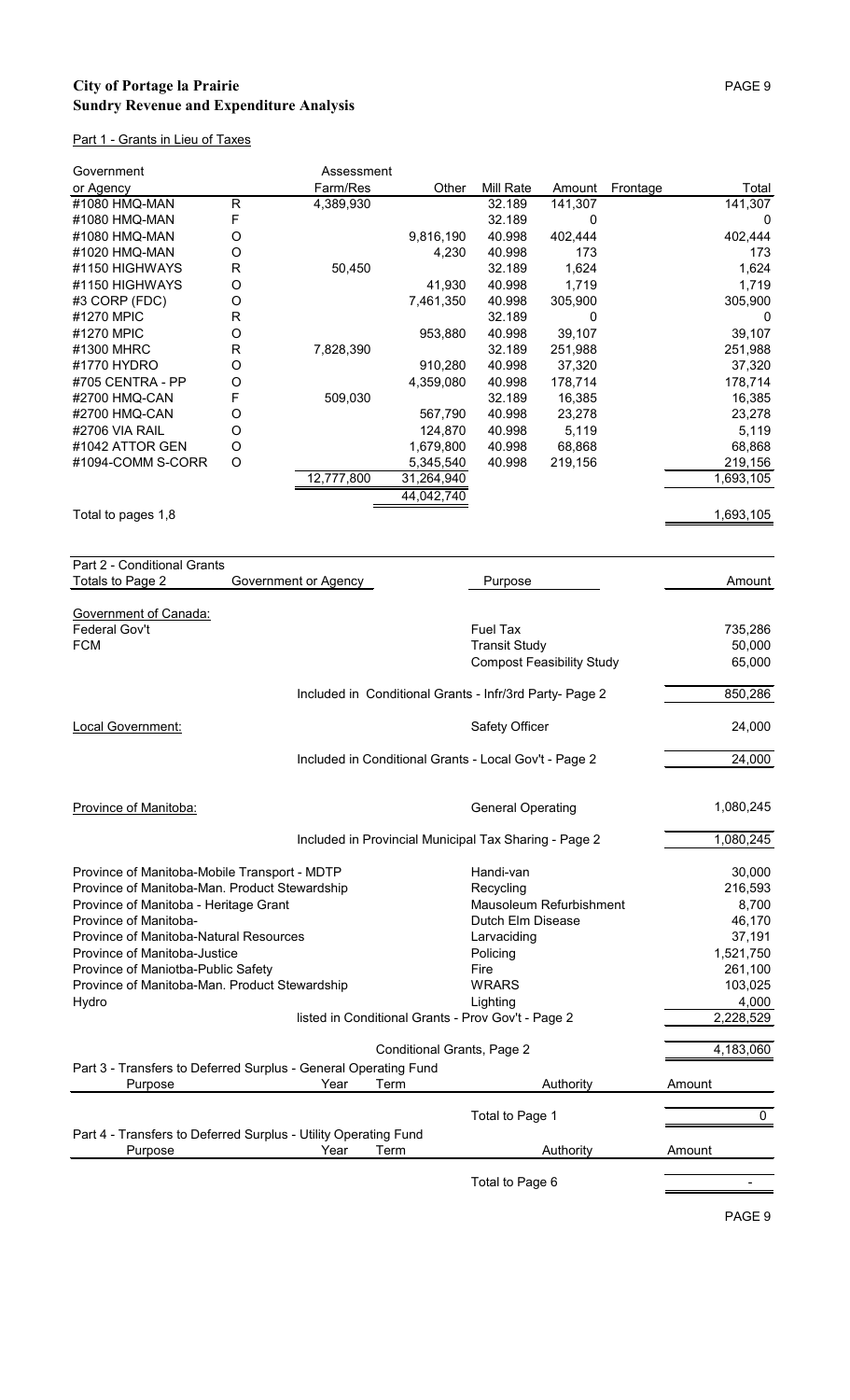#### Part 1 - Debenture Debt Charges GENERAL OPERATING FUND - DEBENTURE DEBT CHARGES FOR THE YEAR ENDED DECEMBER 31, 2021

|                                  |          | YEAR           |                  |                  |                   |                 |                       |                           |
|----------------------------------|----------|----------------|------------------|------------------|-------------------|-----------------|-----------------------|---------------------------|
| <b>PURPOSE</b>                   | $B/L \#$ | <b>MATURES</b> | <b>OPEN BAL.</b> | <b>PRINCIPAL</b> | <b>CLOSE BAL.</b> | <b>INTEREST</b> | <b>TOTAL FRONTAGE</b> | <b>OTHER' REQUIREMENT</b> |
|                                  |          |                |                  |                  |                   |                 |                       |                           |
| PCU Centre - Series A            | 09-8435  | 2024           | 2,444,418.74     | 562,936.15       | 1,881,482.59      | 134,443.03      | 697,379.18            | 697,379.18                |
| PCU Centre - Series B            | 09-8435  | 2024           | 1,047,608.05     | 241,258.35       | 806,349.70        | 57,618.44       | 298,876.79            | 298,876.79                |
| PCU Centre - Series C            | 10-8482  | 2025           | 680,687.38       | 121,963.15       | 558,724.23        | 37,437.81       | 159,400.96            | 159,400.96                |
| PCU Centre - Series D            | 10-8482  | 2025           | 42,542.96        | 7,622.70         | 34,920.27         | 2,339.86        | 9,962.56              | 9,962.56                  |
| PCU Centre - Series E            | 10-8482  | 2025           | 42,542.96        | 7,622.70         | 34,920.27         | 2,339.86        | 9,962.56              | 9,962.56                  |
| PCU Centre - Series F            | 10-8490  | 2025           | 631,911.40       | 113,790.37       | 518,121.03        | 33,175.35       | 146,965.72            | 146,965.72                |
| Portage Mutual Arena - Series A  | 09-8450  | 2024           | 29,682.19        | 6,835.66         | 22,846.53         | 1,632.52        | 8,468.18              | 8,468.18                  |
| Portage Mutual Arena - Series B  | 09-8450  | 2024           | 511,581.92       | 117,814.49       | 393,767.42        | 28,137.01       | 145,951.50            | 145,951.50                |
| Portage Mutual Arena - Series C  | 10-8491  | 2025           | 42,127.50        | 7,586.02         | 34,541.49         | 2,211.69        | 9,797.71              | 9,797.71                  |
| Portage Mutual Arena - Series D  | 10-8491  | 2025           | 84,254.85        | 15,172.05        | 69,082.80         | 4,423.38        | 19,595.43             | 19,595.43                 |
| Portage Mutual Arena - Series E  | 10-8491  | 2025           | 84,254.85        | 15,172.05        | 69,082.80         | 4,423.38        | 19,595.43             | 19,595.43                 |
| NorthEast Transportation Route B | 05-8291  | 2021           | 7,032.01         | 7,032.01         | $0.00\,$          | 377.97          | 7,409.98              | 7,409.98                  |
| NorthEast Transportation Route C | 05-8291  | 2021           | 18,752.02        | 18,752.02        | 0.00              | 1,007.92        | 19,759.94             | 19,759.94                 |

|                   | 5,667,396.84 | 1,243,557.72 | 4,423,839.13 | 309,568.22  | 1,553,125.94 | $0.00\,$  | 0.00      | 1,553,125.94 |
|-------------------|--------------|--------------|--------------|-------------|--------------|-----------|-----------|--------------|
|                   |              |              |              |             |              |           |           |              |
|                   |              |              |              |             |              |           |           |              |
|                   |              | Otherwise    |              |             |              |           | Raised by |              |
|                   | Taxable      | Exempt       | Grant        | Total       | Total        | Raised by | Other     | Raised by    |
| Area to be Levied | Assessment   | Assessment   | Assessment   | Assessment  | Requirement  | Frontage  | Revenue   | MillRate     |
| City at Large     | 585,694,690  |              | 44,042,740   | 629,737,430 | 1,553,125.94 | 0.00      | 0.00      | 1,553,125.94 |

Note: PCU Centre is now known as Stride Place. Page 11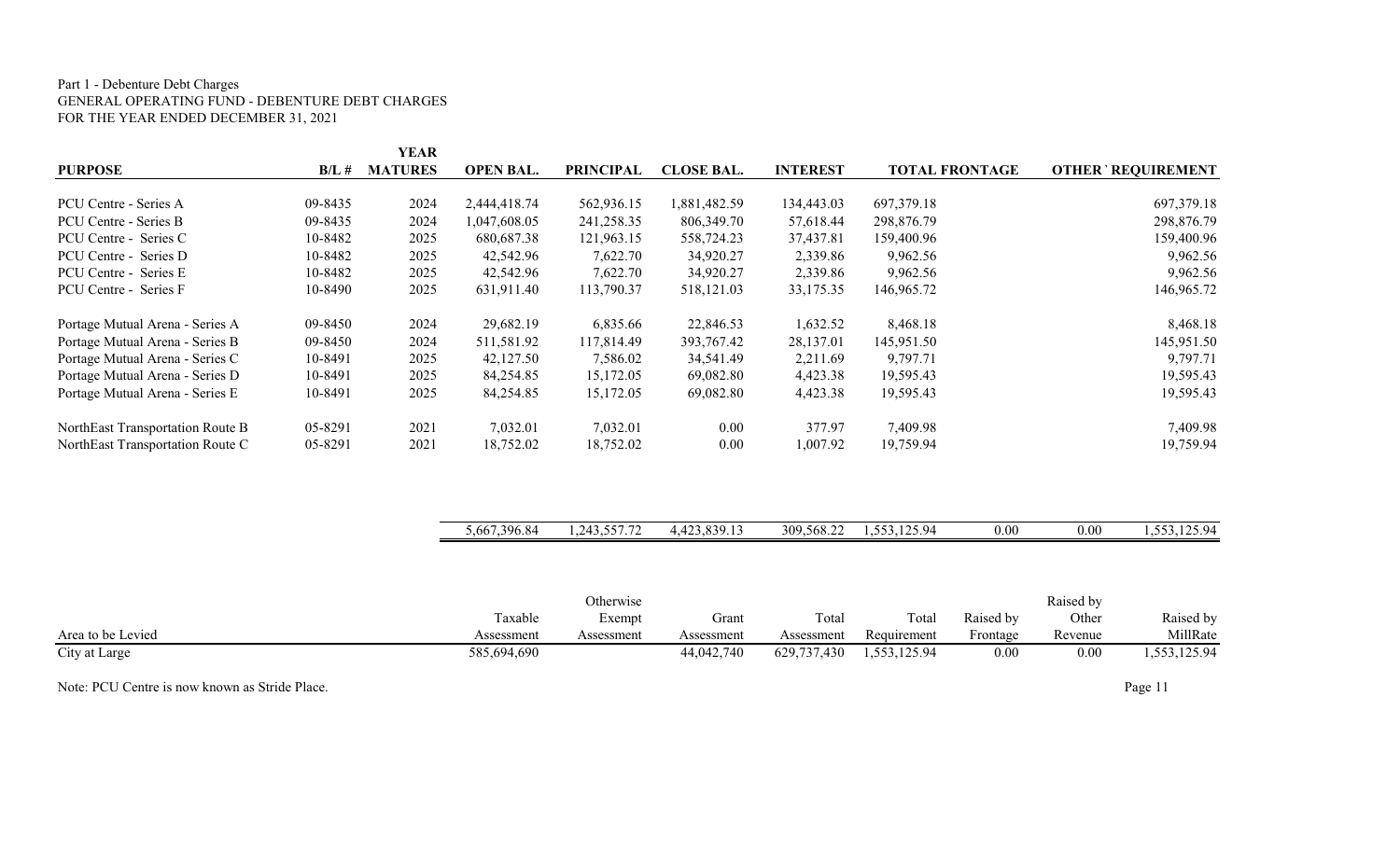#### Part 1 - Debenture Debt Charges UTILITY OPERATING FUND - DEBENTURE DEBT CHARGES FOR THE YEAR ENDED DECEMBER 31, 2021

|                   | <b>YEAR</b>          |                  |            |                   |                 |             |                       |           |                              |
|-------------------|----------------------|------------------|------------|-------------------|-----------------|-------------|-----------------------|-----------|------------------------------|
| <b>PURPOSE</b>    | <b>B/L # MATURES</b> | <b>OPEN BAL.</b> | PRINCIPAL  | <b>CLOSE BAL.</b> | <b>INTEREST</b> |             | <b>TOTAL FRONTAGE</b> |           | <b>OTHER NET REQUIREMENT</b> |
|                   |                      | 0.00             | 0.00       | 0.00              | 0.00            | $0.00\,$    |                       | $0.00\,$  |                              |
|                   |                      |                  |            |                   |                 |             |                       |           |                              |
|                   |                      | $0.00\,$         | $0.00\,$   | $0.00\,$          | 0.00            | $0.00\,$    |                       | $0.00\,$  |                              |
|                   |                      | $0.00\,$         | $0.00\,$   | $0.00\,$          | 0.00            | 0.00        |                       | $0.00\,$  |                              |
|                   |                      |                  |            |                   |                 |             |                       |           |                              |
|                   |                      |                  |            |                   |                 |             |                       |           |                              |
|                   |                      | $0.00\,$         | 0.00       | 0.00              | 0.00            | 0.00        | $0.00\,$              | $0.00\,$  | $\overline{0.00}$            |
| RM Debt           |                      |                  |            |                   |                 |             |                       | $0.00\,$  |                              |
|                   |                      |                  | Otherwise  |                   |                 |             |                       | Raised by |                              |
|                   |                      | Taxable          | Exempt     | Grant             | Total           | Total       | Raised by             | Other     | Raised by                    |
| Area to be Levied |                      | Assessment       | Assessment | Assessment        | Assessment      | Requirement | Frontage              | Revenue   | MillRate                     |
| City at Large     |                      | 585,694,690      | 0          | 44,042,740        | 629,737,430     | $0.00\,$    | 0.00                  | $0.00\,$  | $\overline{0.00}$            |
|                   |                      |                  |            |                   |                 |             |                       |           | ___                          |

Page 12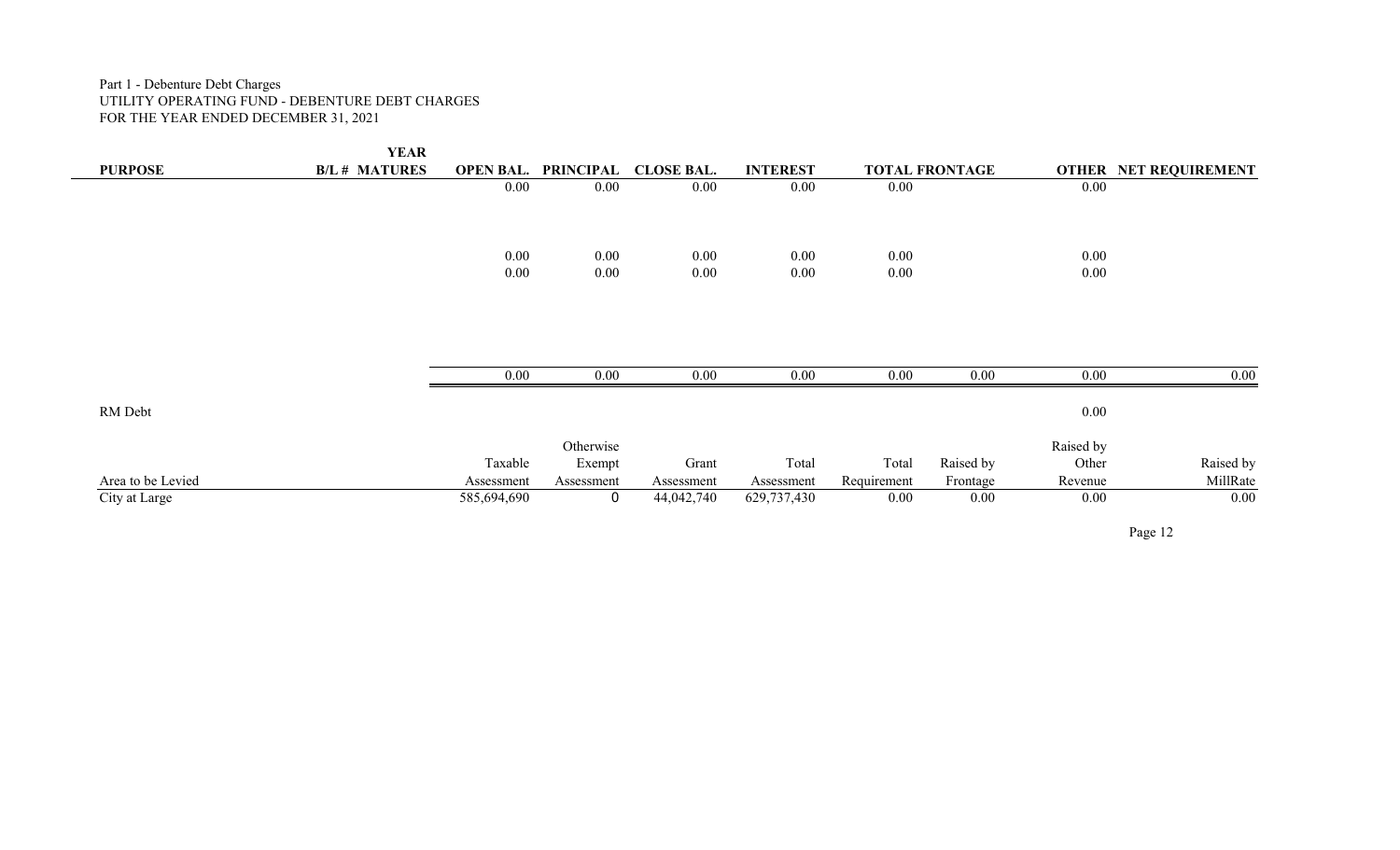## **City of Portage la Prairie City of Portage la Prairie** Page 13 A<br> **Capital Estimates - 2021**<br> **Capital Estimates - 2021 Capital Estimates - 2021 Part 1 - Capital Expenditures**

| Particulars of                   | Estimated         | Borne by | Borne by       | Borne by        | Borne by  |
|----------------------------------|-------------------|----------|----------------|-----------------|-----------|
|                                  |                   |          |                | Designated      |           |
| Expenditure                      | <b>Total Cost</b> | General  | <b>Utility</b> | <b>Reserves</b> | Borrowing |
| Administration                   | 14,900            | 3,500    |                | 11,400          |           |
| <b>Protective Services</b>       | 738,500           |          |                | 738,500         |           |
| <b>Operations</b>                | 8,982,818         | 117,000  |                | 6,812,318       | 2,053,500 |
| <b>Environmental Development</b> | 245,000           | 122,500  |                | 122,500         |           |
| <b>Community Services</b>        | 55,500            |          |                | 55,500          |           |
| Utility                          | 26,290,756        |          | 243,500        | 20,047,256      | 6,000,000 |
| <b>TOTAL</b>                     | 36,327,474        |          |                |                 |           |
| TOTAL to Page 5                  |                   | 243,000  |                |                 |           |
| TOTAL to Page 6                  |                   |          | 243,500        |                 |           |
| <b>TOTAL to Part 2</b>           |                   |          |                | 27,787,474      |           |
| <b>TOTAL to Part 3</b>           |                   |          |                |                 | 8,053,500 |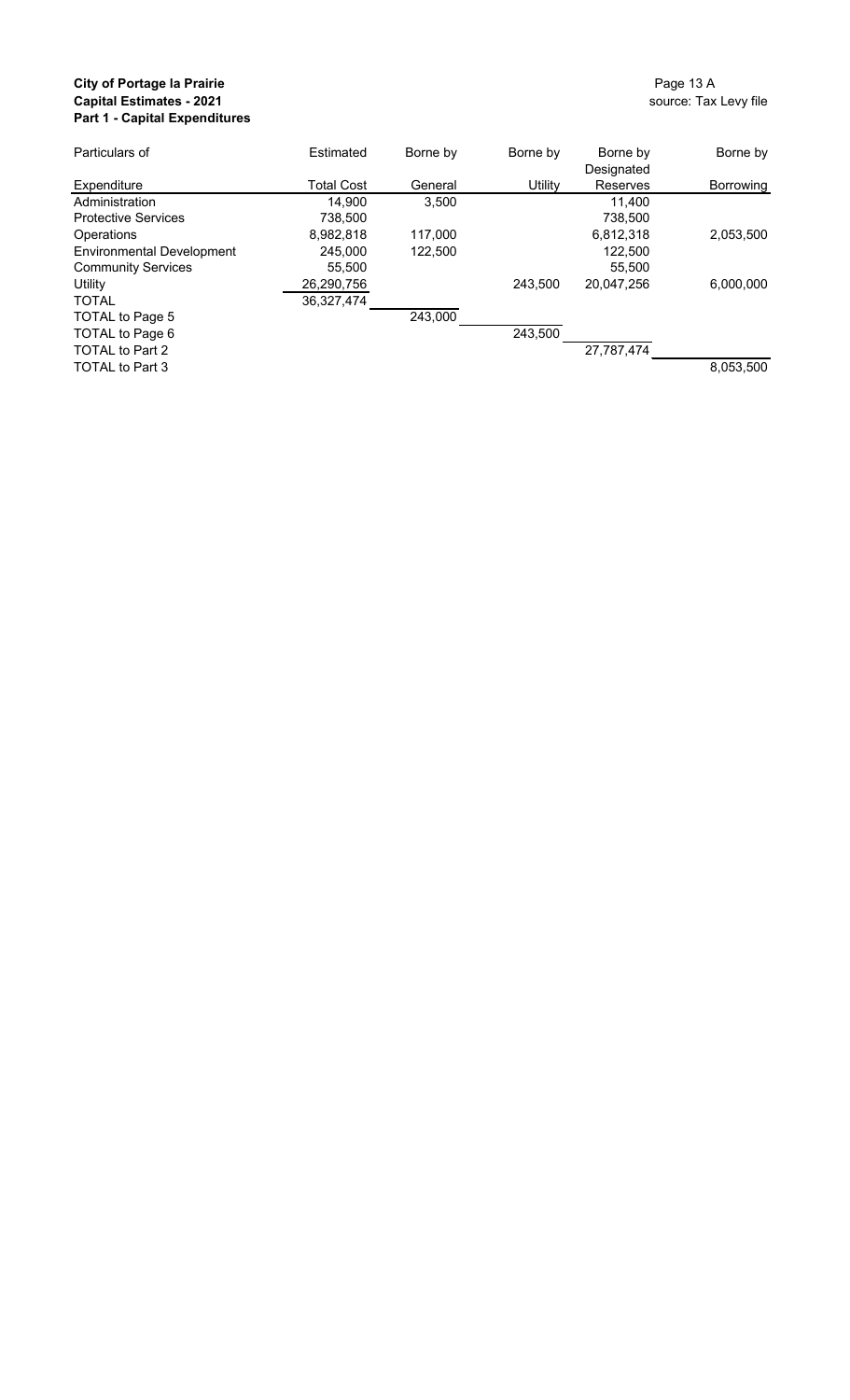### **Part 2 - General & Specific Reserve Fund Withdrawals**

|                                                          |              | <b>General Fund Transfers</b> |                    | <b>Utility Fund Transfers</b> |
|----------------------------------------------------------|--------------|-------------------------------|--------------------|-------------------------------|
| Reserve Name.                                            | To Operating | To Capital                    | To Operating       | <b>To Capital</b>             |
| Special Admin. - By-Law No.7294                          |              |                               |                    |                               |
| Handivan Reserve By-Law No. 7267                         |              | 150,000                       |                    |                               |
| Fire Truck - By-Law No. 4895                             |              | 650,000                       |                    |                               |
| Capital Reserve, By-Law No. 7166                         |              |                               |                    |                               |
| Accomm Tax Reserve - Marketing                           | 55,500       |                               |                    |                               |
| Accomm Tax Reserve - Sask Ave                            |              | 280,000                       |                    |                               |
| Cemetery - By-Law No. 4227                               |              |                               |                    |                               |
| Computer - By-Law No. 6373                               |              | 19,400                        |                    |                               |
| Crescent Lake - By-Law No. 7244                          |              |                               |                    |                               |
| Ec. Dev. - By-Law No. 7777                               |              |                               |                    |                               |
| Environmental Reserve By-Law No.7839                     |              | 122,500                       |                    |                               |
| Equipment Replacement - By-Law 3781                      |              | 283,000                       |                    |                               |
| Fuel Tax, By-Law No. 06-8317                             |              |                               |                    |                               |
| Glesby Centre By law No. 09-8437                         |              | 10,000                        |                    |                               |
| Land Dvpt - By-Law No. 98-7993                           |              | 1,000,000                     |                    |                               |
| Sidewalk, By-Law No. 00-8060                             |              | 263,818                       |                    |                               |
| <b>Handicap Access Reserve</b>                           |              |                               |                    |                               |
| Infrastructure Reserve                                   |              | 796,500                       |                    |                               |
|                                                          |              |                               |                    |                               |
| <b>General Reserve:</b>                                  |              |                               |                    |                               |
| <b>General Projects</b>                                  |              | 710,500                       |                    |                               |
|                                                          |              |                               |                    |                               |
|                                                          |              |                               |                    |                               |
| <b>Fuel Tax Reserve</b>                                  |              |                               |                    |                               |
| Projects                                                 |              | 3,399,000                     |                    |                               |
|                                                          |              |                               |                    |                               |
| <b>Utility Reserve</b>                                   |              |                               |                    |                               |
| <b>Utility Projects</b>                                  |              |                               |                    | 9,047,256                     |
| <b>Nutirient Removal</b>                                 |              |                               |                    | 11,000,000                    |
|                                                          |              |                               |                    |                               |
|                                                          |              |                               |                    |                               |
| Total from Fuel Tax (for debt payments)                  | 0            |                               |                    |                               |
| <b>Total from General Reserve</b>                        | O            |                               |                    |                               |
|                                                          | Page 2       | 7,684,718                     |                    |                               |
|                                                          |              |                               |                    |                               |
|                                                          |              |                               |                    |                               |
| <b>Total from Accumulated Surplus</b>                    |              |                               | 0                  |                               |
| <b>Total from Utility Reserve</b>                        |              | Part 1                        | 0                  |                               |
|                                                          |              |                               | Page 6             | 20,047,256                    |
|                                                          |              |                               |                    | Part 1                        |
| Part 3 - BORROWING (Subject to Municipal Board Approval) |              |                               |                    |                               |
| <b>Temporary Financing</b>                               |              |                               | Repayment          |                               |
| <b>Bank Loan</b><br>Proposal                             | Rev. Loan    | Res. Loan                     | Amount             | Term                          |
| <b>Crescent Lake Causeway</b>                            | 2,053,500    |                               |                    | 2,053,500 5 years, Fuel Tax   |
| Sask Ave W - Utility Replacement                         | 6,000,000    |                               | 6,000,000 15 years |                               |
|                                                          |              |                               |                    |                               |
| TOTAL, Part 1                                            |              |                               | 8,053,500          |                               |
|                                                          |              |                               |                    |                               |
|                                                          |              |                               |                    |                               |
|                                                          |              |                               |                    |                               |
| <b>Amendments Adopted</b>                                |              | Departmental Use              |                    |                               |
|                                                          |              |                               |                    |                               |
|                                                          |              |                               |                    |                               |
|                                                          |              |                               |                    |                               |
| (Authorized Signatures)                                  |              | (Date)                        | (Authorized)       |                               |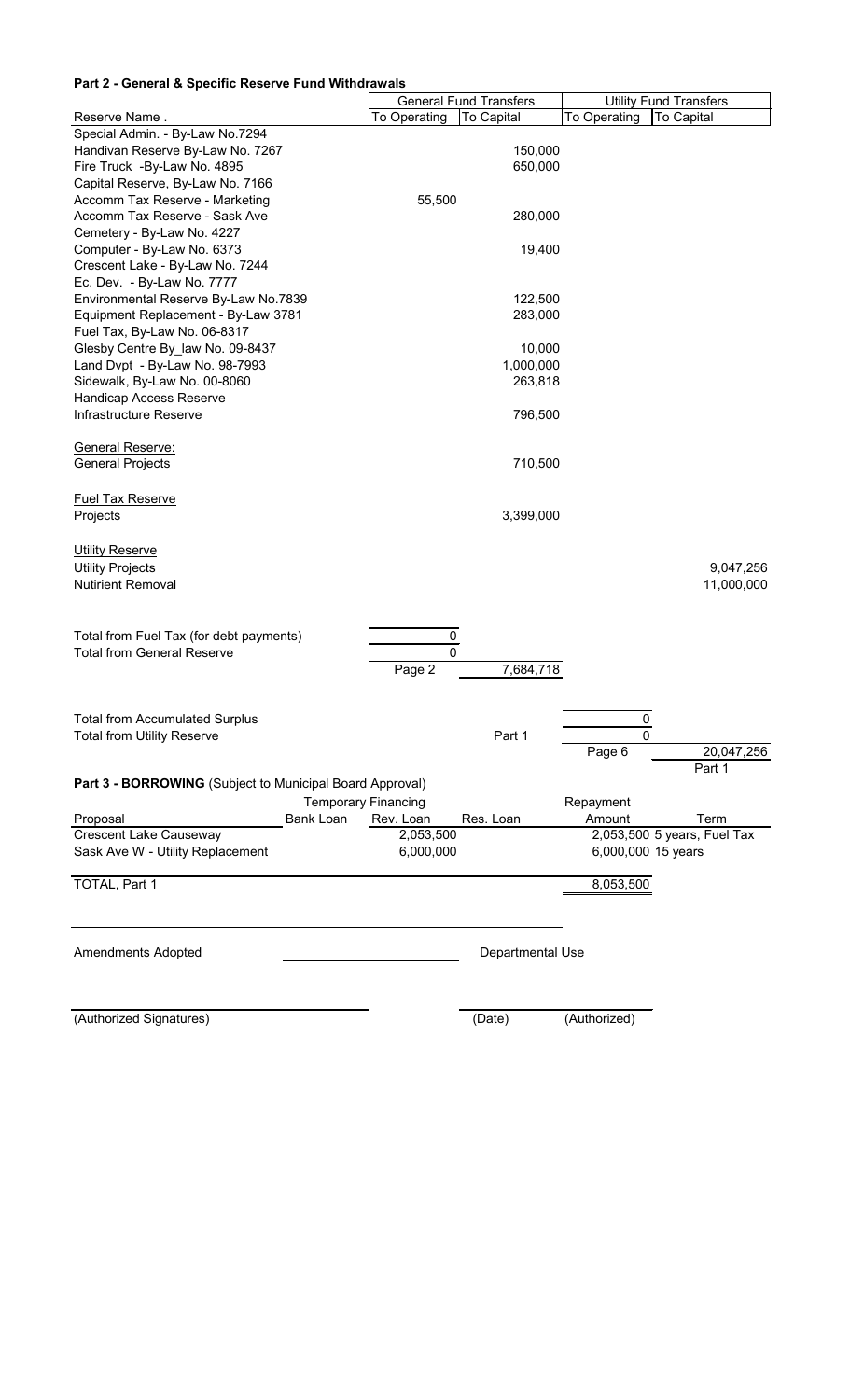# **City of Portage la Prairie - 2021 Risk Rating Capital Plan for General Fund**

| Dept                 | Asset                                                                               |                          |                 | <b>Risk Score</b> |                 |                   |                 |                 |                   |                 |                  |                  |                  |                  |                  |                  |                   |                      | <b>Notes</b>             |
|----------------------|-------------------------------------------------------------------------------------|--------------------------|-----------------|-------------------|-----------------|-------------------|-----------------|-----------------|-------------------|-----------------|------------------|------------------|------------------|------------------|------------------|------------------|-------------------|----------------------|--------------------------|
|                      |                                                                                     |                          |                 |                   |                 |                   |                 |                 |                   |                 |                  |                  |                  |                  |                  |                  | Infrastruct       |                      |                          |
|                      |                                                                                     |                          |                 |                   |                 |                   |                 |                 |                   |                 |                  |                  |                  |                  |                  |                  |                   |                      |                          |
|                      |                                                                                     | SE                       | Fail Likelihood | <b>Impact</b>     | Severity        | Time Horizon      | 2022            | 2023            | 2024              | 2025            | 2026             | 2027             | 2028             | 2029             | 2030             | 2031             | Deficit           | Total                |                          |
| <b>City Manager</b>  | Technology:                                                                         |                          |                 |                   |                 |                   |                 |                 |                   |                 |                  |                  |                  |                  |                  |                  |                   |                      |                          |
|                      | Computer Servers & Network Infrastructure                                           | - 6 -                    |                 |                   |                 |                   | 14,000          | 14,000          | 14,000            | 14,000          | 14,000           | 14,000           | 14,000           |                  |                  |                  | Ongoing           | 98,000               |                          |
|                      | Mitel phone system                                                                  | - 6 -                    |                 |                   | 12              |                   |                 |                 |                   | 65,000          | 38,000<br>50,000 | 32,000           |                  |                  |                  |                  |                   | 135,000              |                          |
|                      | Audio Equipment - Council Chambers<br>Workstations/Computers                        | - 6 -<br>$\overline{22}$ |                 |                   | -15             |                   | 25,000          | 25,000          | 25,000            | 25,000          | 25,000           | 25,000           | 25,000           | 25,000           | 25,000           |                  |                   | 50,000<br>225,000    |                          |
|                      | <b>Cityworks Software</b>                                                           | 22                       |                 |                   |                 |                   | 44,000          | 44,000          | 44,000            | 44,000          | 44,000           | 44,000           | 44,000           | 44,000           | 44,000           |                  |                   | 396,000              |                          |
|                      | Licensing                                                                           | $\overline{22}$          |                 |                   | -121            | $8 - 12$          | 28,000          | 28,000          | 28,000            | 93,000          | 28,000           | 28,000           | 28,000           | 28,000           | 93,000           |                  | 2,000             | 384,000              |                          |
|                      | Printers, copiers                                                                   | - 6 -                    |                 |                   | 16              |                   |                 |                 | 17,000            |                 |                  |                  |                  | 17,000           |                  |                  |                   | 34,000               |                          |
| <b>Public Safety</b> | 1994 Ford Mini Pumper                                                               | $\sqrt{12}$              |                 |                   | 25              |                   |                 |                 |                   |                 |                  |                  |                  |                  |                  |                  | 298,000           |                      | 298,000 Replaced in 2019 |
|                      | 1999 GMC Rescue/Command Vehicle                                                     | $\overline{12}$          |                 |                   | -12             |                   |                 |                 |                   | 500,000         |                  |                  |                  |                  |                  |                  |                   | 500,000              |                          |
|                      | 2004 Engine 3 Fire Truck                                                            | $-12$                    |                 |                   |                 |                   |                 |                 |                   |                 |                  | 750,000          |                  |                  |                  |                  |                   | 750,000              |                          |
|                      | 2000 Pierce 100' Aerial Platform Fire Appartus                                      | 12 <sup>2</sup>          |                 |                   |                 |                   |                 |                 |                   |                 |                  |                  |                  |                  |                  |                  | 615,000           | 615,000              |                          |
|                      | 2012 Engine 1 Tanker/Pumper Truck                                                   | $-12$                    |                 |                   |                 | 15                |                 |                 |                   |                 |                  |                  |                  |                  |                  |                  | 450,000           | 450,000              |                          |
|                      | Radio Systems                                                                       | $\overline{12}$          |                 |                   |                 | 10                |                 |                 |                   |                 |                  |                  |                  |                  | 132,000          |                  |                   | 132,000              |                          |
|                      | Engine 2 Fire Truck                                                                 | 12                       |                 |                   |                 |                   |                 |                 |                   |                 |                  |                  |                  |                  |                  |                  | 700,000           | 700,000              |                          |
|                      | 2010 Ford, 350 4x4 Utility Truck                                                    | $\overline{12}$          |                 |                   | 12              |                   |                 | 70,000          |                   |                 |                  |                  |                  |                  |                  |                  |                   | 70,000               |                          |
|                      | 2006 Hydraulic Extrication Tools, Amkus                                             | <u> 12 </u>              |                 |                   |                 |                   |                 |                 |                   | 50,000          |                  |                  |                  |                  |                  |                  |                   | 50,000               |                          |
|                      | Self Contained Breathing Apparatus                                                  | $\overline{12}$          |                 |                   |                 | 13                |                 |                 |                   |                 |                  |                  |                  |                  |                  |                  | 244,000           | 244,000              |                          |
|                      | Generator (shared Fire Dept & RCMP)                                                 | $-15$                    |                 |                   |                 |                   | 50,000          |                 |                   |                 |                  |                  |                  |                  |                  |                  |                   | 50,000               |                          |
|                      | Fire House - training                                                               | $\overline{12}$          |                 |                   |                 | 25                |                 |                 |                   |                 |                  |                  |                  |                  |                  |                  | 15,000            | 15,000               |                          |
|                      | 2008 Honda 4x4 ARV with 2 trailers                                                  | $\overline{12}$          |                 |                   |                 |                   |                 |                 |                   | 10,000          |                  |                  |                  |                  |                  |                  |                   | 10,000               |                          |
|                      | Fire Station - General Structure                                                    | $-15$                    |                 |                   |                 |                   |                 |                 |                   |                 |                  |                  |                  |                  |                  |                  | 722,000           | 722,000              |                          |
| <b>RCMP</b>          | <b>RCMP Building - Roof</b>                                                         | $-15$                    |                 |                   |                 | $\overline{20}$   |                 |                 |                   |                 |                  | 175,000          |                  |                  |                  |                  |                   | 175,000              |                          |
|                      | RCMP Building - Heating system                                                      | $-15$                    |                 |                   |                 | 15                |                 |                 |                   |                 |                  | 60,000           |                  |                  |                  |                  |                   | 60,000               |                          |
|                      | RCMP Building - Exhibit Storage (Heat/Cool)                                         | $-15$                    |                 |                   |                 | 30 <sup>1</sup>   |                 |                 |                   |                 |                  | 40.000           |                  |                  |                  |                  |                   | 40,000               |                          |
|                      | <b>RCMP Parking lot</b>                                                             | $-15$                    |                 |                   |                 |                   |                 |                 |                   |                 |                  |                  |                  | 50,000           |                  |                  | 40,000            | 90,000               |                          |
| Heritage Square      | Glesby Centre - general                                                             | 16                       |                 |                   |                 |                   |                 | 50,000          |                   |                 |                  |                  |                  |                  |                  |                  | 1,750,000         | 1,800,000            |                          |
|                      | Glesby Centre - mechanicals                                                         | 16                       |                 |                   |                 | $4+$              |                 |                 |                   |                 | 30,000           |                  |                  | 30,000           |                  |                  | 30,000            | 90,000               |                          |
|                      | Library - Major Painting, wall repairs, lighting<br>Herman Prior - Roof Replacement | $-15$<br>$-15$           |                 |                   |                 | $3 - 10$<br>$3-5$ | 50,000          | 100,000         |                   | 20,000          |                  | 40,000           |                  |                  |                  |                  |                   | 110,000<br>100,000   |                          |
|                      | Herman Prior HVAC update                                                            | $-15$                    |                 |                   |                 | $3 - 10$          | 100,000         |                 |                   |                 |                  |                  |                  |                  |                  |                  | 29,000            | 129,000              |                          |
|                      | Library - parking lot overlay                                                       | - 21 -                   |                 |                   |                 | -111              |                 | 30,000          |                   |                 |                  |                  |                  |                  |                  |                  | 80,000            | 110,000              |                          |
|                      | Herman Prior Centre & Library - exterior repairs, painting                          | $-15$                    |                 |                   |                 | $15-20$           |                 | 30,000          |                   |                 |                  |                  |                  |                  |                  |                  |                   | 30,000               |                          |
| Recreation &         | Playground Equipment replacement/additions                                          | 15                       |                 |                   |                 | 20                |                 |                 |                   | 70,000          |                  |                  |                  | 80,000           |                  |                  |                   | 150,000              |                          |
| Leisure              | <b>Active Transportation:</b>                                                       |                          |                 |                   |                 |                   |                 |                 |                   |                 |                  |                  |                  |                  |                  |                  |                   |                      |                          |
|                      | Rec Paths - expansion                                                               | $\overline{22}$          |                 |                   |                 | $2 - 20$          |                 |                 | 10,000            |                 | 12,000           |                  | 15,000           |                  |                  | 18,000           | 893,000           | 948,000              |                          |
|                      | <b>Added Rec Path-expansion</b>                                                     | $\overline{22}$          |                 |                   |                 | $1 - 20$          |                 |                 | 20,000            |                 | 30,000           |                  | 40,000           |                  |                  | 50,000           | 170,000           | 310,000              |                          |
|                      | Existing limestone path - paving                                                    | $\overline{22}$          |                 |                   |                 | $15 - 20$         | 70,000          | 50,000          | 50,000            | 50,000          | 60,000           | 60,000           | 60,000           | 60,000           |                  |                  | 60,000            | 520,000              |                          |
|                      | Lakebank walkway overlay                                                            | $-15$                    |                 |                   |                 | $15-20$           |                 | 320,000         |                   |                 |                  |                  |                  |                  |                  |                  |                   | 320,000              |                          |
| <b>Island Park</b>   | Fountain                                                                            | $\overline{22}$          |                 |                   |                 | 20                |                 |                 |                   |                 | 70,000           |                  |                  |                  |                  | 80,000           | 81,000            | 231,000              |                          |
|                      | Tennis Courts                                                                       | 22                       |                 |                   |                 | 20                |                 |                 |                   |                 |                  |                  |                  |                  |                  |                  | 128,000           | 128,000              |                          |
|                      | Repair Picnic Shelters Island Park                                                  | $-15$                    |                 |                   |                 | $3 - 25$          | 20,000          |                 |                   |                 |                  | 20,000           |                  |                  |                  |                  | 145,000           | 185,000              |                          |
|                      | Deer Pen - fence, or eliminate and landscape                                        | 22 <sub>2</sub>          |                 |                   | 15              |                   |                 |                 |                   |                 |                  |                  |                  | 20,000           |                  |                  |                   | 20,000               |                          |
|                      | Island Park - Washrooms (all)                                                       | 15                       |                 |                   |                 | 20                |                 |                 |                   |                 |                  |                  |                  |                  | 30,000           |                  | 241,000           | 271,000              |                          |
|                      | Outdoor Fitness Equipment                                                           | 15                       |                 |                   |                 | 20                |                 |                 |                   |                 |                  |                  |                  |                  |                  | 20,000           | 42,000            | 62,000               |                          |
| Operations           | General:                                                                            |                          |                 |                   |                 |                   |                 |                 |                   |                 |                  |                  |                  |                  |                  |                  |                   |                      |                          |
|                      | Photocopier                                                                         | $-22$                    |                 |                   | 24              | 10 <sup>1</sup>   |                 | 15,000          |                   |                 |                  |                  |                  |                  |                  | 20,000           | 20,000            | 55,000               |                          |
|                      | <b>Survey Equipment</b>                                                             | $-15$                    |                 |                   | 24              | 10                |                 | 40,000          | 10,000            |                 |                  |                  |                  | 50,000           | 15,000           |                  | 40,000            | 155,000              |                          |
|                      | Plotter/scanner                                                                     | $-15$                    |                 |                   | 24              | 10                |                 |                 |                   |                 |                  | 40,000           |                  |                  |                  |                  |                   | 40,000               |                          |
|                      |                                                                                     | $\overline{22}$          |                 |                   |                 | 9+                |                 |                 |                   |                 |                  | 50,000           |                  |                  |                  |                  |                   | 50,000               |                          |
|                      | GIS server                                                                          | $\overline{22}$          |                 |                   |                 | $10+$             |                 |                 |                   |                 |                  | 8,000            |                  |                  |                  |                  |                   | 8,000                |                          |
|                      | <b>GIS software modules</b>                                                         | 15                       |                 |                   |                 | $1+$              |                 | 10,000          |                   |                 |                  |                  |                  | 15,000           |                  |                  |                   | 25,000               |                          |
|                      | Operations Building - flooring & painting                                           | 22                       |                 |                   |                 | $4+$<br>$15 - 20$ |                 |                 |                   | 6,000           | 8,000            |                  |                  |                  | 8,000            | 1,000            | 3,000             | 26,000               |                          |
|                      | Operations office chairs, furniture                                                 | 22                       |                 |                   |                 | $15 - 20$         |                 |                 |                   |                 |                  |                  | 15,000           |                  |                  |                  |                   | 15,000               |                          |
|                      | Office Desk, cabinet replacement<br>Land Drainage Sewer Cleaning Program            | $\overline{22}$<br>$-15$ |                 |                   |                 | $1+$              | 125,000         | 130,000         | 40,000<br>135,000 | 140,000         | 145,000          | 150,000          | 155,000          | 160,000          | 160,000          | 170,000          | 30,000<br>165,000 | 70,000<br>1,635,000  |                          |
|                      | Lidar Program                                                                       | <u> 15 - </u>            |                 |                   |                 | $1 +$             | 15,000          | 15,000          | 15,000            | 15,000          | 15,000           | 15,000           | 15,000           | 15,000           | 15,000           |                  | 50,000            | 185,000              |                          |
|                      | Overlay Program:                                                                    |                          |                 |                   |                 |                   |                 |                 |                   |                 |                  |                  |                  |                  |                  |                  |                   |                      |                          |
|                      |                                                                                     |                          |                 |                   |                 |                   |                 |                 |                   |                 |                  |                  |                  |                  |                  |                  |                   |                      |                          |
|                      | Overlay Program/Ashphalt Road Surface - 81,388 meters                               | 22                       |                 |                   | ิวค             | $1+$              | 420,000         | 432,000         | 447,000           | 464,000         | 500,000          | 550,000          | 600,000          | 660,000          | 720,000          | 760,000          | 138,165,000       | 143,718,000          |                          |
|                      | Overlay Program Additional                                                          | 22                       |                 |                   |                 |                   | 200,000         | 200,000         | 200,000           | 200,000         | 250,000          | 250,000          | 300,000          | 300,000          |                  |                  |                   | 1,900,000            |                          |
|                      | <b>Road Reconstruction:</b>                                                         |                          |                 |                   |                 |                   |                 |                 |                   |                 |                  |                  |                  |                  |                  |                  |                   |                      |                          |
|                      | Saskatchewan Ave West - Rebuild                                                     | $\mathbf{R}$             |                 |                   |                 | $6 - 12$          | 4,000,000       | 3,510,000       | 3,010,000         |                 |                  |                  |                  |                  |                  |                  |                   | 10,520,000           |                          |
|                      | Saskatchewan Ave West - ICIP grants                                                 | 17 <sup>2</sup>          |                 |                   |                 | $6 - 12$          | 5,800,000       | 5,060,000       | 5,050,000         |                 |                  |                  |                  |                  |                  |                  |                   |                      |                          |
|                      | Saskatchewan Ave West - Design                                                      | 20 <sup>2</sup>          |                 |                   |                 | $6 - 12$          | 70,000          |                 |                   |                 |                  |                  |                  |                  |                  |                  |                   | 70,000               |                          |
|                      |                                                                                     |                          |                 |                   |                 |                   |                 |                 |                   |                 |                  |                  |                  |                  |                  |                  |                   |                      |                          |
|                      | Saskatchewan Ave West - green spaces/landscaping/paths                              | 10                       |                 |                   |                 | $6 - 12$          |                 |                 | 500,000           |                 |                  |                  |                  |                  |                  |                  |                   | 500,000              |                          |
|                      | Gravel Roads - 25,306 meters                                                        | 22                       |                 |                   | 36<br>-12       | $1+$              | 23,000<br>5,000 | 24,000<br>5,000 | 25,000<br>5,000   | 26,000<br>7,500 | 27,000<br>10,000 | 28,000<br>15,000 | 29,000<br>15,000 | 30,000<br>15,000 | 31,000<br>15,000 | 32,000<br>15,000 | 17,500,000        | 17,775,000           |                          |
|                      | Gravel Lanes - 38,306 meters<br>Industrial Park - Street Reconstruction             | 22<br>$\overline{22}$    |                 |                   | $\overline{20}$ |                   |                 | 100,000         |                   |                 |                  |                  | 100,000          |                  |                  |                  | 5,765,000         | 5,872,500<br>200,000 |                          |
|                      | 8th St NE 100 block (land drainage)                                                 | 22                       |                 |                   |                 | $6 - 12$          |                 |                 |                   |                 |                  | 125,000          |                  |                  |                  |                  |                   | 125,000              |                          |
|                      | 8th St NE 100 block                                                                 | $\overline{22}$          |                 |                   |                 | $6-12$            |                 |                 |                   |                 |                  | 125,000          |                  |                  |                  |                  |                   | 125,000              |                          |
|                      | <b>Island Park Causeway</b>                                                         | 8 <sup>°</sup>           |                 |                   |                 | 40                | 100,000         |                 |                   |                 |                  |                  |                  |                  |                  |                  |                   | 100,000              |                          |
|                      | Dufferin Ave E extension (SE Dev)                                                   | $\overline{22}$          |                 |                   | -20             |                   |                 |                 | 50,000            |                 |                  |                  |                  |                  |                  |                  |                   | 50,000               |                          |
|                      | St John St Const (SE Dev)                                                           | $-15$                    |                 |                   |                 | $6-12$            |                 |                 |                   |                 |                  |                  | 650,000          |                  |                  |                  |                   | 650,000              |                          |
|                      | <b>Storm Sewer Renewal Program:</b>                                                 |                          |                 |                   |                 |                   |                 |                 |                   |                 |                  |                  |                  |                  |                  |                  |                   |                      |                          |
|                      | <b>LDS Renewal Program</b>                                                          | 22                       |                 |                   |                 | $15-20$           | 50,000          | 50,000          | 75,000            | 75,000          | 125,000          | 150,000          | 150,000          | 150,000          | 150,000          | 150,000          | 10,000,000        | 11,125,000           |                          |
|                      |                                                                                     |                          |                 |                   |                 |                   |                 |                 |                   |                 |                  |                  |                  |                  |                  |                  |                   |                      |                          |

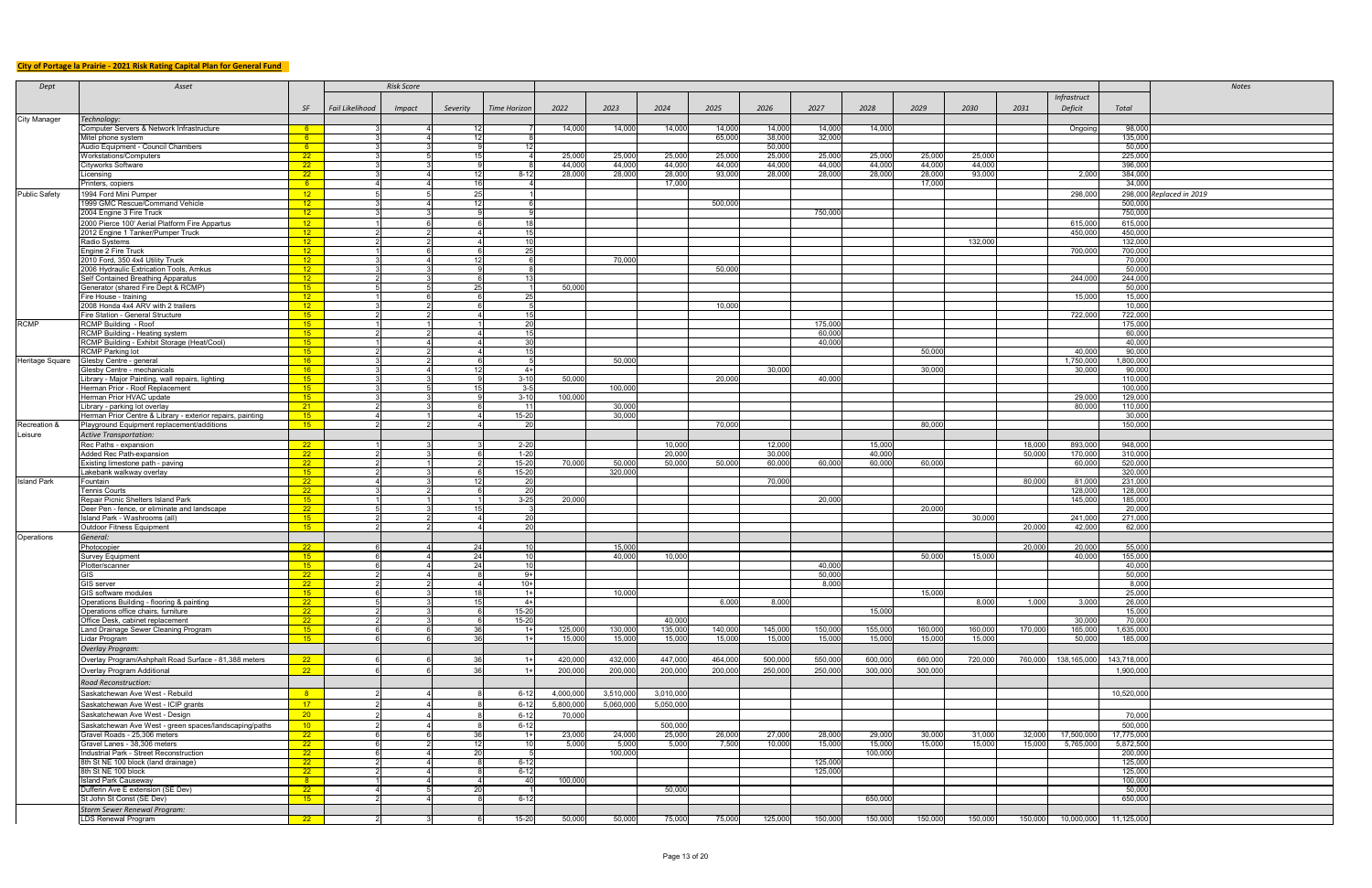| Asset                                           |                 |                 | <b>Risk Score</b> |                 |                 |           |         |         |         |         |         |           |         |         |         |             |           | Notes                |
|-------------------------------------------------|-----------------|-----------------|-------------------|-----------------|-----------------|-----------|---------|---------|---------|---------|---------|-----------|---------|---------|---------|-------------|-----------|----------------------|
|                                                 |                 |                 |                   |                 |                 |           |         |         |         |         |         |           |         |         |         | Infrastruct |           |                      |
|                                                 | SF              | Fail Likelihood | Impact            | Severity        | Time Horizon    | 2022      | 2023    | 2024    | 2025    | 2026    | 2027    | 2028      | 2029    | 2030    | 2031    | Deficit     | Total     |                      |
| Koko Platz LDS replacement                      | 22              |                 |                   |                 | $15 - 20$       | 75,000    | 75,000  | 50,000  | 50,000  |         |         |           |         |         |         |             | 250,000   |                      |
| 14th NE CPR Box Culvert Replacement             | 22              |                 |                   | 12              | 1-5             | 1,300,000 |         |         |         |         |         |           |         |         |         |             | 1,300,000 |                      |
| Land Drainage Study                             | $\overline{22}$ |                 |                   | 12              | $1 - 5$         |           |         | 250,000 |         |         |         |           |         |         |         |             | 250,000   |                      |
| Saskatchewan Ave - feastive lighting/banners    | 22              |                 |                   |                 | 12 <sup>1</sup> |           | 20,000  |         |         |         | 10,000  |           |         |         |         |             | 30,000    |                      |
| Downtown brick sidewalk replacement             | $23 -$          |                 |                   | วด              | $1+$            | 280,000   | 280,000 |         |         |         |         |           |         |         |         |             | 560,000   |                      |
| Sidewalks                                       | $23 -$          |                 |                   |                 | 15 <sup>1</sup> | 50,000    | 50,000  | 50,000  | 50,000  | 70,000  | 80,000  | 50,000    | 50,000  |         |         | 100,000     | 550,000   |                      |
| Roads - equipment                               | 11              |                 |                   |                 | $1 - 15$        | 50,000    |         | 20,000  |         | 250,000 |         |           |         |         |         | 371,000     | 691,000   |                      |
| Industrial Park expansion - roads and Ids       | 22              |                 |                   |                 | $1 - 15$        |           |         |         |         |         |         | 2,000,000 |         |         |         |             | 2,000,000 |                      |
| Environmental:                                  |                 |                 |                   |                 |                 |           |         |         |         |         |         |           |         |         |         |             |           |                      |
| Compost screener                                | $\overline{10}$ |                 |                   |                 |                 |           |         | 160,000 |         |         |         |           |         |         |         |             | 160,000   |                      |
| Organic Waste collection - containers           | 10              |                 |                   |                 |                 | 50,000    |         |         |         |         |         |           |         |         |         |             | 50,000    |                      |
| Compost site development                        | 10              |                 |                   |                 |                 |           | 700,000 |         |         |         |         |           |         |         |         |             | 700,000   |                      |
| Compost turner                                  | $10 -$          |                 |                   |                 |                 | 100,000   |         |         |         |         |         |           |         |         |         |             | 100,000   |                      |
| <b>Public Works:</b>                            |                 |                 |                   |                 |                 |           |         |         |         |         |         |           |         |         |         |             |           |                      |
| Heavy Equipment Renewal                         | 11              |                 |                   |                 | $1 - 20$        | 235,000   | 235,000 | 245,000 | 255,000 | 265,000 | 275,000 | 285,000   | 295,000 | 300,000 | 325,000 | 950,000     | 3,665,000 |                      |
| Pressure Washer                                 | $\overline{22}$ |                 |                   |                 |                 |           |         |         |         | 13,000  |         |           |         |         |         |             | 13,000    |                      |
| PW garage expansion - working bay (50%)         | 22              |                 |                   |                 | $1 - 20$        |           |         |         | 12,000  | 400,000 |         |           |         |         |         | 5,000,000   | 5,412,000 |                      |
| Cottonwood maintenance - increase               | $\overline{22}$ |                 |                   |                 | $6 - 10$        | 15,000    | 15,000  | 15,000  | 15,000  | 20,000  | 20,000  |           |         |         |         |             | 100,000   |                      |
| Shop hoist replacement                          | 22              |                 |                   |                 | $2 - 10+$       |           |         |         |         | 16,000  |         |           |         |         | 20,000  | 2,621,000   |           | 2,657,000 Misc Equip |
| <b>PW Building - Mechanicals</b>                | 22              |                 |                   |                 | $1 +$           | 20,000    |         |         |         | 25,000  |         |           |         |         | 30,000  |             | 75,000    |                      |
| Vehicles - Pool Trucks                          | $\overline{22}$ |                 |                   |                 | $10+$           | 125,000   | 131,000 | 137,000 | 144,000 | 151,000 | 159,000 | 167,000   | 175,000 | 184,000 | 190,000 | 982,000     | 2,545,000 |                      |
| Shop heating system replacement                 | 22              |                 |                   |                 |                 | 20,000    |         |         |         | 25,000  |         |           |         |         | 30,000  | 25,000      | 100,000   |                      |
| Ops office rooftop HVAC unit replacement        | 22              |                 |                   |                 |                 |           |         |         | 35,000  |         |         |           |         |         |         |             | 35,000    |                      |
| <b>Christmas Banners</b>                        | 22              |                 |                   |                 | $15 - 20$       | 5,000     | 5,000   | 5,000   | 10,000  | 5,000   | 7,000   | 8,000     | 9,000   | 10,000  | 10,000  |             | 74,000    |                      |
| Christmas LED pole mount lights, festoons       | $22 -$          |                 |                   |                 | $15 - 20$       |           | 15,000  |         |         |         | 20,000  |           |         |         | 25,000  |             | 60,000    |                      |
| Sidewalk new extensions                         | 22              |                 |                   |                 | $15 - 20$       | 50,000    | 50,000  | 50,000  | 50,000  | 70,000  | 80,000  | 80,000    | 90,000  |         |         | 90,000      | 610,000   |                      |
| Lake pumps, pipe                                | $\overline{22}$ |                 |                   |                 | $15-20$         |           |         |         |         |         |         | 60,000    | 60,000  |         |         |             | 120,000   |                      |
| Winter sand shed                                | 22              |                 |                   |                 | $15 - 20$       |           |         |         |         | 100,000 |         |           |         |         |         |             | 100,000   |                      |
| Transportation canvas shed, replace canvas      | $\overline{22}$ |                 |                   |                 | $15 - 20$       |           |         |         |         |         | 50,000  |           |         |         |         |             | 50,000    |                      |
| Rail Crossing Maintenance (5 of 8 crossings)    | 22 <sub>2</sub> |                 |                   |                 | $15 - 20$       | 30,000    | 75,000  | 35,000  | 35,000  | 40,000  | 40,000  | 40,000    | 40,000  | 45,000  | 45,000  | 40,000      | 465,000   |                      |
| CPR constant warning signal upgrade             | 22              |                 |                   |                 | $15 - 20$       |           |         | 150,000 |         |         |         |           |         |         |         |             | 150,000   |                      |
| CNR signal upgrade                              | $22 -$          |                 |                   |                 | $15-20$         |           | 150,000 |         |         |         |         |           |         |         |         |             | 150,000   |                      |
| Public Works shop maintenance bay x2            | $\overline{22}$ |                 |                   |                 | $15 - 20$       |           |         |         |         | 400,000 |         |           |         |         |         |             | 400,000   |                      |
| Public works shop overhead doors                | 22              |                 |                   |                 | $15-20$         |           |         |         | 12,000  |         |         |           |         |         |         |             | 12,000    |                      |
| Signage - PLP Entrance Highway Signs            | $\overline{22}$ |                 |                   |                 | $10+$           |           |         |         |         |         |         |           |         |         |         | 118,000     | 118,000   |                      |
| <b>City Facilities:</b>                         |                 |                 |                   |                 |                 |           |         |         |         |         |         |           |         |         |         |             |           |                      |
| City Hall flooring, Main Office area            | 22              |                 |                   | 12              |                 | 36,000    |         |         |         |         |         |           |         |         | 15,000  |             | 51,000    |                      |
| City Hall elevator, accessiblity measures       | 18              |                 |                   | 12              |                 | 260,000   | 100,000 | 100,000 |         |         |         |           |         |         |         |             | 460,000   |                      |
| City Hall Committee room renos                  | $\overline{22}$ |                 |                   | 12              |                 | 7,000     |         |         |         |         |         |           |         |         |         |             | 7,000     |                      |
| City Hall Front Counter, Furniture/Finance Dept | $\overline{22}$ |                 |                   | 12 <sup>1</sup> |                 | 30,000    |         |         |         |         |         |           |         |         |         |             | 30,000    |                      |
| Fire Proof Cabinets - to replace vault storage  | $\overline{22}$ |                 |                   | 12              |                 | 10,000    |         |         |         |         |         |           |         |         |         |             | 10,000    |                      |
| <b>City Hall HVAC</b>                           | $\overline{22}$ |                 |                   | 12 <sup>1</sup> |                 | 35,000    |         |         |         |         |         |           | 75,000  |         |         |             | 110,000   |                      |
| <b>City Hall Windows</b>                        | 22              |                 |                   | 12              |                 |           |         | 10,000  |         |         |         |           |         |         |         |             | 10,000    |                      |
| Cemetery:                                       |                 |                 |                   |                 |                 |           |         |         |         |         |         |           |         |         |         |             |           |                      |
| Building Repair - roof & siding                 | 5 <sup>5</sup>  |                 |                   | 12 <sup>1</sup> | 10              |           |         |         | 50,000  |         |         |           |         |         |         |             | 50,000    |                      |

| #  | <b>Name</b>                        | #  | <b>Name</b>                                |
|----|------------------------------------|----|--------------------------------------------|
|    | Accomodation Tax - Marketing       | 16 | <b>Glesby Building</b>                     |
| 2  | <b>Accomodation Tax - Sask Ave</b> | 17 | Grants                                     |
| 3  | <b>BDO Arena Building</b>          | 18 | Handicap                                   |
| 4  | Capital Levy                       | 19 | Handivan                                   |
| 5  | Cemetery                           | 20 | <b>Land Development</b>                    |
| 6  | Computer                           | 21 | <b>Library Building</b>                    |
|    | <b>Crescent Lake</b>               | 22 | Operating                                  |
| 8  | <b>Debentures</b>                  | 23 | Sidewalk                                   |
| 9  | <b>Dedication Fees</b>             | 24 | Softball Complex                           |
| 10 | Environmental                      | 25 | Spec Admin                                 |
| 11 | Equipment Replacement              |    |                                            |
| 12 | <b>Fire Truck</b>                  |    |                                            |
| 13 | Gas Tax                            |    |                                            |
| 14 | General Infrastructure             |    | Note: All Funding Sources are Reserve acco |
| 15 | <b>General Reserve</b>             |    |                                            |

| #  | <b>Name</b>             |
|----|-------------------------|
| 16 | <b>Glesby Building</b>  |
| 17 | Grants                  |
| 18 | Handicap                |
| 19 | Handivan                |
| 20 | <b>Land Development</b> |
| 21 | <b>Library Building</b> |
| 22 | Operating               |
| 23 | Sidewalk                |
| 24 | Softball Complex        |
| 25 | Spec Admin              |

Note: All Funding Sources are Reserve accounts excluding # 8; 17 and 22.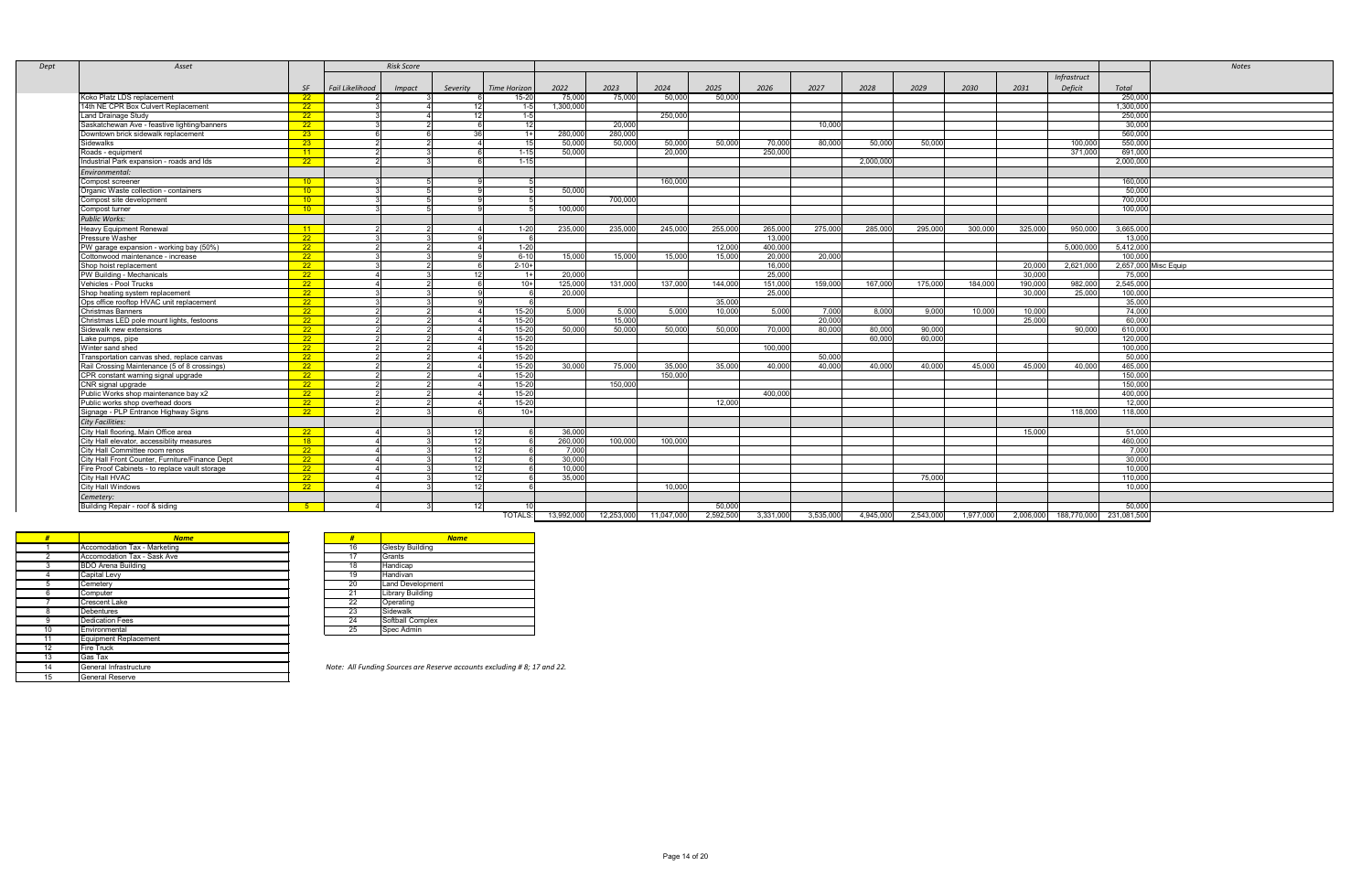## **City of Portage la Prairie - 2021 Risk Rating Capital Plan for Utility Fund**

| <b>Dept</b>                   | Asset                                                                                   |                     |                 | <b>Risk Score</b> |                 |                            |                   |                   |           |         |           |         |           |         |         |                  |               |                    | Notes                                                               |
|-------------------------------|-----------------------------------------------------------------------------------------|---------------------|-----------------|-------------------|-----------------|----------------------------|-------------------|-------------------|-----------|---------|-----------|---------|-----------|---------|---------|------------------|---------------|--------------------|---------------------------------------------------------------------|
|                               |                                                                                         |                     |                 |                   |                 |                            |                   |                   |           |         |           |         |           |         |         |                  | Long Trm -    |                    |                                                                     |
|                               |                                                                                         | SF                  | Fail Likelihood | Impact            | Severity        | Time Horizon               | 2022              | 2023              | 2024      | 2025    | 2026      | 2027    | 2028      | 2029    | 2030    | 2031             | Infra Deficit | Total              |                                                                     |
| Dept                          | <b>WTP Dike</b>                                                                         | $\overline{D}$      |                 |                   |                 | $15 - 20$                  |                   |                   |           | 60,000  |           |         |           |         |         |                  |               | 60,000             |                                                                     |
| <b>Plant &amp; Reservoirs</b> | McKay Reservoir Pumps                                                                   | A                   |                 |                   |                 | $15 - 20$                  | 80,000            |                   |           |         |           | 100,000 |           |         |         |                  |               | 180,000            |                                                                     |
|                               | Standby Generator - McKay, replace                                                      | A                   |                 |                   |                 | $15 - 20$                  |                   | 400,000           |           |         |           |         |           |         |         |                  |               | 400,000            |                                                                     |
|                               | Replace clarifier #2 chain drive gear                                                   | $\overline{D}$      |                 |                   |                 | $6 - 10$                   |                   |                   | 15,000    |         |           |         | 20,000    |         |         |                  |               | 35,000             |                                                                     |
|                               | Zebra Mussel Control                                                                    | $\mathsf{D}$        |                 |                   |                 | $15 - 20$                  |                   |                   | 200,000   |         |           |         | 300,000   |         |         |                  |               | 500,000            |                                                                     |
|                               | Tube settler replacement clarifiers #1 & #2                                             | A                   |                 |                   |                 | $15 - 20$                  |                   | 150,000           |           |         |           |         |           |         |         |                  |               | 150,000            |                                                                     |
|                               | Tube settle replacement clarifier #3                                                    | A                   |                 |                   |                 | $15 - 20$                  |                   |                   |           | 200,000 |           |         |           |         |         |                  |               | 200,000            |                                                                     |
|                               | Replace raw water intake pump                                                           | D                   |                 |                   |                 | $15-20$                    |                   |                   | 100,000   |         | 25,000    |         |           |         |         |                  |               | 125,000            |                                                                     |
|                               | Sand Filter Media Replacement                                                           | A                   |                 |                   |                 | $6 - 10$                   |                   | 100,000           |           |         |           |         |           | 200,000 |         |                  |               | 300,000            |                                                                     |
|                               | Rebuild Poplar Bluff water pumps                                                        | A                   |                 |                   |                 | $6 - 10$                   |                   |                   |           | 110,000 |           |         |           |         | 130,000 |                  |               | 240,000            |                                                                     |
|                               | Replace Poplar Bluff variable frequency drive                                           | A                   |                 |                   |                 | $6 - 10$                   |                   |                   |           |         | 50,000    |         |           | 75,000  |         |                  |               | 125,000            |                                                                     |
|                               | WTP Process Software upgrade                                                            | A                   |                 |                   |                 | $6 - 10$                   |                   |                   |           |         |           |         | 80,000    |         |         |                  |               | 80,000             |                                                                     |
|                               | WTP Control Hardware upgrade                                                            | A                   |                 |                   |                 | $15 - 20$                  |                   |                   |           |         |           |         |           | 200,000 |         |                  |               | 200,000            |                                                                     |
|                               | Pretreatment - sand recircu pump                                                        | $\overline{D}$      |                 |                   |                 | $6 - 10$<br>$15 - 20$      | 65,000            |                   |           |         |           | 70,000  |           |         |         |                  |               | 135,000            |                                                                     |
|                               | Water systsem Assessment<br>Structural Repairs to Water Plant Building                  | $\overline{A}$<br>A |                 |                   |                 | $15 - 20$                  |                   | 70,000<br>150,000 |           |         |           |         | 80,000    |         |         |                  |               | 150,000<br>150,000 |                                                                     |
|                               | Lime Sludge pond cleaning (5 years alternating)                                         | $\Box$              |                 |                   |                 | $15 - 20$                  |                   |                   | 1,600,000 |         |           |         | 1,800,000 |         |         |                  |               | 3,400,000          |                                                                     |
|                               | <b>WTP HVAC</b>                                                                         | D                   |                 |                   |                 | $6 - 10$                   | 70,000            |                   |           |         |           |         |           | 75,000  |         |                  |               | 145,000            |                                                                     |
|                               | Clarifier #3 chain drive gears                                                          | $\overline{D}$      |                 |                   |                 | $6 - 10$                   | 20,000            |                   |           |         |           |         |           |         |         |                  |               | 20,000             |                                                                     |
|                               | Carbon Dioxide Diffusion system                                                         | $\overline{A}$      |                 |                   |                 | $6 - 10$                   |                   | 80,000            |           |         | 100,000   |         |           |         |         |                  |               | 180,000            |                                                                     |
|                               | Ozone Diffusion system                                                                  | $\overline{A}$      |                 |                   |                 | $6 - 10$                   |                   |                   | 150,000   |         |           |         | 200,000   |         |         |                  |               | 350,000            |                                                                     |
|                               | Raw water intake upgrade/protect-bar, pip                                               | A                   |                 |                   |                 | $6 - 10$                   |                   |                   | 500,000   |         |           |         |           |         |         |                  |               | 500,000            |                                                                     |
|                               | Security Systems - Camera/Fences/Gates                                                  | $\overline{D}$      |                 |                   |                 | $15 - 20$                  | 60,000            |                   |           |         |           |         |           |         |         |                  |               | 60,000             |                                                                     |
|                               | Sludge pump station pumps & pipes                                                       | A                   |                 |                   |                 | $15 - 20$                  |                   |                   |           | 150,000 |           |         |           |         |         |                  |               | 150,000            |                                                                     |
|                               | GAC replacement - Engin & Membrance                                                     | A                   |                 |                   |                 | $6 - 10$                   |                   |                   |           |         |           |         | 4,000,000 |         |         |                  |               | 4,000,000          |                                                                     |
|                               | Actiflo clarifier scraper arms and drive                                                | A                   |                 |                   |                 | $15 - 20$                  |                   | 250,000           |           |         |           |         |           |         |         |                  |               | 250,000            |                                                                     |
|                               | <b>WTP Roof Replacement</b>                                                             | $\mathsf{D}$        |                 |                   |                 | $15 - 20$                  | 120,000           |                   |           |         | 300,000   |         |           |         |         |                  | 2,000,000     | 2,420,000          |                                                                     |
|                               | Aciflo Roof Replacement                                                                 | $\overline{D}$      |                 |                   |                 | $15 - 20$                  |                   |                   |           |         |           | 300,000 |           |         |         |                  |               | 300,000            |                                                                     |
|                               | McKay Reservoir Roof Replacement                                                        | E                   |                 |                   |                 | $15 - 20$                  |                   |                   | 1,200,000 |         |           |         |           |         |         |                  |               | 1,200,000          |                                                                     |
|                               | Replace WTP Reservoir Distribution Pump                                                 | $\overline{D}$      |                 |                   |                 | $15 - 20$                  |                   |                   |           | 50,000  | 55,000    | 60,000  |           |         |         | 80,000           | 250,000       | 495,000            |                                                                     |
|                               | Hydro cyclone Replace Bank of 4 x 2<br>Raw water summer intake valve                    | $\overline{D}$<br>D |                 |                   |                 | $15 - 20$<br>$15 - 20$     | 30,000            |                   | 40,000    |         |           | 60,000  |           |         |         | 70,000<br>20,000 |               | 200,000<br>20,000  |                                                                     |
|                               | Raw water winter intake valve                                                           | D                   |                 |                   |                 | $15 - 20$                  |                   |                   | 30,000    |         |           |         |           |         |         |                  |               | 30,000             |                                                                     |
|                               | Chemical storage tanks & feed systems                                                   | $\overline{D}$      |                 |                   |                 | $15 - 20$                  |                   |                   |           |         | 50,000    |         |           | 60,000  |         |                  |               | 110,000            |                                                                     |
|                               | Replace sand filter backwash blower                                                     | $\overline{D}$      |                 |                   |                 | $15 - 20$                  |                   |                   | 80,000    |         |           |         |           |         |         |                  |               | 80,000             |                                                                     |
|                               | Rebuild or Replace Transfer Pump                                                        | $\overline{D}$      |                 |                   |                 | $15 - 20$                  | 35,000            | 35,000            | 35,000    |         |           |         |           |         |         |                  |               | 105,000            |                                                                     |
|                               | WTP & McKay Reservoir inspection & cleaning                                             | $\overline{D}$      |                 |                   |                 | $15 - 20$                  |                   | 100,000           |           |         |           |         | 150,000   |         |         |                  |               | 250,000            |                                                                     |
| <b>Water</b>                  | Water Distribution System - 111,845 metres                                              | $\overline{D}$      |                 |                   |                 | $15 - 20 +$                | 185,000           | 200,000           | 230,000   | 230,000 | 250,000   | 275,000 | 275,000   | 290,000 | 290,000 | 290,000          | 86,985,000    | 89,500,000         |                                                                     |
|                               | Wastewater Collection - 111,845 metres                                                  | A                   |                 |                   |                 | $15 - 20 +$                | 305,000           | 315,000           | 335,000   | 355,000 | 375,000   | 410,000 | 445,000   |         |         |                  | 86,100,000    | 88,640,00          |                                                                     |
|                               | Wastewater Forcemains - 45,878 metres                                                   | A                   |                 |                   |                 | $15 - 20 +$                | 50,000            | 50,000            | 50,000    | 50,000  | 100,000   | 100,000 | 100,000   | 100,000 |         |                  | 36,700,000    | 37,300,00          |                                                                     |
|                               | Industrial Park expansion                                                               | A                   |                 |                   |                 | $15 - 20 +$                | 1,000,000         |                   | 1,000,000 |         | 1,000,000 |         | 1,000,000 |         |         |                  |               | 4,000,000          |                                                                     |
|                               | WTP Upgrade - Expansion - ICIP Funding                                                  | F                   |                 |                   |                 |                            | 39,000,000        |                   |           |         |           |         |           |         |         |                  |               | 39,000,00          |                                                                     |
|                               | WTP Upgrade - Expansion - City Funding                                                  | $\overline{C}$      |                 |                   | ິດເ             |                            | 15,000,000        |                   |           |         |           |         |           |         |         |                  |               | 15,000,000         |                                                                     |
|                               | <b>Watermain Renewal Program</b>                                                        | $\overline{D}$      |                 |                   |                 | $15 - 20 +$                | 105,000           |                   | 230,000   | 230,000 | 250,000   | 275,000 |           |         |         |                  |               | 1,090,000          |                                                                     |
|                               | Additional Watermain Renewals                                                           | A<br>A              |                 |                   |                 | $15 - 20 +$<br>$15 - 20 +$ | 80,000<br>320,000 | 200,000           |           |         |           |         |           |         |         |                  |               | 280,000<br>320,000 |                                                                     |
|                               | Park Dr 18th to Sissons - 430 m Watermains<br>Park Dr 15th to 18th - 600 m - Watermains | A                   |                 |                   |                 | $15 - 20 +$                |                   | 450,000           |           |         |           |         |           |         |         |                  |               | 450,000            |                                                                     |
|                               | Park Dr Sissons to 24th - 460 m - Watermains                                            | A                   |                 |                   |                 | $15 - 20 +$                |                   |                   | 350,000   |         |           |         |           |         |         |                  |               | 350,000            |                                                                     |
|                               | <b>Water System Upgrading</b>                                                           | $\overline{D}$      |                 |                   |                 |                            | 180,000           | 200,000           | 220,000   | 240,000 | 260,000   | 275,000 | 285,000   | 295,000 | 300,000 |                  |               | 2,255,000          |                                                                     |
|                               | Fire Hydrant infill (for coverage)                                                      | $\overline{D}$      |                 |                   |                 |                            | 20,000            | 20,000            | 20,000    | 20,000  | 24,000    |         |           |         |         |                  |               | 104,00             |                                                                     |
| Other -                       | PW garage                                                                               | $\overline{D}$      |                 |                   |                 | $6 - 10$                   |                   |                   |           |         | 400,000   |         |           |         | 600,000 |                  |               | 1,000,00           |                                                                     |
| <b>Funded by</b>              | Heavy equipment                                                                         | $\mathsf{D}$        |                 |                   |                 | $6 - 10$                   | 110,000           | 120,000           | 130,000   | 140,000 | 150,000   | 160,000 | 170,000   | 180,000 | 190,000 |                  |               | 1,350,00           |                                                                     |
| <b>Utility</b>                | Shop door replacement - 14'                                                             | $\overline{D}$      |                 |                   |                 | $6 - 10$                   | 20,000            |                   |           |         |           |         |           |         |         |                  |               | 20,000             |                                                                     |
|                               | Solids tank with overflow/pond for jetting                                              | $\overline{D}$      |                 |                   |                 | $6 - 10$                   |                   |                   |           |         | 50,000    |         |           |         |         |                  |               | 50,000             |                                                                     |
|                               | Re-twinning of Popular Bluff Forcemain                                                  | A                   |                 |                   |                 |                            | 2,000,000         |                   |           |         |           |         |           |         |         |                  |               | 2,000,000          |                                                                     |
| Sewage Lift Stations .        |                                                                                         |                     |                 |                   |                 |                            |                   |                   |           |         |           |         |           |         |         |                  |               |                    | Connects all stations to central                                    |
| General                       | <b>SLS Communication/Alarms systems</b>                                                 | $\overline{D}$      |                 |                   |                 |                            | 15,000            | 8,000             |           |         |           |         |           |         |         |                  | 83,000        |                    | 106,000 monitoring station<br>New items so not able to rate - would |
|                               |                                                                                         |                     |                 |                   |                 |                            |                   |                   |           |         |           |         |           |         |         |                  |               |                    | be an improvement of odour to                                       |
|                               | Odour Control                                                                           |                     |                 |                   | 12 <sup>°</sup> |                            | 10,000            | 10,000            | 10,000    | 10,000  | 10,000    |         |           |         |         |                  |               |                    | 50,000 residence                                                    |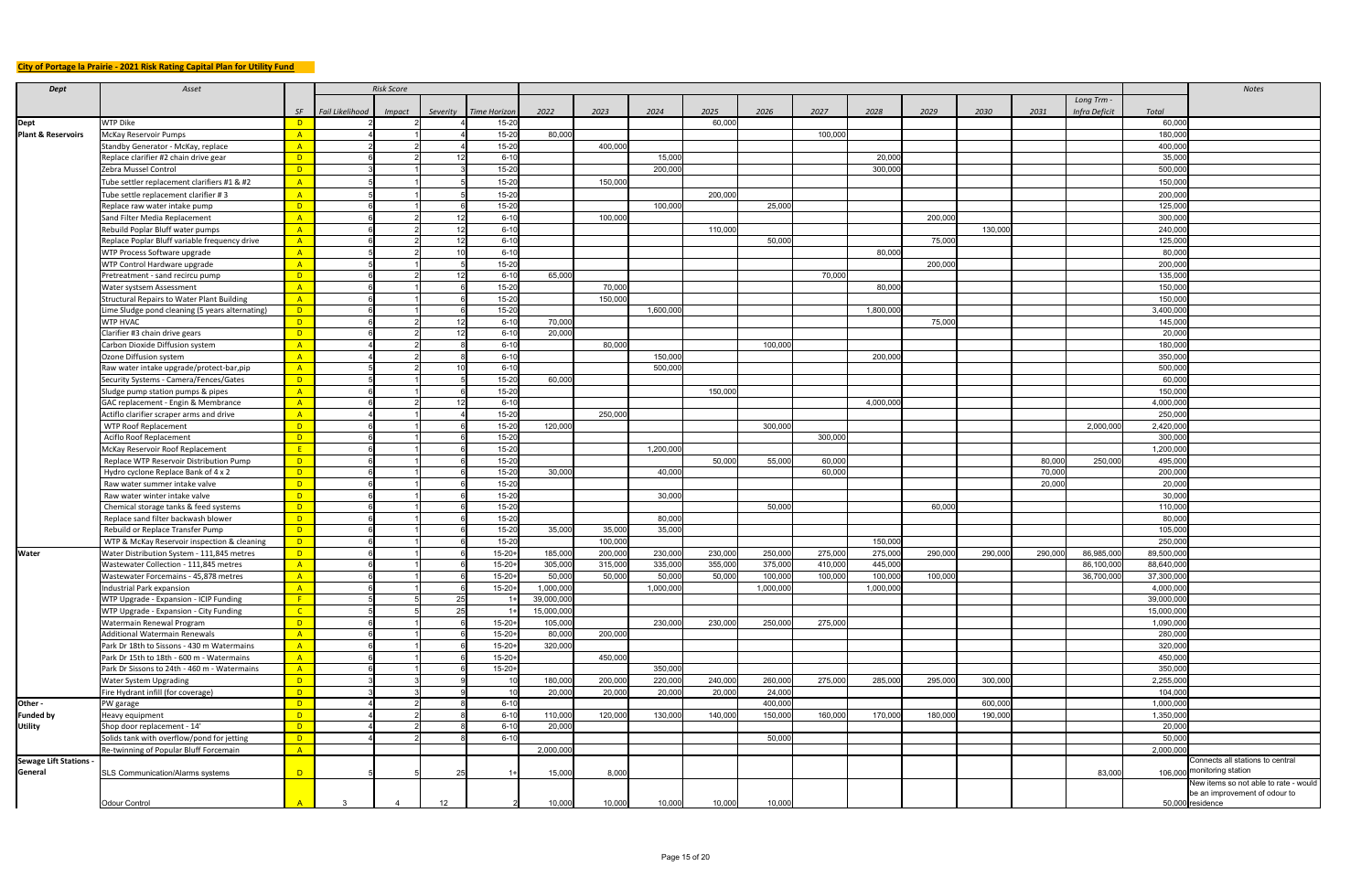| <b>Dept</b>                    | Asset                            |                          |                                  | <b>Risk Score</b> |                      |                                    |         |        |        |         |         |         |        |         |        |      |               |                  | Notes                                    |
|--------------------------------|----------------------------------|--------------------------|----------------------------------|-------------------|----------------------|------------------------------------|---------|--------|--------|---------|---------|---------|--------|---------|--------|------|---------------|------------------|------------------------------------------|
|                                |                                  |                          |                                  |                   |                      |                                    |         |        |        |         |         |         |        |         |        |      | Long Trm -    |                  |                                          |
|                                |                                  | SF                       | Fail Likelihood                  | <b>Impact</b>     | Severity             | <b>Time Horizon</b>                | 2022    | 2023   | 2024   | 2025    | 2026    | 2027    | 2028   | 2029    | 2030   | 2031 | Infra Deficit | Total            |                                          |
|                                |                                  |                          |                                  |                   |                      |                                    |         |        |        |         |         |         |        |         |        |      |               |                  |                                          |
|                                |                                  |                          |                                  |                   |                      |                                    |         |        |        |         |         |         |        |         |        |      |               |                  | New item - Fiber to PBLS2; Remote        |
|                                | Communication                    | A                        | -5                               |                   | 30                   |                                    | 100,000 |        | 20,000 |         |         |         |        |         |        |      |               |                  | 120,000 communication for major LS       |
|                                |                                  |                          |                                  |                   |                      |                                    |         |        |        |         |         |         |        |         |        |      |               |                  | Pumps within budget are to replace       |
|                                |                                  |                          |                                  |                   |                      |                                    |         |        |        |         |         |         |        |         |        |      |               |                  | existing - spares of different sizes are |
|                                | Spare Pumps                      |                          | 5.                               |                   | 15                   |                                    |         | 60,000 | 35,000 | 30,000  | 63,000  | 42,000  | 31,000 | 70,000  | 75,000 |      |               |                  | 406,000 needed as backups                |
|                                | Sampler/Sampling stations        | $-A$                     | $\mathbf{\Lambda}$               | -5                | 20                   | $1-2$                              | 25,000  |        |        |         |         |         |        |         |        |      | 30,000        |                  | 55,000 McCains/NP samplers               |
|                                |                                  |                          |                                  |                   |                      |                                    |         |        |        |         |         |         |        |         |        |      |               |                  | Unknown improvements that may be         |
|                                | Misc/Betterments                 | $\mathsf{A}$             |                                  |                   | 12                   |                                    |         |        |        |         |         | 100,000 | 50,000 | 100,000 | 75,000 |      |               |                  | $325,000$ required                       |
| <b>Bridge Road</b>             | Building                         | <b>D</b>                 | $\overline{2}$<br>$\overline{2}$ | 2<br>- 6          | $\overline{4}$<br>12 | 15<br>10                           |         |        |        |         |         |         |        |         |        |      | 50,000        | 50,000<br>30,000 |                                          |
|                                | Piping<br>Automation             | $\Box$ D<br>$\Box$       | $\overline{2}$                   | $\overline{2}$    | $\overline{4}$       | 15                                 |         | 15,000 |        |         |         |         |        | 30,000  |        |      |               | 15,000           |                                          |
|                                | Generator                        | $\mathsf{A}$             |                                  | 5                 | 20                   |                                    | 100,000 |        |        |         |         |         |        |         |        |      |               | 100,000          |                                          |
|                                | Pumps                            | $\Box$                   | ົາ                               |                   | -8                   |                                    |         |        |        |         | 40,000  |         |        |         |        |      |               |                  | 40,000 1 pump in 2017                    |
| 6th Ave                        | Building                         | $\Box$                   | -5                               | - 3               | 15                   |                                    | 25,000  |        | 30,000 |         |         |         |        |         |        |      |               | 55,000           |                                          |
|                                | Electrical                       | <b>D</b>                 | -5                               | - 5               | 25                   |                                    |         |        |        |         | 50,000  |         |        |         |        |      |               |                  | 50,000 Safety concern                    |
|                                | Piping                           | $\Box$ D                 |                                  | $\overline{4}$    | 16                   |                                    |         | 60,000 |        |         |         |         |        |         |        |      |               | 60,000           |                                          |
|                                | Automation                       | A                        | .5                               | $\overline{4}$    | 20                   |                                    |         |        |        |         |         |         |        |         |        |      |               |                  |                                          |
|                                | Pumps                            | $\Box$ D                 |                                  |                   | 20                   |                                    | 30,000  |        |        |         |         | 45,000  |        |         |        |      |               | 75,000           |                                          |
|                                | Generator                        | A                        | Б.<br>5                          | ູ                 | 15                   |                                    |         |        |        |         | 150,000 |         |        |         |        |      | 150,000       |                  | 300,000 outage                           |
|                                | <b>Communication/Alarms</b>      | A                        |                                  |                   | 20                   |                                    |         | 5,000  |        |         |         |         |        |         |        |      |               |                  | 5,000 New item                           |
|                                | <b>HVAC</b>                      | $\overline{D}$           |                                  |                   | 24                   |                                    |         |        | 5,000  |         |         |         |        |         |        |      |               | 5,000            |                                          |
|                                |                                  |                          |                                  |                   |                      |                                    |         |        |        |         |         |         |        |         |        |      |               |                  | More cost effective to repair in next 2  |
| Broadway                       | Building                         | $\mathsf{A}$             |                                  |                   | 12                   |                                    | 40,000  | 7,000  |        |         |         |         |        | 15,000  |        |      |               |                  | 62,000 years than wait for total failure |
|                                | Electrical                       | $\blacksquare$ D         |                                  |                   |                      | 15I                                | 5,000   |        |        |         |         |         |        |         |        |      |               | 5,000            |                                          |
|                                | Piping                           | $\Box$ D                 |                                  |                   | 25                   |                                    |         |        |        | 30,000  |         |         |        |         |        |      |               | 30,000           |                                          |
|                                | Automation<br>Pumps              | $\Box$<br>$\Box$         |                                  |                   | 20<br>25             |                                    |         |        |        |         |         | 50,000  |        |         |        |      |               | 50,000           |                                          |
|                                | Communication/Alarms             | $\Box$                   |                                  |                   |                      | 15 <sup>1</sup>                    |         |        |        |         |         |         |        |         |        |      |               |                  |                                          |
|                                | Generator                        | $\mathsf{A}$             |                                  |                   | 20                   |                                    |         |        |        |         |         |         |        |         |        |      |               |                  |                                          |
| Scanlan                        | Building                         | $\Box$                   |                                  |                   |                      | 15                                 |         |        |        |         |         |         |        |         | 7,000  |      |               | 7,000            |                                          |
|                                | Electrical                       | $\overline{D}$           | ົດ                               | $\overline{2}$    |                      | 15 <sup>1</sup>                    |         |        |        |         |         |         |        |         |        |      |               |                  |                                          |
|                                | Piping                           | $\Box$                   |                                  |                   | 25                   |                                    |         |        |        | 5,000   |         |         |        |         |        |      |               | 5,000            |                                          |
|                                | Automation                       | $\Box$ D                 |                                  |                   | - 4                  | 18I                                |         |        |        |         |         |         |        |         |        |      |               |                  |                                          |
|                                | Pumps<br>Communication/Alarms    | $\Box$<br>$\Box$         | $\overline{2}$                   | $\overline{2}$    | 25<br>4              | 15                                 | 9,000   |        |        |         |         |         |        |         |        |      |               | 9,000            |                                          |
| Gigot                          | Building                         | $\Box$                   | $\overline{2}$                   | $\overline{2}$    | $\overline{4}$       | 15                                 |         |        |        |         |         | 20,000  |        |         |        |      |               | 20,000           |                                          |
|                                | Electrical                       | $\Box$                   | $\mathcal{D}$                    | $\overline{2}$    | 4                    | 15                                 |         |        |        |         |         |         |        |         |        |      |               |                  |                                          |
|                                | Piping                           | $\Box$                   |                                  | -5                | 20                   |                                    |         | 15,000 |        |         |         |         |        |         |        |      |               | 15,000           |                                          |
|                                | Automation                       | $\Box$                   |                                  |                   | $\overline{4}$       | 18I                                |         |        |        |         |         |         |        |         |        |      |               |                  |                                          |
|                                | Pumps                            | $\Box$                   |                                  |                   | $\overline{25}$      |                                    |         |        |        | 40,000  |         |         |        |         |        |      |               | 40,000           |                                          |
|                                | Generator                        | A                        |                                  | ູຈ                | 15                   |                                    |         |        |        | 100,000 |         |         |        |         |        |      |               | 100,000          |                                          |
| Yellowquill/Cres Rd W Building | Communication/Alarms             | $\Box$ D<br>$\Box$       |                                  | 2                 | -4                   | 15 <sup>1</sup><br>15 <sup>1</sup> |         |        |        |         |         |         |        |         |        |      | 10,000        | 10,000           |                                          |
|                                | Electrical                       | $\Box$                   | ົ                                | 2                 | 4                    | 15 <sup>1</sup>                    |         |        |        |         |         |         |        |         |        |      |               |                  |                                          |
|                                |                                  | $\Box$                   |                                  | -5                | 15                   |                                    |         |        |        |         | 15,000  |         |        |         |        |      |               | 15,000           |                                          |
|                                | Piping<br>Automation             | $\Box$                   |                                  |                   | $\overline{4}$       | 18I                                |         |        |        |         |         |         |        |         |        |      |               |                  |                                          |
|                                | Pumps                            | $\Box$ D                 |                                  | - 6               | 24                   |                                    |         |        | 25,000 |         |         |         |        |         |        |      |               | 25,000           |                                          |
|                                | <b>Communication/Alarms</b>      | $\Box$                   |                                  | - 6               | -6                   | 15                                 |         |        |        |         |         |         |        |         |        |      |               |                  |                                          |
| Sisson                         | Building                         | $\Box$                   | $\overline{2}$                   | $\overline{2}$    | $\overline{4}$       | 15                                 |         |        |        |         | 15,000  |         |        |         |        |      |               | 15,000           |                                          |
|                                | Electrical                       | $\blacksquare$<br>$\Box$ | $5 -$                            | 2<br>6            | 10                   | 15I                                |         |        |        | 40,000  |         | 15,000  |        |         |        |      |               | 15,000<br>40,000 |                                          |
|                                | Piping<br>Automation             | $\Box$                   |                                  |                   | $\overline{4}$       | - 18 I                             |         | 20,000 |        |         |         |         |        |         |        |      |               | 20,000           |                                          |
|                                | Pumps                            | $\overline{D}$           |                                  |                   | 20                   |                                    |         |        | 45,000 |         |         |         |        |         |        |      |               | 45,000           |                                          |
|                                | Communication/Alarms             | $\Box$                   |                                  |                   |                      | 15                                 |         |        |        |         |         |         |        |         |        |      |               |                  |                                          |
| Lions Manor                    | Building                         | $\blacksquare$           |                                  |                   |                      | 15                                 |         |        |        |         |         |         |        |         |        |      |               |                  |                                          |
|                                | Electrical                       | $\Box$                   | ົດ                               |                   | 10                   | $\Omega$                           |         |        |        |         |         |         | 50,000 |         |        |      |               | 50,000           |                                          |
|                                | Piping                           | $\Box$                   |                                  |                   | 20                   | $2-3$                              |         |        |        |         |         |         |        | 10,000  |        |      |               | 10,000           |                                          |
|                                | Automation                       | $\Box$                   |                                  |                   | $\overline{4}$       | -18I                               |         |        |        |         |         |         |        |         |        |      |               |                  |                                          |
|                                | Pumps                            | $\Box$                   |                                  | ົາ                | $\overline{25}$      |                                    |         |        |        |         |         |         |        |         |        |      |               |                  |                                          |
| <b>Brandon Ave</b>             | Communication/Alarms<br>Building | $\Box$ D<br>$\Box$ D     |                                  | $\mathcal{P}$     | $\overline{4}$<br>4  | 15<br>15 <sup>1</sup>              |         |        |        |         |         |         |        | 10,000  |        |      |               | 10,000           |                                          |
|                                | Electrical                       | $\Box$                   | $\Omega$                         | $\mathcal{P}$     | -4                   | 15                                 |         |        |        |         |         |         |        |         |        |      |               |                  |                                          |
|                                | Piping                           | $\Box$                   |                                  |                   | 25                   | - 2                                |         |        |        |         |         | 5,000   |        |         |        |      |               | 5,000            |                                          |
|                                | Automation                       | $\Box$                   |                                  |                   |                      | 15 <sup>1</sup>                    |         |        |        |         |         |         |        |         |        |      |               |                  |                                          |
|                                | Pumps                            | $\mathsf{D}$             |                                  |                   | 25                   |                                    |         |        |        |         |         |         |        |         |        |      |               |                  |                                          |
|                                | Communication/Alarms             | $\Box$                   |                                  |                   |                      | 15                                 |         |        |        |         |         |         |        |         |        |      |               |                  |                                          |
| Pool                           | Building                         | $\Box$                   |                                  |                   | -6                   | 15                                 |         |        |        |         |         |         |        |         |        |      |               |                  | 0 Does not have a building               |
|                                | Electrical                       | F<br>$\Box$              | $\overline{2}$                   | $\overline{2}$    | $\overline{4}$<br>20 | 15                                 | 10,000  |        |        |         |         |         |        |         |        |      |               | 10,000           |                                          |
|                                | Piping<br>Automation             | $\Box$                   |                                  |                   |                      | 15I                                |         |        |        |         |         |         |        |         |        |      |               |                  |                                          |
|                                | Pumps                            | $\Box$                   |                                  | -6                |                      | 15 I                               | 15,000  |        |        |         |         |         |        |         |        |      |               | 15,000           |                                          |
|                                |                                  |                          |                                  |                   |                      |                                    |         |        |        |         |         |         |        |         |        |      |               |                  |                                          |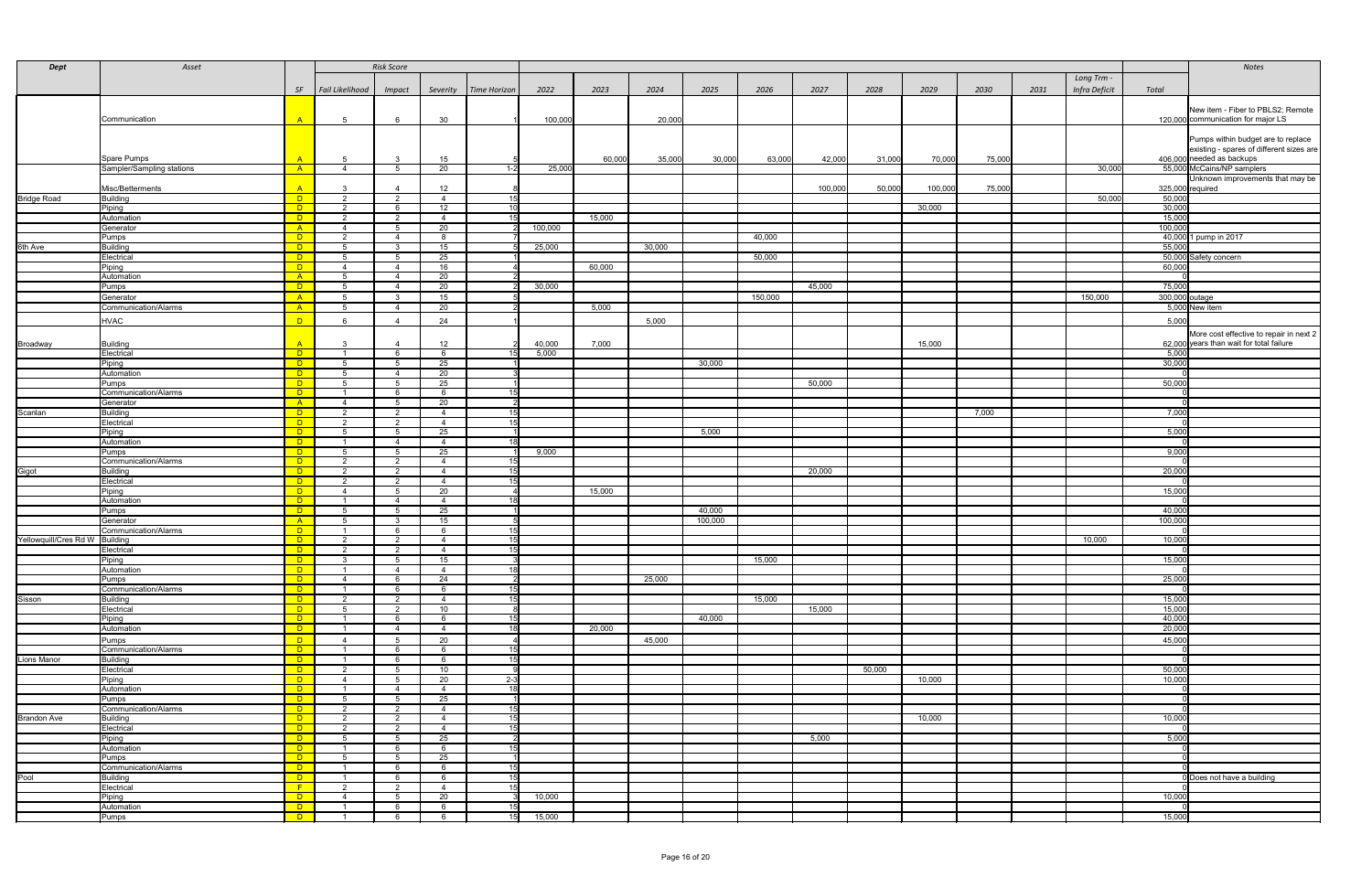| <b>Dept</b>           | Asset                                           |                            |                 | <b>Risk Score</b> |                 |                         |                   |                   |           |           |           |           |            |           |           |           |                      |                    | <b>Notes</b>                                                           |
|-----------------------|-------------------------------------------------|----------------------------|-----------------|-------------------|-----------------|-------------------------|-------------------|-------------------|-----------|-----------|-----------|-----------|------------|-----------|-----------|-----------|----------------------|--------------------|------------------------------------------------------------------------|
|                       |                                                 |                            |                 |                   |                 |                         |                   |                   |           |           |           |           |            |           |           |           | Long Trm -           |                    |                                                                        |
|                       |                                                 | SF                         | Fail Likelihood | <i>Impact</i>     | Severity        | Time Horizon            | 2022              | 2023              | 2024      | 2025      | 2026      | 2027      | 2028       | 2029      | 2030      | 2031      | <b>Infra Deficit</b> | Total              |                                                                        |
|                       | Communication/Alarms                            | <b>D</b>                   |                 |                   | - 6             |                         |                   |                   |           |           |           |           |            |           |           |           |                      |                    |                                                                        |
| Portage Ave           | <b>Building</b>                                 | $\Box$                     |                 |                   |                 | 15                      |                   |                   |           |           |           |           |            |           |           |           |                      |                    |                                                                        |
|                       | Electrical                                      | $\overline{D}$             |                 |                   | 20              |                         | 15,000            |                   |           |           |           |           |            |           |           |           |                      | 15,000             |                                                                        |
|                       | Piping                                          | $\Box$                     |                 |                   | 12              |                         |                   |                   |           |           |           |           |            | 5,000     |           |           |                      | 5,000              |                                                                        |
|                       | Automation                                      | $\Box$                     |                 |                   | - 6             | 15                      |                   |                   |           |           |           |           |            |           |           |           |                      |                    |                                                                        |
|                       | Pumps<br>Communication/Alarms                   | $\Box$                     |                 |                   | 20              | $4-5$<br>1 <sub>E</sub> |                   | 8,000             |           |           |           |           |            |           | 8,000     |           |                      | 16,000             |                                                                        |
| <b>McMillan</b>       | <b>Building</b>                                 | $\Box$ D<br>$\overline{D}$ |                 |                   | - 6<br>10       |                         |                   |                   |           |           |           |           |            | 80,000    |           |           |                      |                    | 80,000 City resumed oper/mtce in 2019                                  |
|                       | Electrical                                      | $\overline{D}$             |                 |                   | 10              |                         |                   |                   |           |           |           |           |            |           |           |           |                      |                    |                                                                        |
|                       | Piping                                          | $\overline{D}$             |                 |                   | -5              | 15                      |                   |                   |           |           |           |           |            |           |           |           |                      |                    |                                                                        |
|                       | Automation                                      | $\overline{D}$             |                 |                   | 10              | 10                      |                   |                   |           |           |           |           |            | 20,000    |           |           |                      | 20,000             |                                                                        |
|                       | Pumps                                           | $\overline{D}$             | ົາ              |                   | 10              |                         |                   |                   |           |           | 50,000    | 60,000    | 60,000     |           |           |           |                      | 170,000            |                                                                        |
|                       | Communication/Alarms                            | $\overline{D}$             | റ               |                   | 10              | 10                      |                   |                   |           |           |           |           |            | 10,000    |           |           |                      | 10,000             |                                                                        |
| Poplar Bluff 2        | <b>Building</b>                                 | $\overline{D}$             |                 |                   | $\overline{2}$  | 20                      |                   |                   |           |           |           |           |            |           |           |           |                      |                    | 0 RM Owned/ City maintained                                            |
|                       | Electrical                                      | $\overline{D}$             |                 |                   | -5              | 1F                      |                   |                   |           |           |           |           |            |           |           |           |                      |                    | Constructed in 2018-2019                                               |
|                       | Piping                                          | $\Box$                     |                 |                   | -5              | 15                      |                   |                   |           |           |           |           |            |           |           |           |                      |                    |                                                                        |
|                       | Automation                                      | $\overline{D}$             |                 | -5                | -5              | 15                      |                   |                   |           |           |           |           |            |           |           |           |                      |                    |                                                                        |
|                       | Pumps<br>Communication/Alarms                   | $\Box$<br>$\overline{D}$   |                 |                   | 15<br>10        |                         | 5,000             |                   |           |           | 10,000    | 10,000    | 10,000     |           |           |           |                      | 30,000<br>5,000    |                                                                        |
| South East Devel      | <b>Building</b>                                 | $\Box$                     |                 |                   |                 | 20                      | 8,000             |                   |           |           |           |           |            |           |           |           |                      |                    | 8,000 Constructed in 2018                                              |
|                       | Electrical                                      | $\Box$ D                   |                 |                   | - 5             |                         |                   |                   |           |           |           |           |            |           |           |           |                      |                    |                                                                        |
|                       | Piping                                          | $\Box$                     |                 |                   | -5              | 15                      |                   |                   |           |           |           |           |            |           |           |           |                      |                    |                                                                        |
|                       | Automation                                      | $\Box$                     |                 |                   | -5              | 15                      |                   |                   |           |           |           |           |            |           |           |           |                      |                    |                                                                        |
|                       | Pumps                                           | <b>D</b>                   | -3              |                   | 15              |                         |                   |                   |           |           | 5,000     | 5,000     | 5,000      |           |           |           |                      | 15,000             |                                                                        |
|                       | Communication/Alarms                            | <b>D</b>                   | ົາ              |                   | 10              |                         |                   |                   |           |           |           |           |            |           |           |           |                      |                    |                                                                        |
| Sewage Lift Stations  | SLS Buildings - electrical, equipment, computer |                            |                 |                   |                 |                         |                   |                   |           |           |           |           |            |           |           |           |                      |                    |                                                                        |
|                       | replacement                                     | $\Box$                     |                 |                   | 24              | $1 +$                   | 15,000            | 15,000            | 15,000    | 15,000    | 15,000    | 20,000    | 15,000     |           |           |           |                      | 110,000            |                                                                        |
|                       | Lift Station Piping Renewal                     | $\Box$                     |                 | — Б               | $5 -$           | $11+$                   |                   | 60,000            |           |           | 20,000    | 70,000    |            |           |           |           | 200,000              | 350,000            |                                                                        |
| <b>Sanitary Sewer</b> | Renewal Program                                 | $-A$                       |                 |                   | -9              | 10 <sup>1</sup>         | 195,000           | 200,000           | 210,000   | 220,000   | 230,000   | 250,000   |            |           |           |           |                      | 1,305,000          |                                                                        |
| Renewal Program       | <b>Additional Allocation - NW Sector</b>        | $\Box$                     |                 |                   | -9              |                         | 110,000           | 115,000           | 125,000   | 135,000   | 145,000   | 160,000   |            |           |           |           |                      | 790,000            |                                                                        |
| <b>WPCF</b>           | Plant Rebuild - Phase 1 (LRAR)                  | A                          |                 |                   | -8              |                         |                   |                   |           |           |           |           |            |           |           |           | 28,750,000           | 28,750,000         |                                                                        |
|                       |                                                 |                            |                 |                   |                 |                         |                   |                   |           |           |           |           |            |           |           |           |                      |                    | Funding shown for City contribution<br>only - P3 and Government Grants |
|                       | Plan Rebuild - Phase 2 (Pending)                | $\overline{B}$             |                 |                   | 12              | $40+$                   | 1,300,000         | 650,000           |           |           |           |           |            |           |           |           |                      | 1,950,000 excluded |                                                                        |
|                       |                                                 |                            |                 |                   |                 | Ongoing until           |                   |                   |           |           |           |           |            |           |           |           |                      |                    | \$230,200 Annual contributions - 35%                                   |
|                       | Industrial Pre-treatment Capital Contribution   | $\Box$                     |                 |                   | 25              | capicity sold           | 30,671            | 31,438            | 32,224    | 33,029    | 33,855    | 34,702    | 35,569     | 36,458    | 37,370    | 38,304    |                      |                    | 343,620 City, 65% Industry                                             |
|                       | P3 Annual Contribution to Capital               | A                          |                 |                   |                 |                         |                   |                   | 1,500,000 | 1,500,000 | 1,500,000 | 1,500,000 | 1,500,000  | 1,500,000 | 1,500,000 | 1,500,000 |                      |                    | 12,000,000 City - 60% to total annual (\$2.5M)                         |
|                       | Safety railing                                  | $\mathsf{A}$               |                 |                   | 24              |                         | 30,000            |                   |           |           |           |           |            |           |           |           |                      | 30,000             |                                                                        |
| Main building         | <b>Building</b>                                 | $\overline{D}$             |                 |                   | $\overline{a}$  |                         |                   | 40,000            |           |           |           |           |            |           |           |           |                      | 40,000             |                                                                        |
|                       | Electrical                                      | $\overline{D}$             |                 |                   | 20              |                         | 100,000           |                   |           |           |           |           |            |           |           |           |                      | 100,000            |                                                                        |
|                       | Maintenance area- tools, etc                    | $\Box$                     |                 |                   | 25              |                         | 3,000             | 3,000             |           |           |           |           |            |           |           |           |                      | 6,000              |                                                                        |
| Lab                   | Equipment                                       | <b>D</b>                   |                 |                   | 30              | Ongoing                 | 9,500             | 26,000            | 95,000    |           |           |           |            |           |           |           |                      | 130,500            |                                                                        |
| <b>Headworks</b>      | <b>Bar Screen</b>                               | $\Box$                     |                 |                   | 15              |                         |                   |                   | 5,000     |           |           |           |            |           |           |           |                      |                    | 5,000 Teeth needed every 5 years                                       |
| Odour Control         | Pumps                                           | $\Box$                     |                 |                   | -6              | 15                      | 5,000             |                   |           |           |           |           |            |           |           |           |                      | 5,000              |                                                                        |
| <b>SBRs</b>           | Liners                                          | $\Box$                     |                 |                   | 12              | $5 - 10$                |                   | 500,000           |           |           |           |           |            |           |           |           |                      | 500,000            |                                                                        |
|                       | <b>Blowers</b><br>Valves                        | $\Box$<br>A                |                 |                   | 18<br>18        | $4-5$<br>$4-5$          | 10,000<br>100,000 | 11,000<br>100,000 |           |           |           |           |            |           |           |           |                      | 21,000<br>200,000  |                                                                        |
|                       | Pumps                                           | $\overline{D}$             |                 |                   | 24              |                         | 90,000            | 90,000            |           |           |           |           |            |           |           |           |                      | 180,000            |                                                                        |
|                       | Instrumentation                                 | $\Box$                     |                 |                   | 18              | $2 - 5$                 | 10,000            |                   |           |           |           |           |            |           |           |           |                      | 10,000             |                                                                        |
| UV                    | Concrete Repair                                 | $\Box$                     |                 |                   | 15              |                         | 25,000            |                   |           |           |           |           |            |           |           |           |                      |                    | 25,000 Safety concern                                                  |
|                       | EQ pumps                                        | $\overline{D}$             |                 |                   | 18              |                         | 20,000            |                   |           |           |           |           |            |           |           |           |                      |                    | 20,000 have 2 new- need a 3rd                                          |
|                       | Electrical                                      | $\overline{D}$             |                 |                   | 25              | $1-2$                   |                   |                   |           |           |           |           |            |           |           |           |                      |                    |                                                                        |
|                       | <b>Flow Meter</b>                               | $\Box$                     |                 |                   | 30              | $1-2$                   |                   |                   |           |           |           |           |            |           |           |           |                      |                    |                                                                        |
|                       | Outfall pumps                                   | $\Box$                     |                 |                   | 18              |                         | 80,000            |                   |           |           |           |           |            |           |           |           |                      |                    | 80,000 2 new- need a 3rd                                               |
|                       |                                                 |                            |                 |                   |                 |                         |                   |                   |           |           |           |           |            |           |           |           |                      |                    | Will cause more damage/more cost if                                    |
| <b>BVF</b>            | <b>Building</b>                                 | $\Box$                     |                 |                   | 10              |                         |                   | 60,000            |           |           |           |           |            |           |           |           |                      |                    | 60,000 left until failure                                              |
|                       | Pumps<br><b>Boiler</b>                          | $\Box$                     |                 |                   | - 6             | 15<br>$10 - 15$         |                   |                   |           |           |           |           |            |           |           |           |                      |                    |                                                                        |
|                       | Peroxide System                                 | $\Box$<br><b>D</b>         |                 |                   | 18<br>18        | $10-15$                 |                   |                   |           |           |           |           |            |           |           |           |                      |                    |                                                                        |
|                       | Piping                                          | $\overline{D}$             |                 |                   | 18              | $10-15$                 |                   |                   |           |           |           |           |            |           |           |           |                      |                    |                                                                        |
| <b>GBT</b>            | Pumps                                           | $\overline{D}$             |                 |                   | 18              | $2 - 5$                 | 40,000            | 40,000            |           |           |           |           |            |           |           |           |                      | 80,000             |                                                                        |
|                       | <b>Belt thickeners</b>                          | $\Box$                     |                 |                   | - 6             | 15                      |                   |                   |           |           |           |           |            |           |           |           |                      |                    |                                                                        |
|                       | Polymer Make up                                 | $\overline{D}$             |                 |                   | $\overline{24}$ | $1 - 2$                 | 5,000             |                   |           |           |           |           |            |           |           |           |                      | 5,000              |                                                                        |
|                       | EQ Tank                                         | A                          |                 |                   | 16              |                         |                   | 60,000            |           |           |           |           |            |           |           |           |                      | 60,000             |                                                                        |
| <b>BSTs</b>           | Pumps                                           | $\Box$ D                   |                 |                   | 18              |                         | 25,000            |                   |           |           |           |           |            |           |           |           |                      | 25,000             |                                                                        |
|                       |                                                 |                            |                 |                   |                 | <b>TOTALS:</b>          | 61,470,171        | 5,099,438         | 8,667,224 | 3,993,029 | 5,790,855 | 4,471,702 | 10,661,569 | 3,361,458 | 3,212,370 | 1,998,304 | 241,308,000          | 350,034,120        |                                                                        |

| <b>Funding Source</b>   |
|-------------------------|
| <b>Name</b>             |
| Utility General Reserve |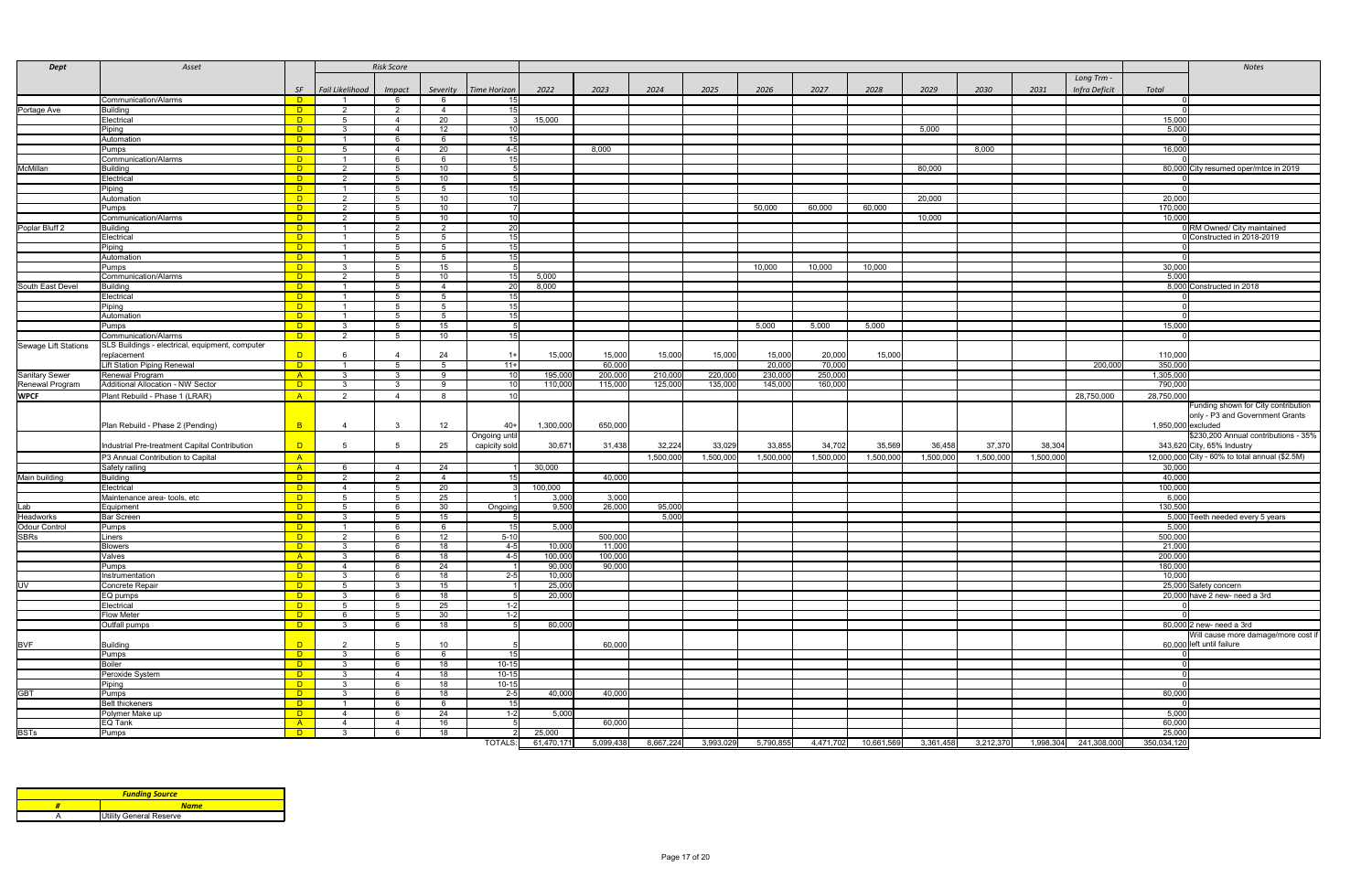| <b>Dept</b> | Asset                           |         |                          | <b>Risk Score</b> |                         |      |      |      |      |      |      |      |      |      |      |                      |       | Notes |
|-------------|---------------------------------|---------|--------------------------|-------------------|-------------------------|------|------|------|------|------|------|------|------|------|------|----------------------|-------|-------|
|             |                                 |         |                          |                   |                         |      |      |      |      |      |      |      |      |      |      | Long Trm -           |       |       |
|             |                                 | $\zeta$ | Fail Likelihood   Impact |                   | Severity   Time Horizon | 2022 | 2023 | 2024 | 2025 | 2026 | 2027 | 2028 | 2029 | 2030 | 2031 | <b>Infra Deficit</b> | Total |       |
|             | <b>Nutrient Removal Reserve</b> |         |                          |                   |                         |      |      |      |      |      |      |      |      |      |      |                      |       |       |
|             | Debentures                      |         |                          |                   |                         |      |      |      |      |      |      |      |      |      |      |                      |       |       |
|             | Operating                       |         |                          |                   |                         |      |      |      |      |      |      |      |      |      |      |                      |       |       |
|             | Infrastructure                  |         |                          |                   |                         |      |      |      |      |      |      |      |      |      |      |                      |       |       |
|             | Grants                          |         |                          |                   |                         |      |      |      |      |      |      |      |      |      |      |                      |       |       |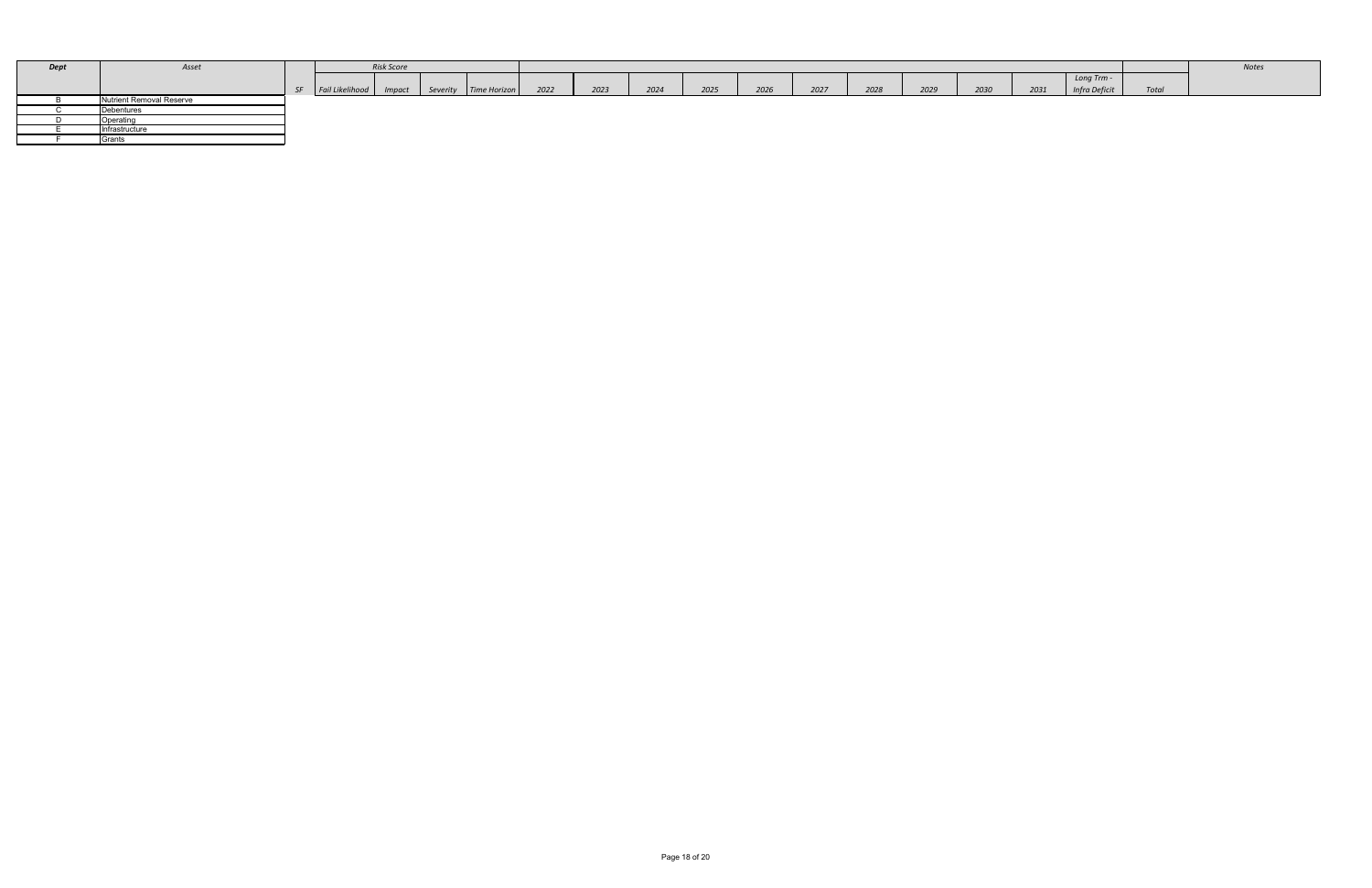# **GENERAL FUND - CAPITAL FUNDING PLAN**

| Reserves                      | 2021               |              |               |                    |              |               |                    |              | 2024          |                    |              | 2025       |                    |         | 2026      |                                        |           | 2027          |                    |           |           |                   |         | 2029      |                    |          |               |                    |           |           |                    |
|-------------------------------|--------------------|--------------|---------------|--------------------|--------------|---------------|--------------------|--------------|---------------|--------------------|--------------|------------|--------------------|---------|-----------|----------------------------------------|-----------|---------------|--------------------|-----------|-----------|-------------------|---------|-----------|--------------------|----------|---------------|--------------------|-----------|-----------|--------------------|
|                               | <b>End Balance</b> | <b>Added</b> |               | <b>End Balance</b> | <b>Inded</b> |               | <b>Fnd Balance</b> | <b>Added</b> | $\frac{1}{5}$ | <b>End Balance</b> | <b>Added</b> | <b>Use</b> | <b>End Balance</b> | hahhA   |           | <b>End Balance</b>                     | hahhA     | $\frac{1}{5}$ | <b>End Balance</b> |           |           | <b>End Baland</b> | Added   |           | <b>End Balance</b> |          | $\frac{1}{2}$ | <b>End Balance</b> |           |           | <b>End Balance</b> |
| comodation Tax - Marketing    |                    |              |               |                    |              |               |                    |              |               |                    |              |            |                    |         |           |                                        |           |               |                    |           |           | -597.00           |         |           |                    |          |               |                    |           |           | 807.000            |
| Accomodation Tax - Sask Ave   |                    |              |               |                    |              |               |                    |              |               | 411 N              |              |            | 481 O              |         |           |                                        |           |               |                    |           |           | - 691 000         |         |           |                    |          |               |                    |           |           | 901.000            |
| <b>BDO Arena Building</b>     |                    |              |               | 40 N               |              |               |                    |              |               |                    |              |            |                    |         |           |                                        |           |               |                    |           |           | - 100 00          |         |           |                    |          |               |                    |           |           | 130,000            |
| Capital Levy<br>Cemetery      |                    |              |               |                    |              |               |                    |              |               |                    |              |            |                    |         |           |                                        |           |               |                    |           |           |                   |         |           |                    |          |               |                    |           |           |                    |
|                               |                    |              |               |                    |              |               |                    |              |               |                    |              |            | -42.000            |         |           |                                        |           |               |                    |           |           | 96.000            |         |           |                    |          |               |                    |           |           | 150.000            |
| Computer                      | 126,000            | 24.000       | 14 000        | 136.000            | 24,000       | 14 000 L      | 146,000            | 24.000       | 31.000        | 139,000            | 24.000       | 79.000     | 84.000             | 24,000  | 102.000   |                                        | 24.000    | 46.000        | $-16.00($          | 24.000    | 14 000 I  | $-6.000$          | 24,000  | 17 በበበ    |                    |          |               | 25 U               | 24 NNN    |           | 49,000             |
| <b>Crescent Lake</b>          |                    |              |               | 4.000              | 2. UU        |               |                    | 2000         |               |                    | זחה נ        |            | 10,000             |         |           | וחח כ                                  | 2 UUU C   |               | 14 <sub>0</sub>    |           |           | 16.000L           |         |           | <b>R OO</b>        |          |               |                    | זחה נ     |           | 22,000             |
| Debentures                    |                    |              | 4.100.000     |                    |              | 3.510.000     |                    |              | 3.010.000     |                    |              |            |                    |         |           |                                        |           |               |                    |           |           |                   |         |           |                    |          |               |                    |           |           |                    |
| Dedication Fees               | າາ ທ               |              |               |                    |              |               |                    |              |               |                    |              |            |                    |         |           |                                        |           |               |                    |           |           |                   |         |           |                    |          |               |                    |           |           |                    |
| Environmental                 | 507.00             |              |               | 559.00             | 150.00       | 700           |                    | 655,000      | 660.00        |                    |              |            | <b>4 UUU</b>       |         |           |                                        |           |               |                    |           |           | 4.000             |         |           |                    |          |               |                    |           |           | 4.000              |
| <b>I Equipment Replaceme</b>  | 289,000            | -100 000     | 285,000       | 104.000            | -200.000     | 235.000       |                    | 200.000      | 265,000       |                    | 255.000      | 255.000    | ⊿ ∩∩∩ I            | 520.000 | 515.000   |                                        | 270 DOOL  | 275.000       |                    | -285.0001 | 285.000   | 4.000 L           | -300.00 | 295,000   |                    | 500,000  | 300.000       | 209,00             | - 500.000 | 325,000   | 384,000            |
| 2 Fire Truck                  | - 5 000            | 150.000      |               | 155.000            | 150.000      | - 70.000 l    | 235,000            | 150.000      |               | 385,000            | 175.0001     | 560.000    |                    | 150,000 |           | 150.000                                | 620,000   | 750.000       | 20.00              | 150.000   |           | 170,000           | 150.000 |           | 320,000            | 150,000  | 132,000       | 338,000            | 150.000   |           | 488,000            |
| Fuel/Gas Tax                  | 675.00             | ו חמם ח      |               | 1.435.000          |              |               | 1 435 000          |              |               | 1 435 000          |              |            | 1.435.000          |         |           | 1 435 000                              | 760 000 I |               | 2.195.00           | וממם מ    |           | 2.955.000         | 760.00  |           | 3 715 000          | 760 0001 |               | 4.475.00           | וחחח חה   |           | 5,235,000          |
| <b>Seneral Infrastructure</b> | 250,000            | 115 000      |               | 365,000            |              |               | 365,000            | 115 000 l    |               | 480.000            | 250,000      |            | 730.000            | 250,00  |           | 980,000                                | 200 000T  |               | 1 180 000          | 250,000   |           | 1 430 000         | 250,000 |           | 1.680.000          | 250.000  |               | 1.930.00           | 250,000   |           | 2,180,000          |
| <b>General Reserve</b>        | 7.587.00           | 260.0001     | 360 000.      | 7 487 000          | 260,000      | 645.000       | 102.000            | 260.000      | 160.00        | 7.202.000          | ି 260 000।   | 225 NNO    | 7.237.000          | 260.00  | 160.000   | ' 337 000                              | 260.000   | 540.000       | 7.057.00           | 260.0001  | 820.000   | 6 497 000         | 260.00  |           | 6.387.00           | 260 000  | 22N NNN       | 6.427.00           | 260.0001  | 190.000   | 6,497,000          |
| <b>Glesby Building</b>        | 138.000            |              |               | 158 000            |              | 150,000       |                    | ንበ በበበ       |               | 48.OO              |              |            | 68.000             |         |           |                                        |           |               |                    |           |           | 98.000            |         |           |                    |          |               | 108.00             |           |           | 128,000            |
| ່ IGrants                     |                    |              | - 5.800.00    |                    |              | 5.060.000     |                    |              | - 5.050.000   |                    |              |            |                    |         |           |                                        |           |               |                    |           |           |                   |         |           |                    |          |               |                    |           |           |                    |
| 18 Handicap                   |                    | 260.000      | 260.000       |                    | 110.000      | 100.000       |                    | an nnn I     | 100.000       |                    | nn nnn 1     |            | 10.000 L           | 10.00   |           |                                        |           |               |                    |           |           | 40.0001           | 10.00   |           |                    |          |               |                    |           |           | 70,000             |
| Handivan                      | 1.000              |              |               | 1.000 L            |              |               |                    |              |               |                    |              |            | 1.000 L            |         |           |                                        |           |               |                    |           |           | 1.000             |         |           |                    |          |               |                    |           |           | 1.000              |
| Land Developmer               | 1.085.000          | 50 000 l     |               | 1 065 000          | 50.000       |               |                    | 50 000 L     |               | 1.165.000          | 50,000       |            | 1.215.000          |         |           | 1 265 000                              | so ooot   |               | 1.315.000          | 50 000I   |           | 1.365.000         | 50 Q    |           | 1.415.000          |          |               | 1.465.00           | וחחח הז   |           | 1,515,000          |
| <b>Library Building</b>       | 18 N               | 10 000 I     |               | 28,000             |              | 30,000        |                    | 10.000       |               | 18 N               | 10 000 l     | 20 UU      | 8.000 L            | 1በ በበ   |           |                                        | IN 000.   |               |                    | IN UUU    |           | 38.000            | 10,00   |           | LR NN              |          |               |                    | IN UUU    |           | 68,000             |
| 2 Operating                   |                    |              | 2.623.000     |                    |              | 1.509.000     |                    |              | 1.721.000     |                    |              | 1.353.500  |                    |         | 2.454.00  |                                        |           | 1 844 000     |                    |           | 3 776 000 |                   |         | 1.781.000 |                    |          | 1.325.000     |                    |           | 1.491.000 |                    |
| Sidewalk                      | 108.000            |              | <b>330 UU</b> |                    |              | <b>330 UU</b> |                    | 175,000      |               | <b>2181</b>        |              |            | 343.000            |         |           | $\triangle$ <sub>448</sub> $\triangle$ | 175.000   |               | 512                |           |           | 668.000           | 175 NO  |           |                    | 175 C    |               | <b>QGR</b>         |           |           | 1.143.000          |
| Softball Complex              |                    |              |               |                    |              |               |                    |              |               |                    |              |            |                    |         |           |                                        |           |               |                    |           |           |                   |         |           |                    |          |               |                    |           |           |                    |
| i ISpec Admin                 |                    | וחחם לא.     |               |                    |              |               |                    |              |               |                    |              |            |                    |         |           |                                        |           |               |                    |           |           |                   |         |           |                    |          |               |                    |           |           |                    |
| 26 Policing                   | - 200 00           |              |               | onn nnr            |              |               | 200 000I           |              |               | 200.000            |              |            | 200.000            |         |           | ാവെ വവ I                               |           |               | 200.000            |           |           | 200.0001          |         |           | ാവറ വസ             |          |               | 200.00             |           |           | 200.000            |
| Total:                        | 11,602,000         | 2.189.000    | 13 992 000    | 12.0001            | 1.479.000    | 2.353.000     |                    |              | 1.047.000     |                    | I 399.0001   |            | 2.140.000          | G39,000 | 3.331.000 | 12.902.000                             |           | 535 000 I     |                    | 2.164.000 | 4.945.000 | 4.775.000         | 179.000 | 2.543.000 |                    | 379,000  | i 977 nnnl    | 17 919 000         | 2.379.000 | 2.006.000 | 19.783.000         |

Note: No further contributions to Policing Reserve forecasted although it is expected the lapse between budget and actual on an annual basis will be contributed until a sufficient reserve is established for the national un

|                 | <b>Targeted Reserve Contributions</b> | 2022      | 2023      | 2024      | 2025      | 2026      | 2027      | 2028      | 2029      | 2030      | 2031      |
|-----------------|---------------------------------------|-----------|-----------|-----------|-----------|-----------|-----------|-----------|-----------|-----------|-----------|
|                 | Accomodation Tax - Marketing          | 50,000    | 70,000    | 70,000    | 70,000    | 70,000    | 70,000    | 70,000    | 70,000    | 70,000    | 70,000    |
|                 | Accomodation Tax - Sask Ave           | 50,000    | 70,000    | 70,000    | 70,000    | 70,000    | 70,000    | 70,000    | 70,000    | 70,000    | 70,000    |
| 3               | <b>BDO Arena Building</b>             | 10,000    | 10,000    | 10,000    | 10,000    | 10,000    | 10,000    | 10,000    | 10,000    | 10,000    | 10,000    |
|                 | Capital Levy                          | $-97,000$ |           |           |           |           |           |           |           |           |           |
| 5               | Cemetery                              | 18,000    | 18,000    | 18,000    | 18,000    | 18,000    | 18,000    | 18,000    | 18,000    | 18,000    | 18,000    |
| 6               | Computer                              | 24,000    | 24,000    | 24,000    | 24,000    | 24,000    | 24,000    | 24,000    | 24,000    | 24,000    | 24,000    |
|                 | <b>Crescent Lake</b>                  | 2,000     | 2,000     | 2,000     | 2,000     | 2,000     | 2,000     | 2,000     | 2,000     | 2,000     | 2,000     |
|                 | <b>Debentures</b>                     |           |           |           |           |           |           |           |           |           |           |
|                 | <b>Dedication Fees</b>                | $-23,000$ |           |           |           |           |           |           |           |           |           |
| 10              | Environmental                         | 202,000   | 150,000   | 655,000   |           |           |           |           |           |           |           |
|                 | Equipment Replacement                 | 100,000   | 200,000   | 200,000   | 255,000   | 520,000   | 270,000   | 285,000   | 300,000   | 500,000   | 500,000   |
| 12 <sup>°</sup> | Fire Truck                            | 150,000   | 150,000   | 150,000   | 175,000   | 150,000   | 620,000   | 150,000   | 150,000   | 150,000   | 150,000   |
| 13 <sup>°</sup> | Gas Tax                               | 760,000   |           |           |           |           | 760,000   | 760,000   | 760,000   | 760,000   | 760,000   |
|                 | General Infrastructure                | 115,000   |           | 115,000   | 250,000   | 250,000   | 200,000   | 250,000   | 250,000   | 250,000   | 250,000   |
| 15              | <b>General Reserve</b>                | 260,000   | 260,000   | 260,000   | 260,000   | 260,000   | 260,000   | 260,000   | 260,000   | 260,000   | 260,000   |
| 16              | <b>Glesby Building</b>                | 20,000    | 20,000    | 20,000    | 20,000    | 20,000    | 20,000    | 20,000    | 20,000    | 20,000    | 20,000    |
| 17              | Grants                                |           |           |           |           |           |           |           |           |           |           |
| 18              | Handicap                              | 260,000   | 110,000   | 90,000    | 10,000    | 10,000    | 10,000    | 10,000    | 10,000    | 10,000    | 10,000    |
| 19              | Handivan                              |           |           |           |           |           |           |           |           |           |           |
| 20              | Land Development                      | 50,000    | 50,000    | 50,000    | 50,000    | 50,000    | 50,000    | 50,000    | 50,000    | 50,000    | 50,000    |
| 21              | Library Building                      | 10,000    | 10,000    | 10,000    | 10,000    | 10,000    | 10,000    | 10,000    | 10,000    | 10,000    | 10,000    |
| $\overline{22}$ | Operating                             |           |           |           |           |           |           |           |           |           |           |
| 23              | Sidewalk                              | 310,000   | 335,000   | 175,000   | 175,000   | 175,000   | 175,000   | 175,000   | 175,000   | 175,000   | 175,000   |
| 24              | <b>Softball Complex</b>               |           |           |           |           |           |           |           |           |           |           |
| 25              | Spec Admin                            | $-82,000$ |           |           |           |           |           |           |           |           |           |
| 26              | Policing                              | 200,000   |           |           |           |           |           |           |           |           |           |
|                 |                                       | 2,189,000 | 1,479,000 | 1,919,000 | 1,399,000 | 1,639,000 | 2,569,000 | 2,164,000 | 2,179,000 | 2,379,000 | 2,379,000 |

*Note: The Capital Levy; Dedication Fees and Spec Admin reserves will be combined into the Environmental Reserve in the 2022 Budget. All have similar purposes. Contributions to Fuel Tax for 2023 - 2026 have been removed as being used for Crescent Lake Causeway debenture payment.*

# **UTILITY FUND - CAPITAL FUNDING PLAN**

| Reserves                                                       | 2021               |              |            |                    |              | 2023       |                    |                | 2024       |                    |              | 2025    |                    |              | 2026       |                    |           | 2027       |                    |              |           |                   |              | 2029       |                    |                       | 2030       |                    |              | 2031       |                    |
|----------------------------------------------------------------|--------------------|--------------|------------|--------------------|--------------|------------|--------------------|----------------|------------|--------------------|--------------|---------|--------------------|--------------|------------|--------------------|-----------|------------|--------------------|--------------|-----------|-------------------|--------------|------------|--------------------|-----------------------|------------|--------------------|--------------|------------|--------------------|
|                                                                | <b>End Balance</b> | <b>Added</b> | Use        | <b>End Balance</b> | <b>Added</b> | <b>Use</b> | <b>End Balance</b> | Added          | <b>Use</b> | <b>End Balance</b> | <b>Added</b> | Use     | <b>End Balance</b> | <b>Added</b> | <b>Use</b> | <b>End Balance</b> | Added     | <b>Use</b> | <b>End Balance</b> | <b>Added</b> |           | <b>End Baland</b> | <b>Added</b> | <b>Use</b> | <b>End Balance</b> |                       | <b>Use</b> | <b>End Balance</b> | <b>Added</b> | <b>Use</b> | <b>End Balance</b> |
| ∖  General                                                     |                    |              | 4 4 3 5 1  | 1 116 N            |              |            |                    |                |            |                    |              |         | 3 574 N            |              |            | <b>YYA</b>         |           |            |                    |              | 5 986 00  | 8.008.00          |              |            | 748                |                       |            | 3 QGR N            |              |            | 17.468.000         |
| <b>Nutrient Removal</b>                                        | 20000              |              |            |                    |              |            |                    |                |            |                    |              |         |                    |              |            |                    |           |            |                    |              |           |                   |              |            |                    |                       |            |                    |              |            |                    |
| Debentures                                                     |                    |              | 15.000.000 | 15 NNN N           |              |            |                    |                |            |                    |              |         |                    |              |            |                    |           |            |                    |              |           |                   |              |            |                    |                       |            |                    |              |            |                    |
|                                                                |                    |              |            |                    |              | 1,792,438  |                    |                | 4.807.224  |                    |              | 2 768 C |                    |              | 3 712 855  |                    |           | 3,469,70   |                    |              | 4 675 569 |                   |              | 2,601,458  |                    |                       |            |                    |              | 1.998.304  |                    |
| Operating<br>Infrastructure<br><b>____</b>                     | 1.602.00           |              |            |                    |              |            |                    |                |            |                    |              |         |                    |              |            |                    |           |            |                    |              |           |                   |              |            |                    |                       |            |                    |              |            | 402.000            |
| ——<br>Grants                                                   |                    |              | 39.000.000 |                    |              |            |                    |                |            |                    |              |         |                    |              |            |                    |           |            |                    |              |           |                   |              |            |                    |                       |            |                    |              |            |                    |
| i Industrial Pre-treatment Capital                             | 460.000            | חחח חדפ      |            | . GQN NN           | 230.000      |            |                    | 230 UU         |            |                    | 230.0001     |         |                    | 230.000      |            |                    | ି ୨୨୦ ୦୦୯ |            |                    | 230.0001     |           |                   | 230 UU       |            |                    | ാദ്ധ വസ               |            |                    | 230.0001     |            |                    |
| H Upgraded WPCF - Capital Fund                                 |                    |              |            |                    |              |            |                    | $\sim$ 500.000 |            |                    |              |         |                    | 2.500.000    |            |                    | n ann a   |            |                    |              |           |                   | 2.500.000    |            |                    | $\sim$ 500 0 $\cdots$ |            |                    |              |            |                    |
|                                                                |                    |              |            |                    |              |            |                    |                |            |                    |              |         |                    |              |            |                    |           |            |                    |              |           |                   |              |            |                    |                       |            |                    |              |            |                    |
|                                                                |                    |              |            |                    |              |            |                    |                |            |                    |              |         |                    |              |            |                    |           |            |                    |              |           |                   |              |            |                    |                       |            |                    |              |            |                    |
| <mark>rgeted Reserve Contributions</mark>                      | 2022               |              |            |                    |              |            | 2028               | 2029           | 2030       | 2031               |              |         |                    |              |            |                    |           |            |                    |              |           |                   |              |            |                    |                       |            |                    |              |            |                    |
| General                                                        | - 5 000 000        | s nnn r      |            |                    | -3.500.000   | 3 500 000  |                    | . 500.000      | 3.500.000  | 3.500.000          |              |         |                    |              |            |                    |           |            |                    |              |           |                   |              |            |                    |                       |            |                    |              |            |                    |
| <b>Nutrient Removal</b>                                        |                    |              |            |                    |              |            |                    |                |            |                    |              |         |                    |              |            |                    |           |            |                    |              |           |                   |              |            |                    |                       |            |                    |              |            |                    |
| <u>C Debenture</u><br><u>D Operating<br/> E Infrastructure</u> |                    |              |            |                    |              |            |                    |                |            |                    |              |         |                    |              |            |                    |           |            |                    |              |           |                   |              |            |                    |                       |            |                    |              |            |                    |
|                                                                |                    |              |            |                    |              |            |                    |                |            |                    |              |         |                    |              |            |                    |           |            |                    |              |           |                   |              |            |                    |                       |            |                    |              |            |                    |
|                                                                |                    |              |            |                    |              |            |                    |                |            |                    |              |         |                    |              |            |                    |           |            |                    |              |           |                   |              |            |                    |                       |            |                    |              |            |                    |
| <b>IGrants</b>                                                 |                    |              |            |                    |              |            |                    |                |            |                    |              |         |                    |              |            |                    |           |            |                    |              |           |                   |              |            |                    |                       |            |                    |              |            |                    |
| Industrial Pre-treatment Capital                               |                    |              |            |                    |              |            |                    |                |            |                    |              |         |                    |              |            |                    |           |            |                    |              |           |                   |              |            |                    |                       |            |                    |              |            |                    |
| H Upgraded WPCF - Capital Fund                                 |                    |              |            |                    |              |            |                    |                |            |                    |              |         |                    |              |            |                    |           |            |                    |              |           |                   |              |            |                    |                       |            |                    |              |            |                    |
|                                                                | 5,230,000          | 5,230,000    | 5,230,000  | 5,230,000          | 5,230,000    | 5,230,000  | 5,230,000          | 5,230,000      | 5,230,000  | 5,230,000          |              |         |                    |              |            |                    |           |            |                    |              |           |                   |              |            |                    |                       |            |                    |              |            |                    |

*Note: 2021 Opening Balance for Nutrient Removal reserve restated as actual expected not to use full \$11 million in reserve during 2021.*

# **OUTSTANDING DEBT REPAYMENT**

| <b>General Fund:</b>                           | 2022      | 2023      | 2024      | 2025      | 2026      | 2027    | 2028    | 2029    | 2030    | Remaining |
|------------------------------------------------|-----------|-----------|-----------|-----------|-----------|---------|---------|---------|---------|-----------|
| <b>Stride Place</b>                            | 1,526,000 | 1,526,000 | 1,526,000 | 375,000   |           |         |         |         |         |           |
| <b>Crescent Lake Causeway</b>                  |           | 760,000   | 760,000   | 760,000   | 760,000   |         |         |         |         |           |
| Saskatchewan Ave West - General Infrastructure |           | 334,000   | 628,000   | 890,000   | 890,000   | 890,000 | 890,000 | 890,000 | 890,000 | 7,048,000 |
|                                                |           |           |           |           |           |         |         |         |         |           |
|                                                | 1,526,000 | 2,620,000 | 2,914,000 | 2,025,000 | 1,650,000 | 890,000 | 890,000 | 890,000 | 890,000 | 7,048,000 |
| <b>Funding Source</b>                          |           |           |           |           |           |         |         |         |         |           |
| Already Allocated in Annual Budget             | 1,526,000 | 1,526,000 | 1,526,000 | ,265,000  | 890,000   | 890,000 | 890,000 | 890,000 | 890,000 | 7,048,000 |
| <b>Fuel Tax Contribution</b>                   |           | 760,000   | 760,000   | 760,000   | 760,000   |         |         |         |         |           |
| Realigning projects - op to reserves           |           | 334000    | 628,000   |           |           |         |         |         |         |           |
| Total:                                         | 1,526,000 | 2,620,000 | 2,914,000 | 2,025,000 | 1,650,000 | 890,000 | 890,000 | 890,000 | 890,000 | 7,048,000 |

*Note: Causeway debenture funded by Fuel Tax, reduced to 4 year term as using Federal Restart funding to reduce debt needed. Assumption made ICIP funding will reduce City's debentures for Sask Ave W, General Infrastructure to \$10.5 million.*

| <b>Utility Fund:</b>                           | 2022   | 2023      | 2024      | 2025      | 2026      | 2027      | 2028      | 2029      | 2030      | <b>Remaining</b> |
|------------------------------------------------|--------|-----------|-----------|-----------|-----------|-----------|-----------|-----------|-----------|------------------|
| Saskatchewan Ave West - Utility Infrastructure | 84,000 | 84,000    | 84,000    | 84,000    | 84,000    | 84,000    | 84,000    | 84,000    | 84,000    | 504,000          |
| Water Treatment Plant - upgrade/expand         |        | 260,000,  | 260,000,  | 1,260,000 | 1,260,000 | 1,260,000 | 1,260,000 | 260,000,  | 1,260,000 | 8,400,000        |
|                                                | 84,000 | 1,344,000 | 1,344,000 | 1,344,000 | 1,344,000 | 1,344,000 | 1,344,000 | 1,344,000 | 1,344,000 | 8,904,000        |
| <b>Funding Source</b>                          |        |           |           |           |           |           |           |           |           |                  |
| Operating Funds (Sask Ave)                     | 84,000 | 84,000    | 84,000    | 84,000    | 84,000    | 84,000    | 84,000    | 84,000    | 84,000    | 504,000          |
| Utiity Rates (WT Plant)                        |        | 1,260,000 | 1,260,000 | 1,260,000 | 1,260,000 | 1,260,000 | 1,260,000 | 1,260,000 | 1,260,000 | 8,400,000        |

*Note: Assumption made ICIP funding will reduce debenture amount for Saskatchewan Ave project to \$1 million and \$15 million for Water Treatment Plant upgrade/expansion.*